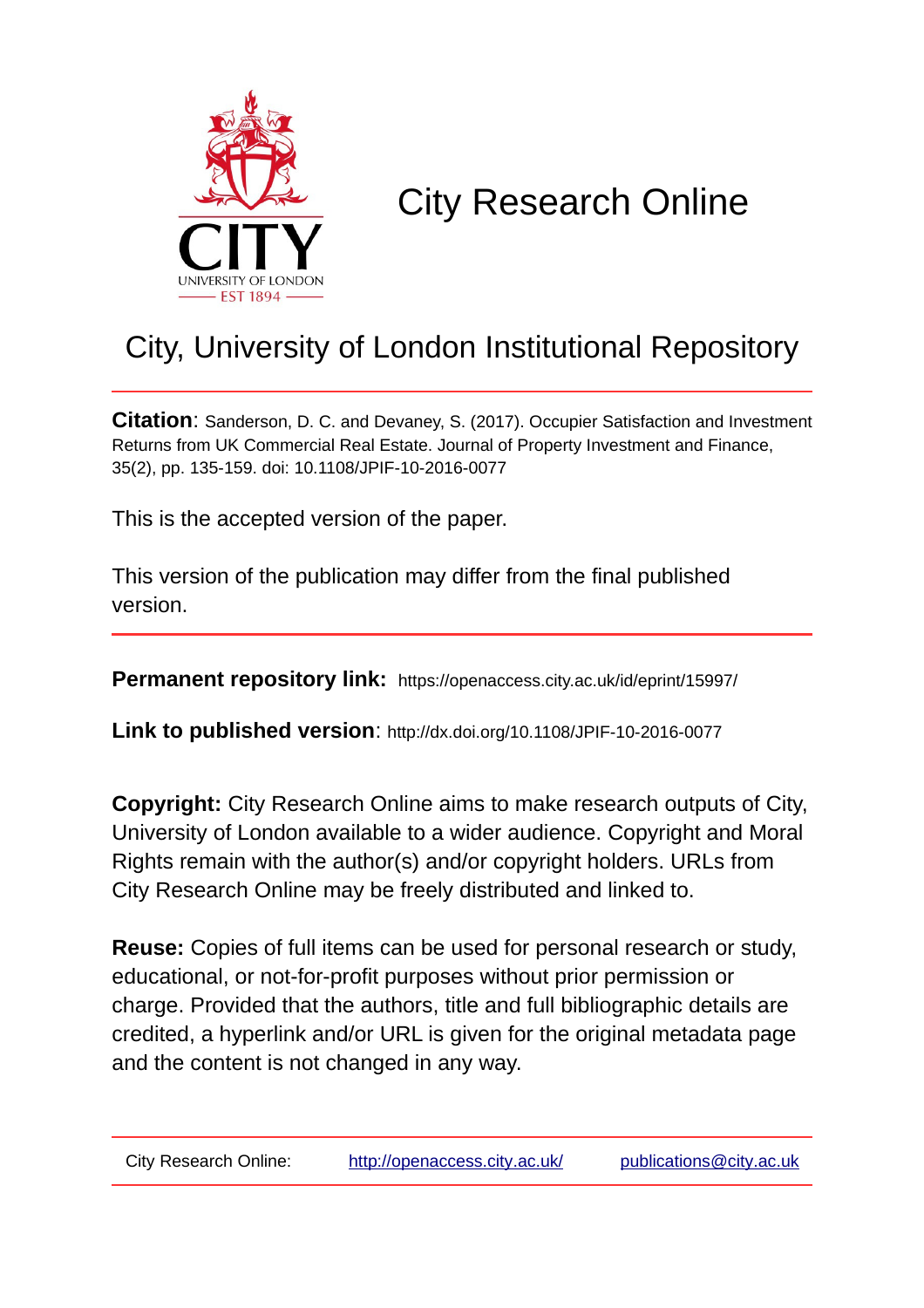**Journal of Property Investment & Finance**



# **from UK Commercial Real Estate**

|                                 | Journal: Journal of Property Investment & Finance                             |
|---------------------------------|-------------------------------------------------------------------------------|
|                                 | Manuscript ID   JPIF-10-2016-0077                                             |
| Manuscript Type: Academic Paper |                                                                               |
|                                 | Keywords: Property Management, Occupier Satisfaction, Investment Performance, |
|                                 |                                                                               |

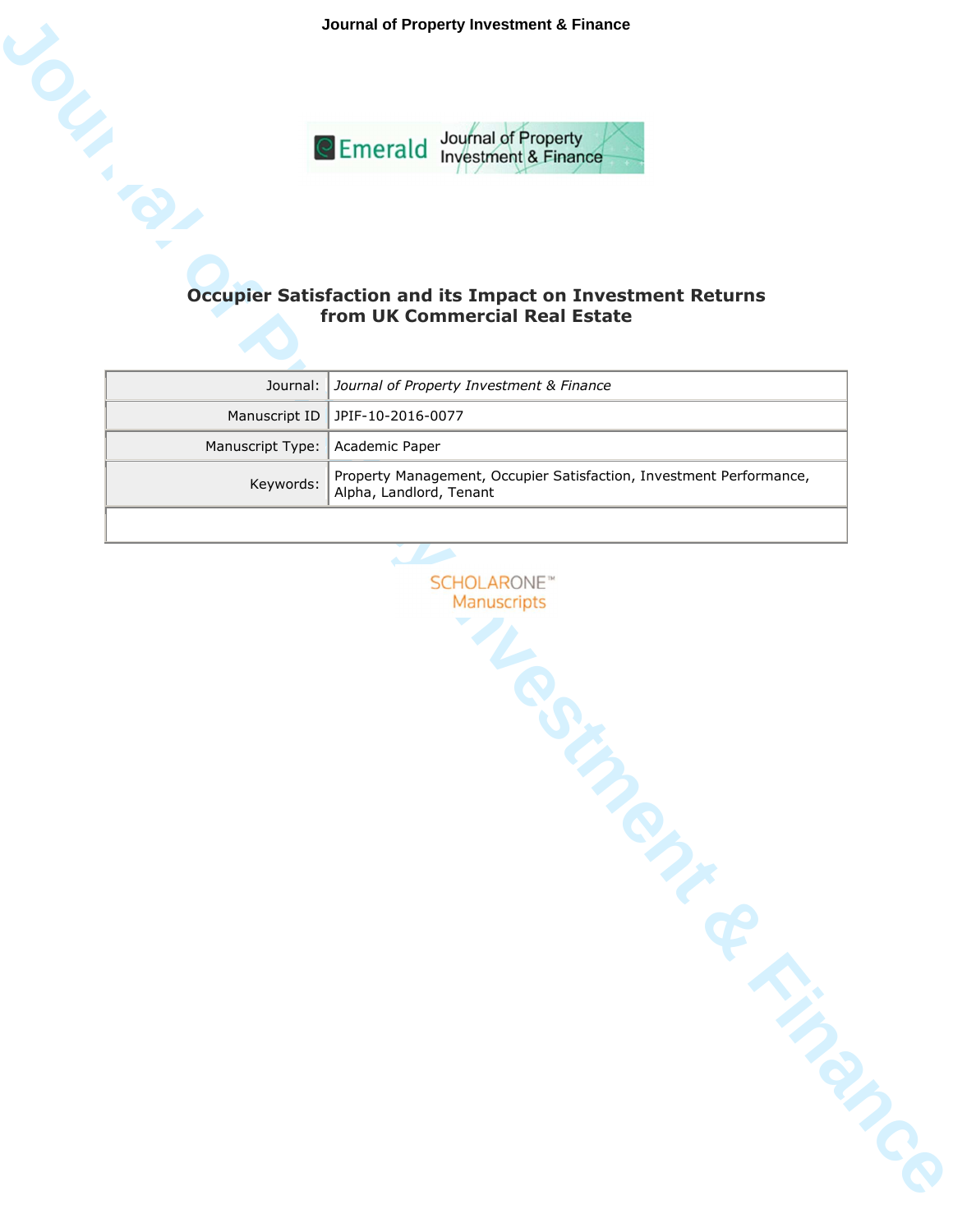# **Occupier Satisfaction and its Impact on Investment Returns from UK Commercial Real Estate**

### **1. Introduction**

Businesses engage in Customer Relationship Management in the belief that good customer service results in satisfied customers, who in turn are more likely to remain loyal and recommend the service provider to others. With loyal customers and a good reputation, a business should be more profitable. This idea is known as the "Service – Profit Chain" (Heskett, Sasser, & Schlesinger, 1997). Such an idea is widespread in many industries, but rarely talked about in the real estate industry. This paper contributes to the literature on real estate investment performance by showing how the satisfaction of occupiers of rented commercial property can be an important influence on financial returns. Investment in improving property management service in order to increase occupier satisfaction appears likely to improve the total return of a property.

In the UK, most commercial properties are let on a triple net lease, whereby tenants are responsible for insuring and maintaining their own demise. Services are provided by the landlord or property manager, paid for by tenants through a service charge. The mechanism whereby increased satisfaction is postulated to increase profitability is via an increase in lease renewal rates without compromising rents, and an improvement in the reputation and trustworthiness of the landlord, making it easier to attract new tenants. The ability to attract and retain occupiers reduces void rates, and should result in enhanced real estate performance.

**Page 1 of 33**<br> **Journal of Property Investment & Pinance**<br> **Journal of Property Satisfaction and its Transact on Tavestment Returns from UK<br>
<b>Commercial Retate**<br> **Journal of Latingation and its Transaction by the intermed** The research in this paper uses Investment Property Databank (hereafter MSCI IPD) property performance data from 2004 to 2014 for 240 commercial properties in the UK - mostly shopping centres, retail parks, offices and industrial estates. The performance data is compared with occupier satisfaction data obtained from interviews with tenants of those properties conducted between and  $2013$ .<sup>1</sup> Excess total returns are computed using MSCI IPD segment returns as benchmarks and regressions are conducted to test whether a positive relationship between investment performance and occupier satisfaction exists. Using a singleindex model with a smaller sample of properties, the research also tests whether such a relationship holds after controlling for differences in systematic risk between assets. The findings suggest that there is a positive correspondence between performance and occupier

<sup>&</sup>lt;sup>1</sup> All data used for this study were accessed under strict confidentiality conditions and with the permission of asset owners in all cases.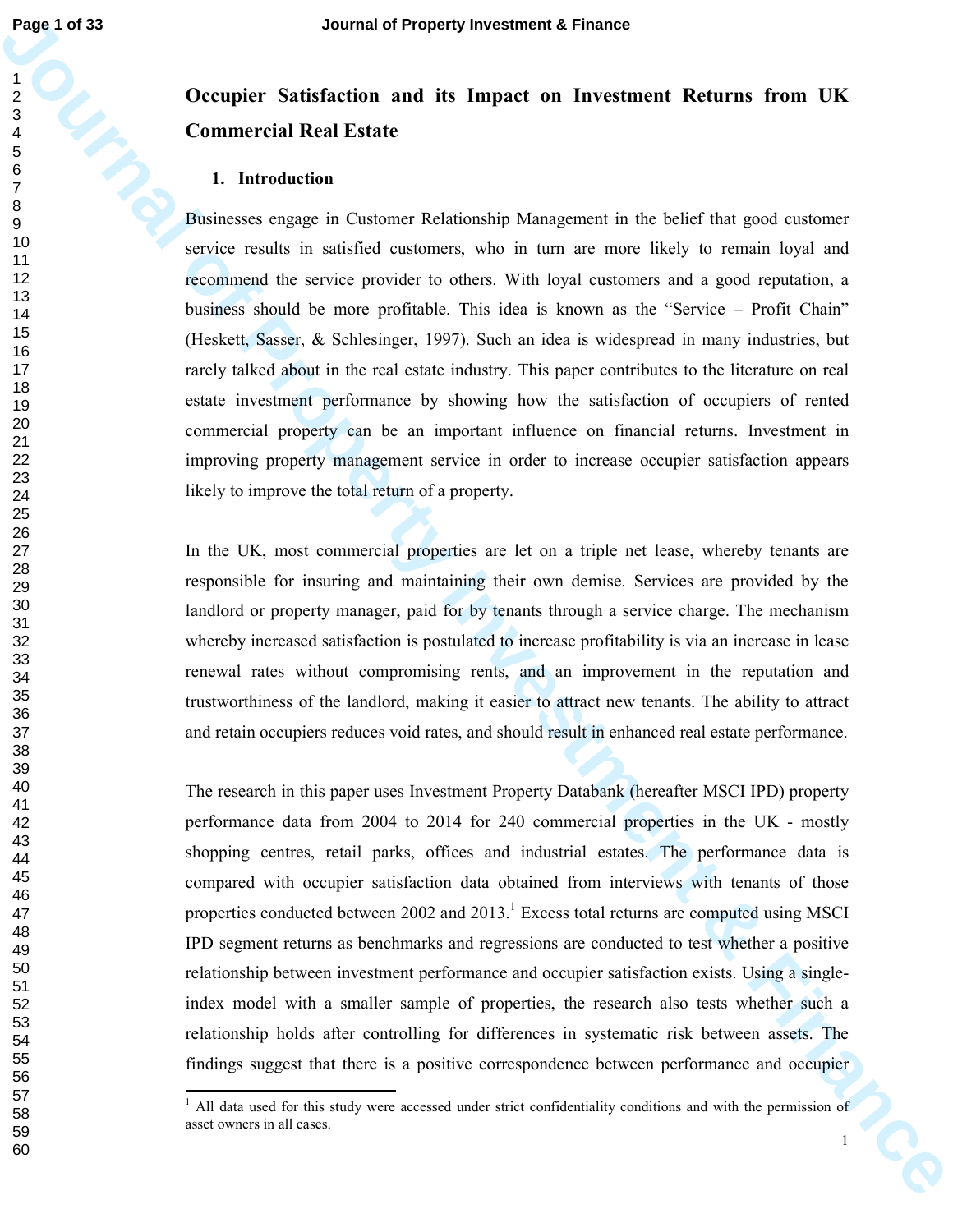satisfaction and that this is particularly evident for retail properties and in weaker market conditions.

The remainder of the paper is structured as follows. Section 2 reviews relevant literature and previous research, discussing the "service – profit chain" for businesses in general and its application to the commercial property industry. Section 3 states the research hypotheses and Section 4 describes the data. Section 5 then sets out the methods employed in this research. Results are given in Section 6 and a concluding discussion is presented in Section 7, together with suggestions for ways in which the research could be extended in future.

### **2. Literature Review**

**Journal of Property twentiment & Finance**<br> **Journal of Property is straightest** of radial properties and is weaker matter.<br> **Journal of the properties include Society 2** (with the result properties and is weaker matter.<br> The Landlord – Tenant relationship is typically perceived as being confrontational (Crosby, Gibson, & Murdoch, 2003; Halvitigala, Murphy, & Levy, 2011). The role of the landlord's leasing agents and property managers has been to "maximise rents, with rapid recourse to legal process to resolve disputes between landlord and tenant" (Sanderson, 2015). Edington, an early proponent of customer-focused property management, points out (1997:xii) that this traditional approach "gives no glimpse of the notion that if a supplier (the landlord) is receiving substantial sums (rents) from the customer (tenant), then the customer has the right to receive exemplary service." Arguably, there has been a gradual shift in attitude and behaviour on the part of property owners and managing agents towards a more customeroriented approach. Silver, (2000); Valley, (2001); and Worthington, (2015) advocate treating tenants as customers, whilst Palm, (2011); and Real Service & EPRA, (2012) show that this shift appears to be occurring. In the UK, the RealService Best Practice Group, formed in 2004, comprises property owners and managers "dedicated to helping the real estate industry improve customer service and generate improved property performance" (Morgan, 2010).

"Relationship Marketing" emphasises the enduring nature of an organisation's partnership with its customers, recognising that the sale continues after the contract has been signed (Levitt, 1983) and "the greater the level of satisfaction with the relationship – not just the product or service – then the greater the likelihood that the customer will stay" (Payne, et al., 1995:vii). The term "Relationship Marketing" has more recently been replaced by the broader concept of Customer Relationship Management - "the values and strategies of Relationship Marketing – with particular emphasis on customer relationships – turned into practical application" (Gummesson, 2002:3, 2004:137). The link between customer service and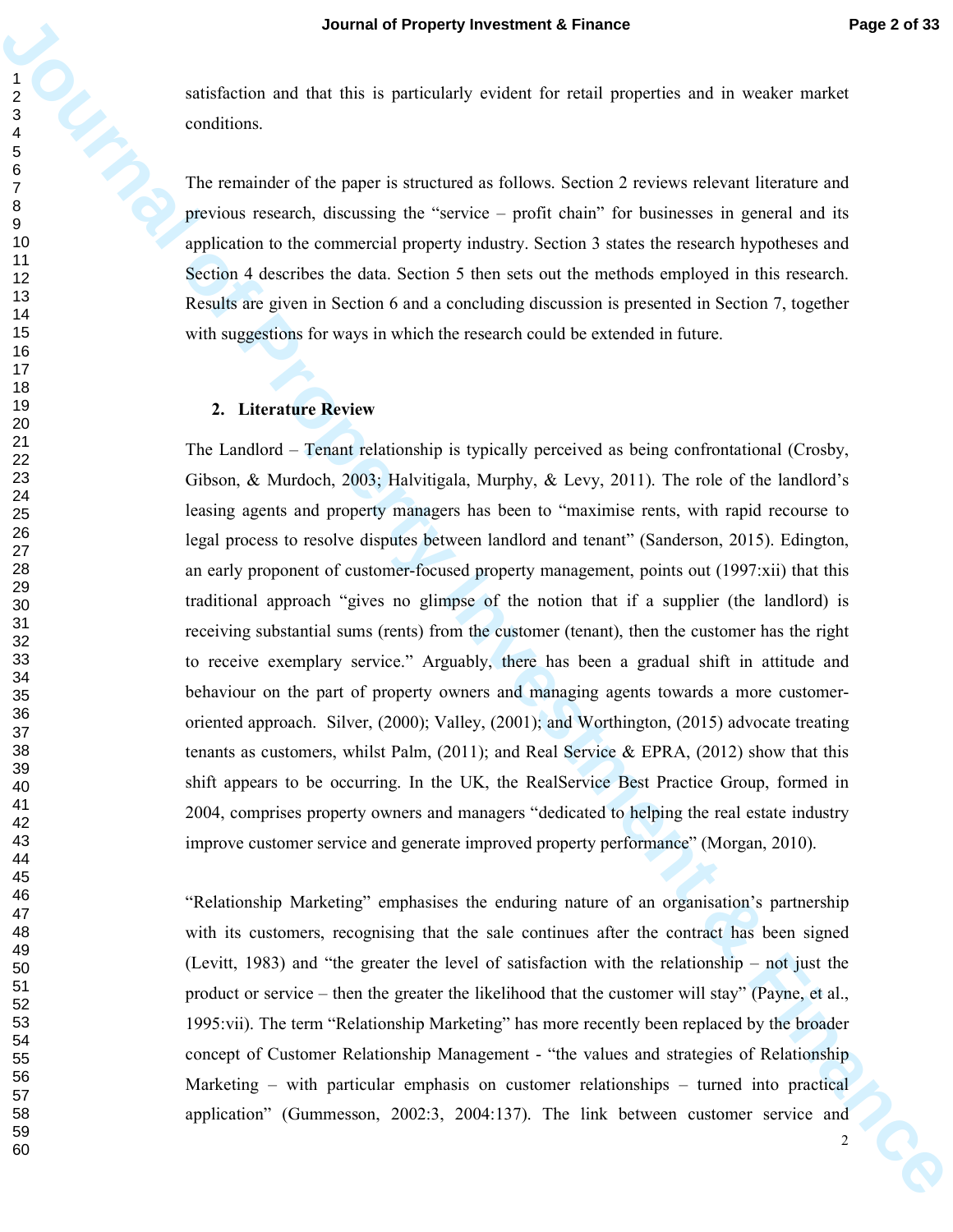#### **Page 3 of 33 Journal of Property Investment & Finance**

customer satisfaction is crucial in Customer Relationship Management and in the "Service – Profit Chain". Yet service quality cannot be objectively measured but must be inferred from the customer's opinions and behaviour; for example, by obtaining feedback using an assessment tool such as the SERVQUAL instrument (Parasuraman, Zeithaml, & Berry, 1985, 1988, 1991).

**Page 3 of 31**<br> **Journal of Property trendsheat R-Indeedock of Streets-**<br>
The Content of Streets-<br>
The Content Streets in the Universe Relationshead by measurement is the Patrick Compa<br>
Inc. Content The sections is optic Previous research into the "Service – Profit Chain" has lent support to the links between customer service, customer satisfaction, loyalty and advocacy, (Bolton & Drew, 1991; Buzzell, 2004; Fornell, 2001; Gale, 1992; Keiningham, Perkins-Munn, & Evans, 2003; Reichheld, Markey, & Hopton, 2000; Zeithaml, Berry, & Parasuraman, 1996). Studies demonstrating the final stage of the service – profit chain, the link with profitability, typically have been case studies of individual businesses, such as Keiningham et al., (1999). Case studies can demonstrate pre- and post- intervention improvements, but cannot easily control for other factors that might have affected the outcome, such as changes in economic conditions affecting supply and demand. Other research into customer satisfaction, loyalty and business profitability emphasises the need to focus on certain segments of the customer base and be ruthless about discarding unprofitable customers (Gee, Coates, & Nicholson, 2008; Reinartz & Kumar, 2002; Zeithaml, Rust, & Lemon, 2001), since "not all customers generate acceptable cost and revenue streams" (Söderlund & Vilgon, 1999, : 2). Ittner & Larcker (1998) show that American Customer Satisfaction Index (ACSI) scores can be a useful leading indicator of the stock market performance of a business. They suggest that "Customer satisfaction indicators [should be adopted for use] in *internal* performance measurement systems and compensation plans" (p.33).

Quantifying the benefit of relationship marketing is difficult and there have been few attempts to do so for real estate, particularly at the individual property level. In Sweden, the existence of a well-established Customer Satisfaction Index specific to property, the Swedish Real Estate Barometer (SREB), has enabled some analysis to be carried out into the relationship between property management quality, occupiers' loyalty and the willingness of occupiers to recommend their landlord (Westlund, et al., 2005). The criteria upon which the Swedish Real Estate Barometer is established are partly to do with the property and partly to do with the property management service. Customer satisfaction and other indicators from the SREB were found to show significant correlations with measures of real estate company profitability, and the links appeared to be not so much because of lease renewal, but rather through word-of-mouth recommendation and the reputation of the landlord.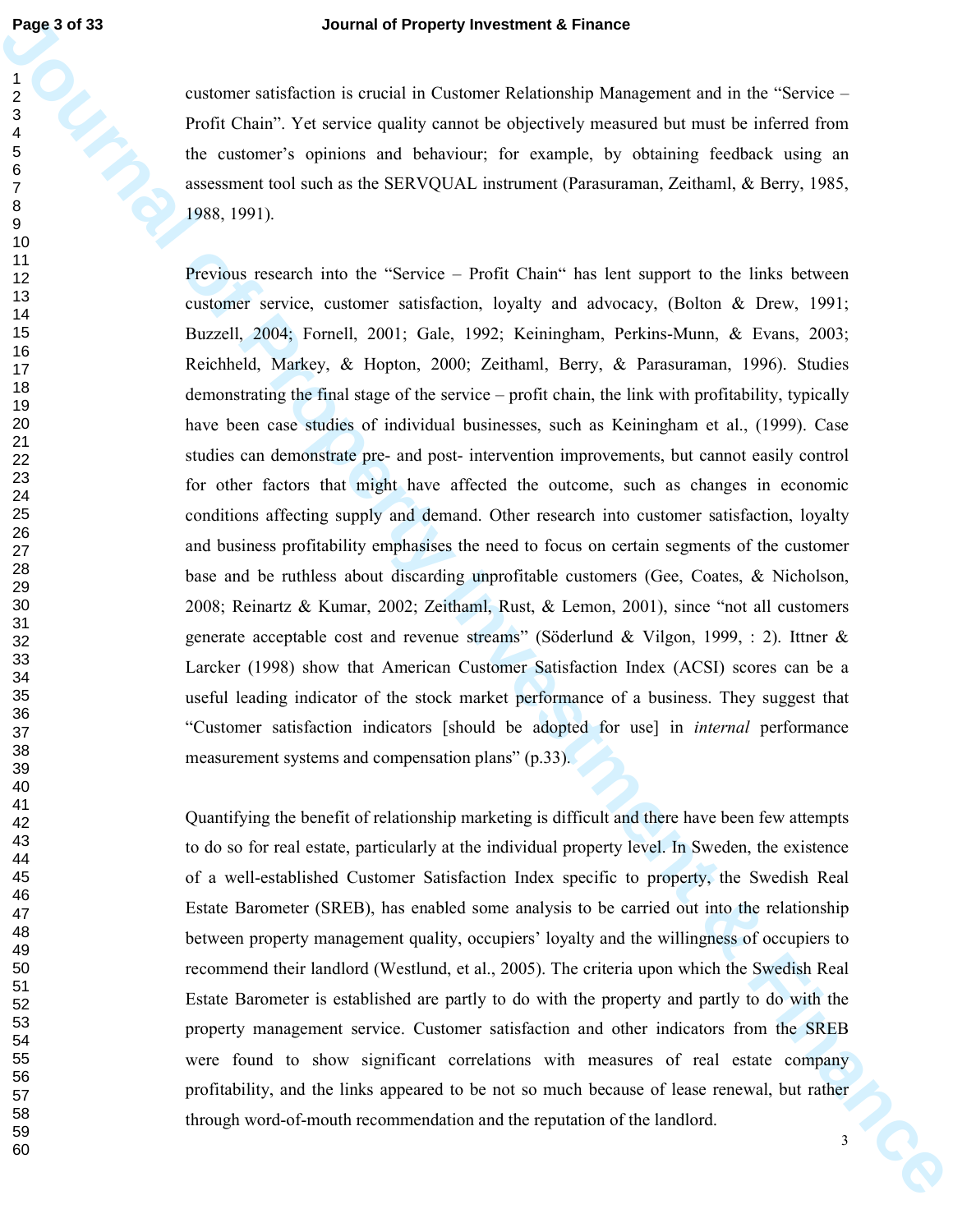Sanderson  $\&$  Edwards (2014) show that, when looking to rent a commercial property, the primary considerations for potential tenants are the location, form and function of the building and the rent. However, their later research finds that satisfaction with property management has the greatest impact on occupiers' overall satisfaction (Sanderson & Edwards, 2016). This supports research by BOMA & Kingsley Associates (2013) and might be because, when asked about their satisfaction, occupiers disregard aspects of the property and location unless they fail to live up to their initial expectations, as they may feel that the responsibility for choosing the property lies with themselves (Sanderson, 2016).

For property management service delivery, the skills, attitudes and behaviour of service personnel are critical to occupier satisfaction (Levy & Lee, 2009; Phillips & Roper, 2009; Rasila, 2010; Sanderson, 2012). The empathy of the property manager – communication with occupiers and understanding of their business needs – has been found to be of the utmost importance in occupiers' satisfaction with property management (Sanderson, 2015). These were also the main determinants of occupiers' advocacy of their landlord (their willingness to recommend the landlord to others), whilst the main determinants of loyalty (lease renewal intentions) were found to be value for money and the trustworthiness and professionalism of the landlord or their property manager.

**Journal of Property twentiment & Pinance**<br>**Journal of Property shows that a substitution in the sympathetical state of the sympathetical state of the sympathetical state of the sympathetical state of the sympathetical sta** In theory, it should not be possible to achieve excess returns over time in an efficient market with correct pricing of an asset. In particular, if a property is valued by reference to comparables but without regard for occupier satisfaction, it might under- or over- estimate the future income stream and hence its value (British Council for Offices & RealService Ltd, 2015). Yet "real estate is notorious for its information asymmetries", potentially enabling investors to "use insider knowledge to generate abnormal profits" (Fuerst & Marcato, 2009: 105)*.* This could be done through trading of assets, but investors also have the option of managing property assets in a manner that is not possible for mainstream financial assets where investors are divorced from the day-to-day running of individual organisations. For example, property owners can undertake expenditure, manage the lettings process and interact with tenants to influence performance outcomes. However, property performance depends upon many factors, including location, age, state of repair, specification and the amenities provided by the building, as well as the way it is managed. This makes it challenging to attribute improved performance to a particular factor. Nonetheless, this study attempts to demonstrate the applicability of the "Service – Profit Chain" to commercial property management.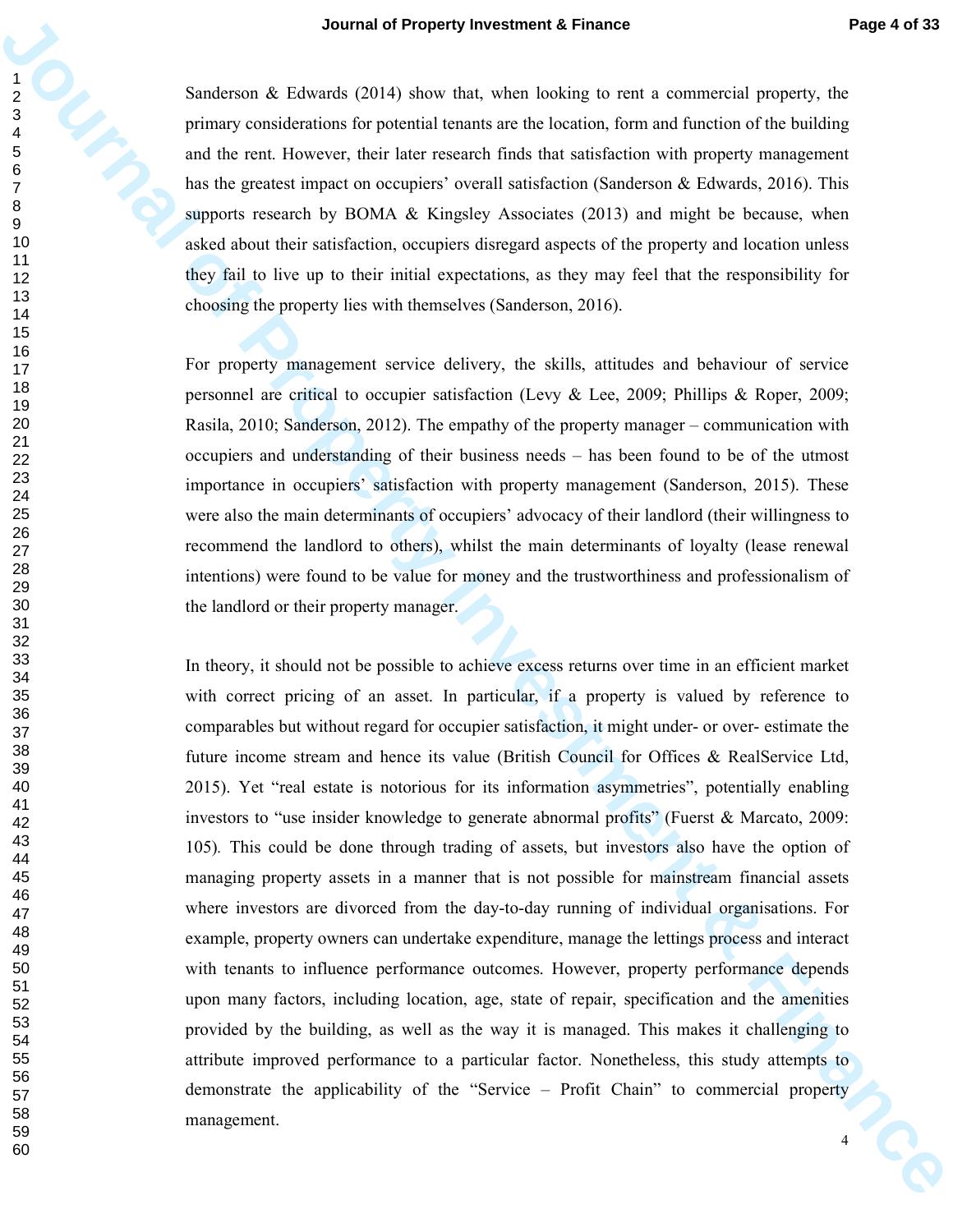**Page 5 et 31**<br> **Journal of Property trendominal & Finances**<br> **Journal of Property and in the finances literation is a seculated more property of the behaviour inferred with the model with the model with the model with th** An approach that is widely used in the finance literature is to see whether a fund manager is able to add value by achieving superior abnormal returns compared with the benchmark for their sector. Funds that track the market should achieve risk-adjusted returns which equal those of the market on average. Such funds are termed passive trackers, and charge relatively low fund management fees because they require the manager merely to include assets in proportions which mirror the market  $-$  a stratified sample of the market. Actively managed funds require more skill and effort from a manager who is supposed to seek arbitrage opportunities, predicting when stocks will rise or fall and buying or selling accordingly. In a fully efficient market, such opportunities ought not to occur, and consistent outperformance by fund managers should happen no more frequently than would occur by chance alone. The conventional formula for decomposing returns on assets and testing this assertion is as follows:

$$
R_{it} = \alpha_i + \beta_i R_{Mt} + \varepsilon_{it}
$$

 $\mathbf{t}$  (1)

 $R_{it}$  is the return rate for asset *i* in period *t* and  $R_{Mt}$  is the market return rate in the same period. β captures the sensitivity of an asset's returns to the market and is considered to be a measure of the systematic risk of an asset that cannot be neutralised by diversification. ε is then the asset-specific risk, which is independently and identically distributed around a mean of zero.  $\alpha$  is the element of return which is not explained by risk and which should be zero in an efficient market. However if a fund manager has extraordinary skill, s/he might be able to achieve "positive alpha".<sup>2</sup>

Jensen (1968) examined the performance of 115 funds over a 20-year period (1945 – 1964) to assess their riskiness and whether they achieved superior abnormal returns. In his sample, only five funds outperformed the market with a statistically significant  $\alpha$  (t-stat  $> 2$ ) before fund management costs were taken into account, and five funds underperformed. Once management costs were included, only one of the funds outperformed the market*.*  Subsequently, a large literature on mutual fund performance using this and related frameworks has developed. This includes some studies of real estate funds. Bond & Mitchell (2010) review this work and they themselves study 280 UK property funds over the period

 The formula in its original form was derived by Jensen, (1968) as an extension to the Capital Asset Pricing Models (CAPM) of Lintner, (1965) and Sharpe, (1964). Jensen's model subtracted the risk-free rate from R<sub>it</sub> and  $R_{Mt}$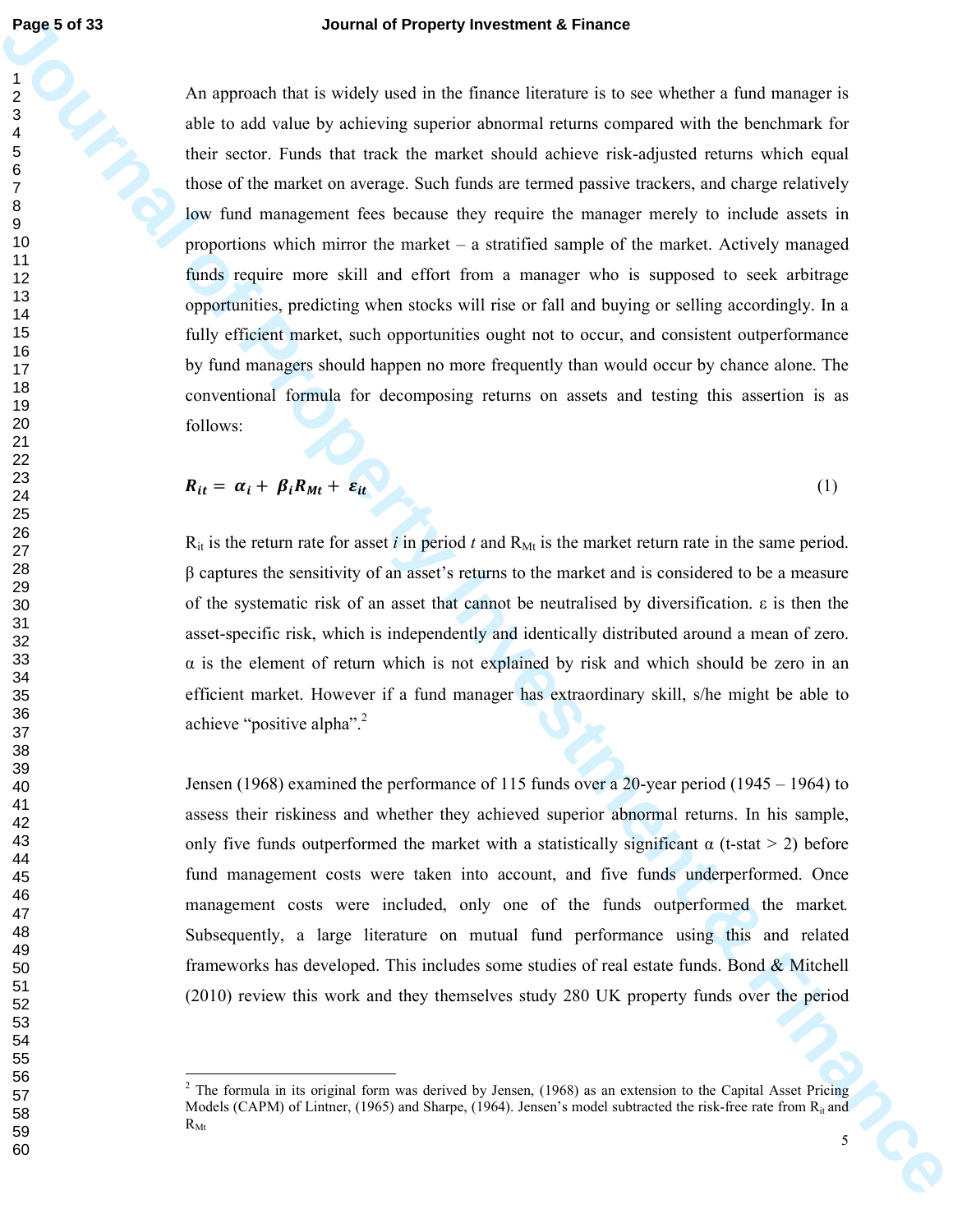1981 to 2006. Bond and Mitchell found limited evidence of the ability of real estate funds to generate systematic outperformance and abnormal positive alpha.

**Journal of Property Investment & Finance Property in the second of the second of the second of the second of the second of the second of the second of the second of the second of the second of the second of the second o** Although the concepts of abnormal returns, alpha and beta are normally associated with funds, they can be applied to the performance of individual assets. This is demonstrated by Mitchell (2015) for a sample of 859 properties studied over the period 2004 to 2013. Key sources of alpha were identified as rent review and lease negotiations. Baum & Farrelly (2009) note potential sources for alpha at the individual property level and these include both property management activities and the exploitation of mispricing at the asset level, either when buying or selling. Listed among the property management activities are maintenance, refurbishment, leasing strategy and tenant relationship management. If a property manager has exceptional skill in such activities, resulting in highly satisfied occupiers, low vacancy rates and strong cash flows, s/he may be able to outperform a benchmark for property returns on a risk-adjusted basis. This research explores individual property performance and assesses whether outperformance of benchmarks arises as a result of occupier satisfaction, a key indicator of property manager performance.

#### **3. Research Questions**

The analysis in this paper tests several hypotheses. The first of these hypotheses is as follows:

1. **Null hypothesis Ho**: The investment performance of a property is unrelated to the satisfaction of occupiers at that property.

**Alternative hypothesis H1**: The investment performance of a property shows a positive relationship with occupier satisfaction at that property.<sup>3</sup>

Occupier requirements and leasing practices vary across different types of properties. This may influence how occupiers respond to the service that is provided by their landlord. For this reason, the second hypothesis is as follows:

2. **Null hypothesis Ho**: The relationship between occupier satisfaction and property performance is the same for all sectors.

 This implies a one-tailed test of statistical significance, although the non-normality of the returns distribution means that tests of statistical significance need to be interpreted with caution.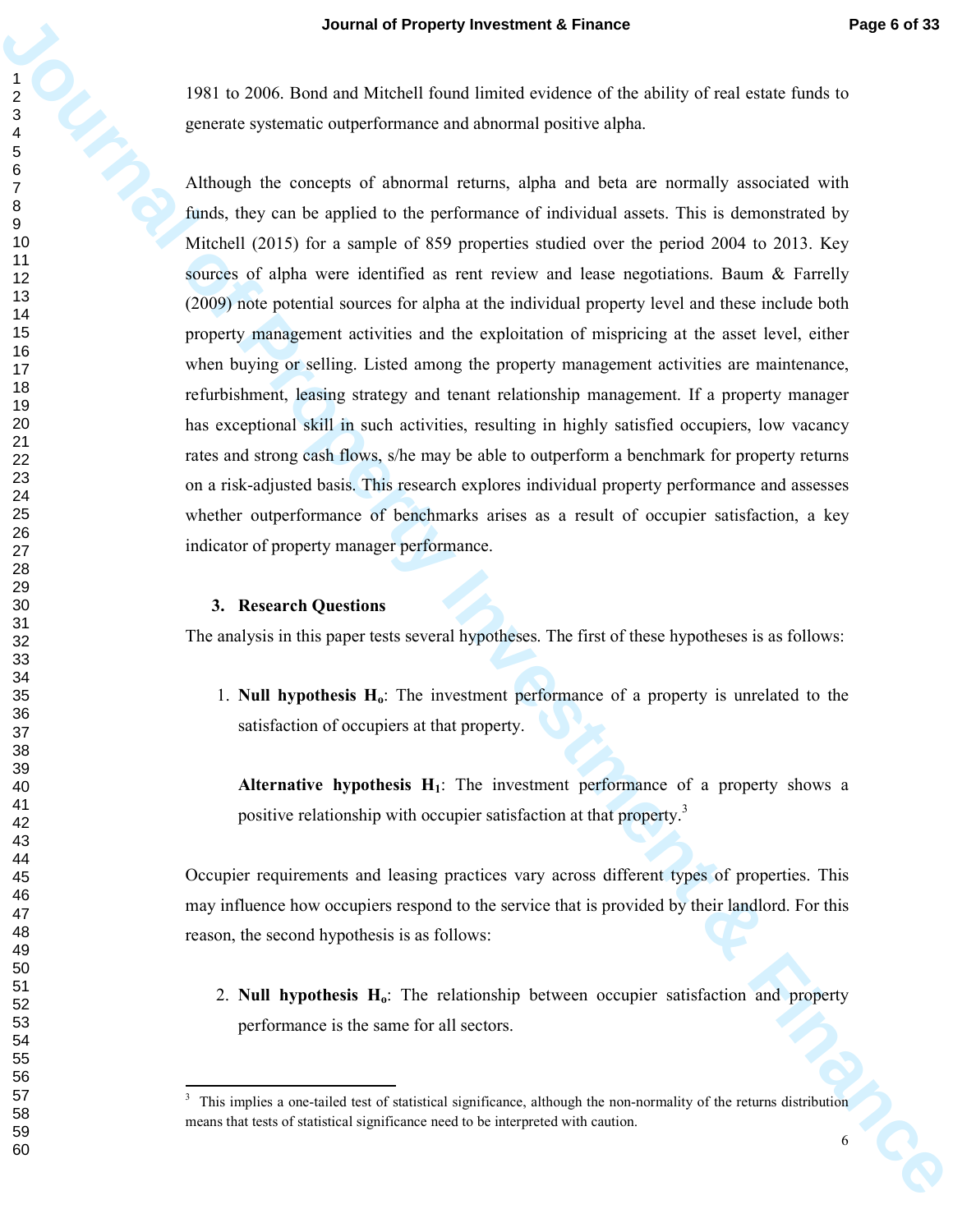**Alternative hypothesis H1**: The relationship between occupier satisfaction and property performance differs between sectors.

Finally, the study tests whether any relationship between financial performance and occupier satisfaction is stable over time and in different market conditions. For example, dissatisfaction among existing occupiers might have more impact in a weaker market during which new tenants are harder to attract. So the third and final hypothesis is as follows:

3. **Null hypothesis Ho**: The relationship between occupier satisfaction and property performance is unaffected by the economic cycle and the supply of and demand for commercial property.

**Alternative hypothesis H1**: The relationship between occupier satisfaction and property performance differs according to the stage in the economic cycle.

**From 17**<br> **Journal of Property Investment & Finance**<br> **J** Alternative byparticism is the cluster in the control of the property interference in the state of the state of the state of the state of the state of the state of The analysis was conducted in several ways to test these hypotheses and ensure robustness of findings. The first method adopted was the approach used by Jensen and subsequent authors to isolate abnormal returns, as discussed above. These abnormal returns were compared with occupier satisfaction levels in the properties concerned. However the Capital Asset Pricing Model is widely considered not to hold for private real estate markets (Hoesli, Jani, & Bender, 2006) or to work well for many other applications (Fama & French, 2004), so the main method of analysis involved calculating simple excess return rates and using these as the dependent variable in regressions where occupier satisfaction was tested as a determinant of these returns alongside other factors. The data used and methods adopted are now explored in detail.

### **4. Data**

The study uses a sample of UK properties for which a time-series of occupier satisfaction data was available and where investment performance was measured by MSCI IPD. A number of investors were approached to participate in the study and three large UK real estate companies agreed, subject to non-disclosure of information that could identify individual assets. The sample consists of 240 UK property investments – a property being a shopping centre, retail park, industrial estate, business park or office building. The total floor area of the properties in the sample exceeds 6.8 million  $m^2$ . The owners are all rated either Tier 1 or Tier 2 for corporate social responsibility (Newell, 2009) and EPRA reporting (EPRA & Deloitte, 2014).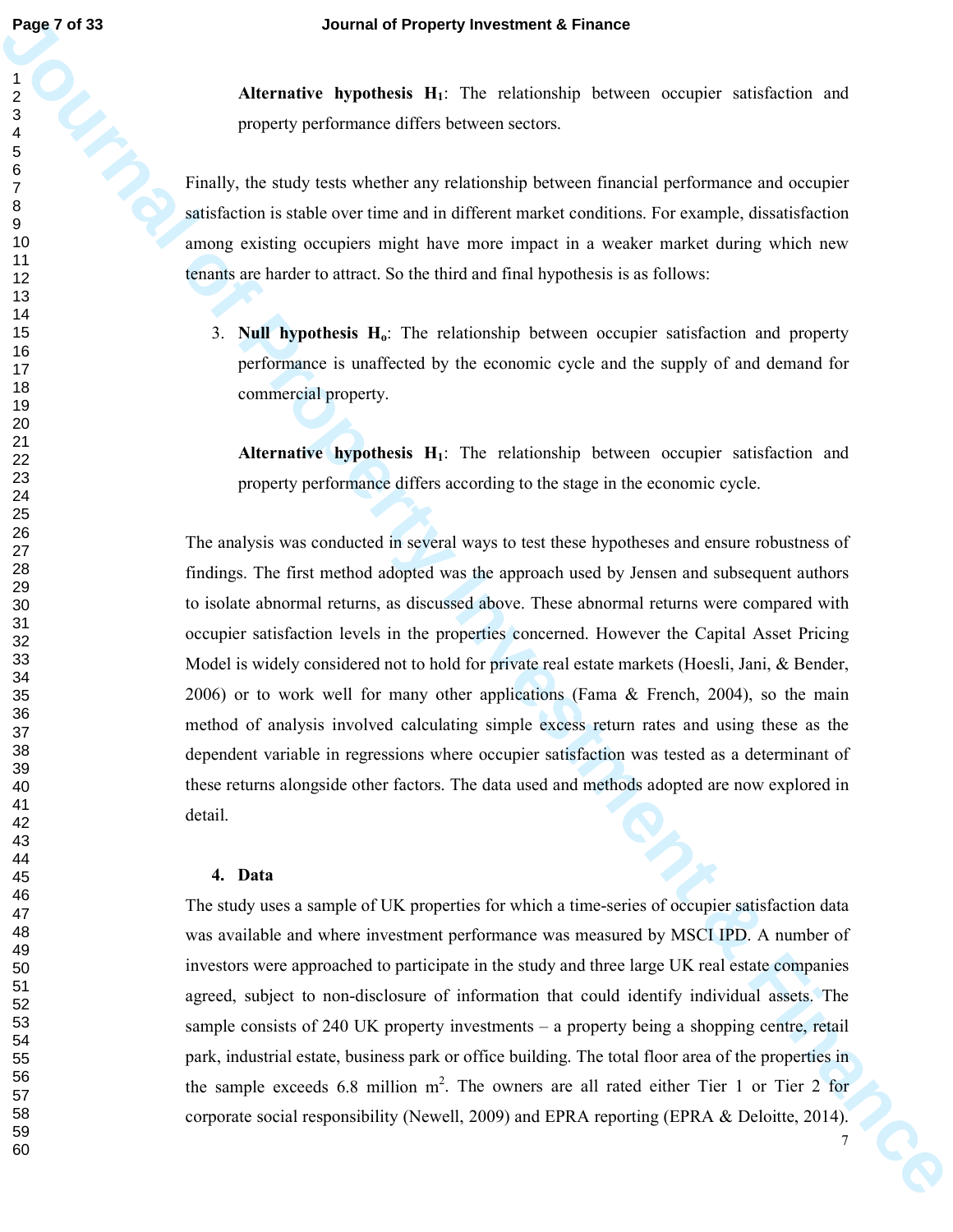Although the sample is reasonable in size, it is not fully representative of the wider UK real estate market either in terms of assets or ownerships.

The occupier satisfaction data used for this research was gathered by RealService<sup>4</sup> consultants on behalf of landlords. The occupier satisfaction scores comprise the mean of the ratings given by occupiers at a property when asked to rate their overall satisfaction on an interval scale of 1 to 5, where '1' corresponds to a rating of 'very poor' or 'very dissatisfied' and '5' represents the highest satisfaction score. This question was asked of occupiers at the end of a series of questions about their occupancy. Examples of such questions can be seen in Sanderson & Edwards (2016).

**Journal of Property tweestment & Finances**<br> **Journal of Properties and Constraine Constraine Constraine Constraine Constraine Constraine Constraine Constraine Constraine Constraine Constraine Constraine Constraine Constra** At some properties, occupier satisfaction studies were conducted in every year from 2002 to 2013 whereas only occasional studies were carried out at others. The studies were not carried out at a fixed point in the year, although typically repeat studies took place approximately 12 months apart. The number of interviews at each property each year that were used to create a score for that year depended upon the total number of tenants. For a large Shopping Centre, typically around 30 store managers were interviewed each year that a satisfaction study took place, whereas at retail parks, which have fewer stores, only five to ten interviews were conducted. For large industrial estates, around 30 interviews with leaseholders took place each time an occupier satisfaction study occurred, whereas only  $10 - 20$  interviews were conducted on smaller estates. In multi-tenanted offices, the number of interviews ranged from four to ten, according to the size of office and the number of businesses located there.

Table 1 gives descriptive statistics for the occupier satisfaction data used for this study. The data exhibits negative skewness, meaning that scores are clustered towards higher values. Most values of kurtosis are positive, meaning that the distribution is clustered in the centre, with relatively long thin tails. The range of ratings that occupiers give to their overall satisfaction differs between sectors. For example, the median satisfaction for occupiers (store managers) in shopping centres in this sample is 3.98, whilst for retail parks the median is 3.67. For offices, the median satisfaction is 3.71, while for leaseholders on industrial estates, the median is 3.83. Occupier satisfaction scores change only slowly from year to year, with

<sup>&</sup>lt;sup>4</sup> One of the authors was a consultant for RealService for several years, and conducted several hundred occupier satisfaction studies, as well as carrying out bespoke research projects for RealService clients and working as a Verifier for the RealService Best Practice Group Best Practice Index.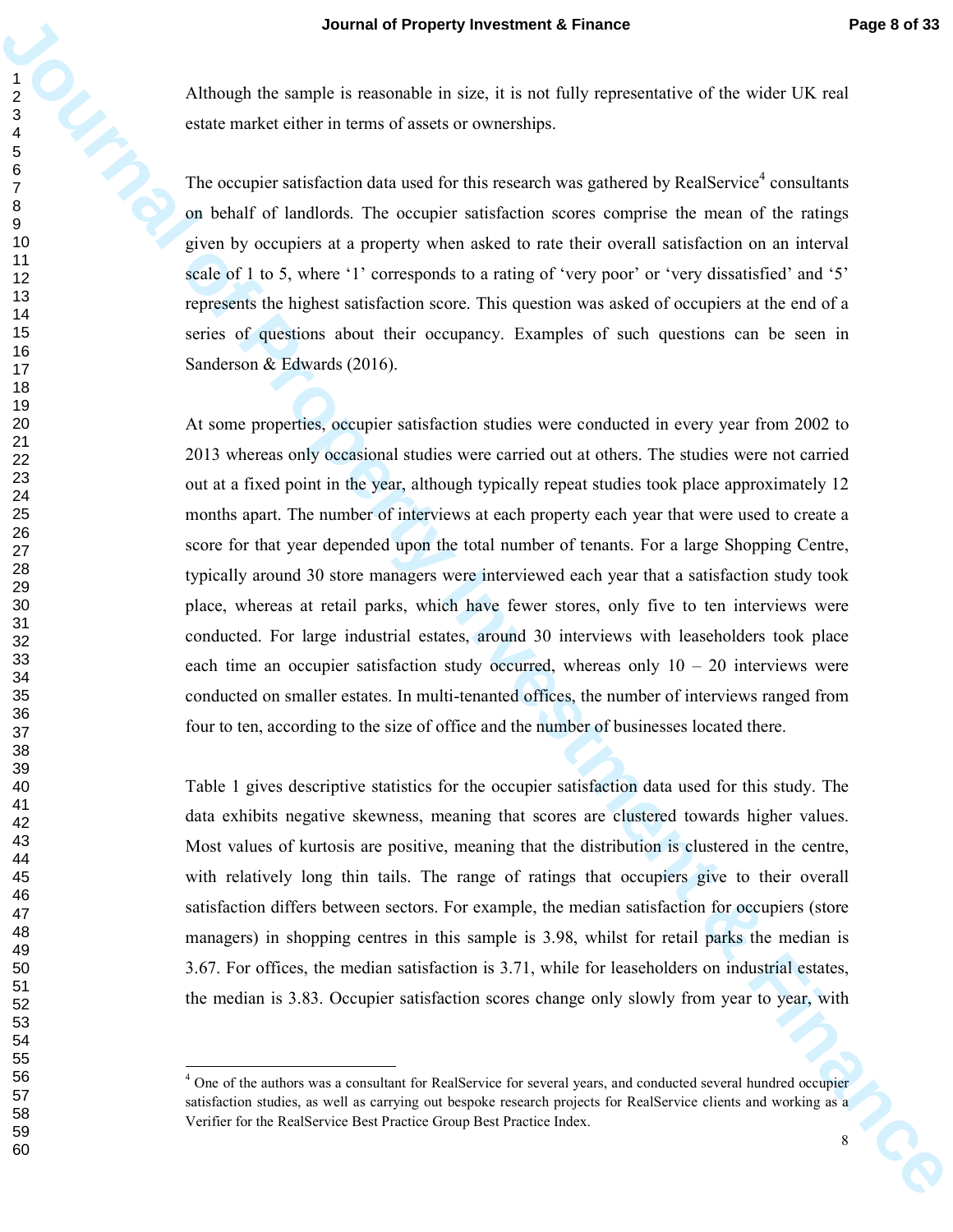high correlations between scores for a particular year and those given for the same assets in the previous year.<sup>5</sup>

#### INSERT TABLE 1 HERE

**Page 9 of 33**<br> **Journal of Property weaternow to Property and American**<br> **Journal of Property and American State State State State State State State State State State State State State State State State State State State** The financial performance data for the properties in the sample was supplied by MSCI IPD after non-disclosure agreements had been signed with the property owners. The performance data is appraisal-based, which is an unavoidable limitation given the infrequency with which commercial properties are traded and the consequent lack of regular price observations. The relative performance of each property can be assessed by comparing individual property returns with those of an appropriate benchmark. MSCI IPD classifies UK properties into Portfolio Analysis Service (PAS) segments, which are listed in Table 2. Almost all the properties in this sample are in the shopping centre, retail warehouse, office and industrial segments. Indices for the aggregate performance of these segments are used to benchmark the performance of the properties in this study.

# INSERT TABLE 2 HERE

Comparing returns with an appropriate PAS benchmark helps to control for the heterogeneity of property, since broad sector and regional influences on return rates are incorporated into the benchmark. However, it does not control fully for individual risk and micro-locational factors. For each property, the annual total return rate for each year from December 2003 to December 2013 or from March 2004 to March 2014, according to the appraisal year-end date used by the landlord, was analysed. The total rate of return is measured by MSCI IPD in the following manner:

$$
TR_{t} = \left(\frac{CV_{t} - CV_{t-1} - CX_{t} + RC_{t} + NI_{t}}{CV_{t-1} + CX_{t}}\right) \times 100
$$
\n(2)

 $TR_t$  is the total rate of return in period t,  $CV_t$  and  $CV_{t-1}$  are the capital value of the property at the end of the current and previous periods, respectively,  $CX_t$  is capital expenditure in period t,  $RC_t$  is capital receipts and  $NI_t$  is rent receivable during period t, net of ground rent and other irrecoverable expenditures (see MSCI, 2015). Other expenditures include property specific

<sup>5</sup> In cases where scores are available for consecutive years, the average correlation between the scores for a particular year and those for the year before is 0.69, with a range from 0.49 to 0.93.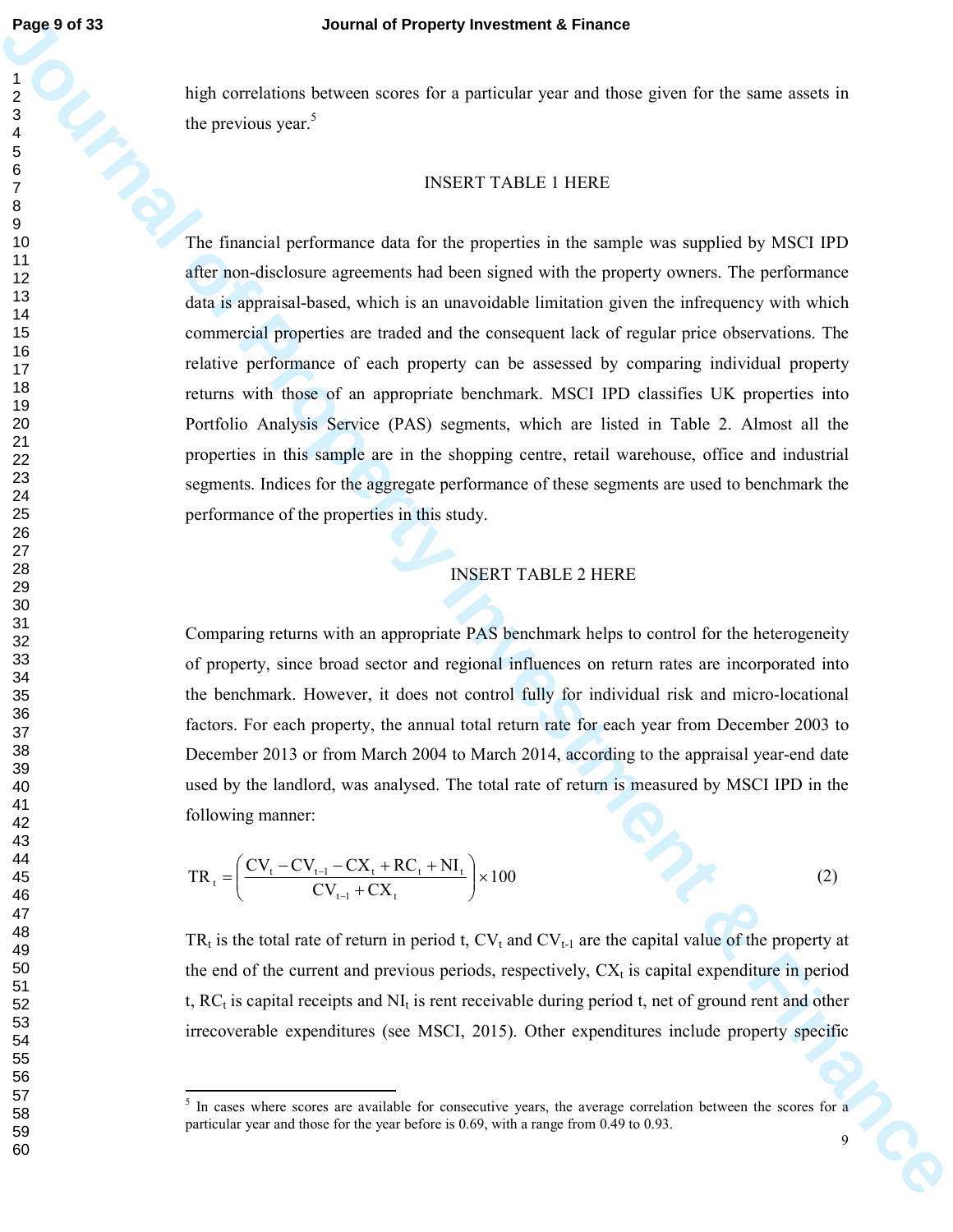management costs, so the return rates are net of any expenditure by the owner that might have been undertaken to ensure that satisfaction was high.<sup>6</sup>

**Journal of Property tweestment & Finance Property and the Source of Source Controllers (API) and the Source Controllers (API) and the Controllers (API) and the Controllers (API) and the Controllers (API) and the Controll** Table 3 shows descriptive statistics for the annual total return rates used in this analysis. The total return rates are mostly positively skewed with large positive kurtosis, so the distribution is thinner and more peaked than a normal distribution. The non-normality of individual property returns has been widely noted in past research.<sup>7</sup> Ten outliers were removed in response, all of which were instances of return rates that exceeded twice their respective benchmark in the period concerned. This had the effect of reducing, but not removing, skewness and kurtosis from the returns data. Unlike mean ratings of occupier satisfaction, total return rates for a given asset show much less correlation from year to year.

INSERT TABLE 3 HERE

#### **5. Methods**

Annual total return rates were used as the dependent variable in estimation of equation (1), repeated below for ease of reference. This equation tests whether risk-adjusted return rates are related to levels of occupier satisfaction. PAS segment benchmarks are used to represent the market return rate. β captures the sensitivity of asset returns to changes in the benchmark. If β is less (more) than 1, the property is less (more) volatile than the benchmark and might, on average, be expected to give lower (higher) returns because of the lower (higher) risk. α captures abnormal return that is unrelated to market performance.

# $R_{it} = \alpha_i + \beta_i R_{Mt} + \varepsilon_i$

 $\epsilon$  (1)

For this analysis, properties were used only where there were return rates available for at least eight consecutive years. This duration reflects a compromise between needing enough time series observations for a credible estimation and enough observations in cross-section for any relationships with occupier satisfaction to be seen. Only 40 of the 240 properties in the sample had annual total returns data for the entire eleven year period, but 95 had data for at least eight years. Hence, 95 regressions were performed and the intercept term from each regression was

<sup>&</sup>lt;sup>6</sup> They do not include portfolio-level management costs, only costs that can be attributed directly to each asset in question.

 See, for example, Bond & Patel (2003), Lizieri & Ward (2000), Stein, Piazolo, & Stoyanov (2015) and Young, Lee & Devaney (2006).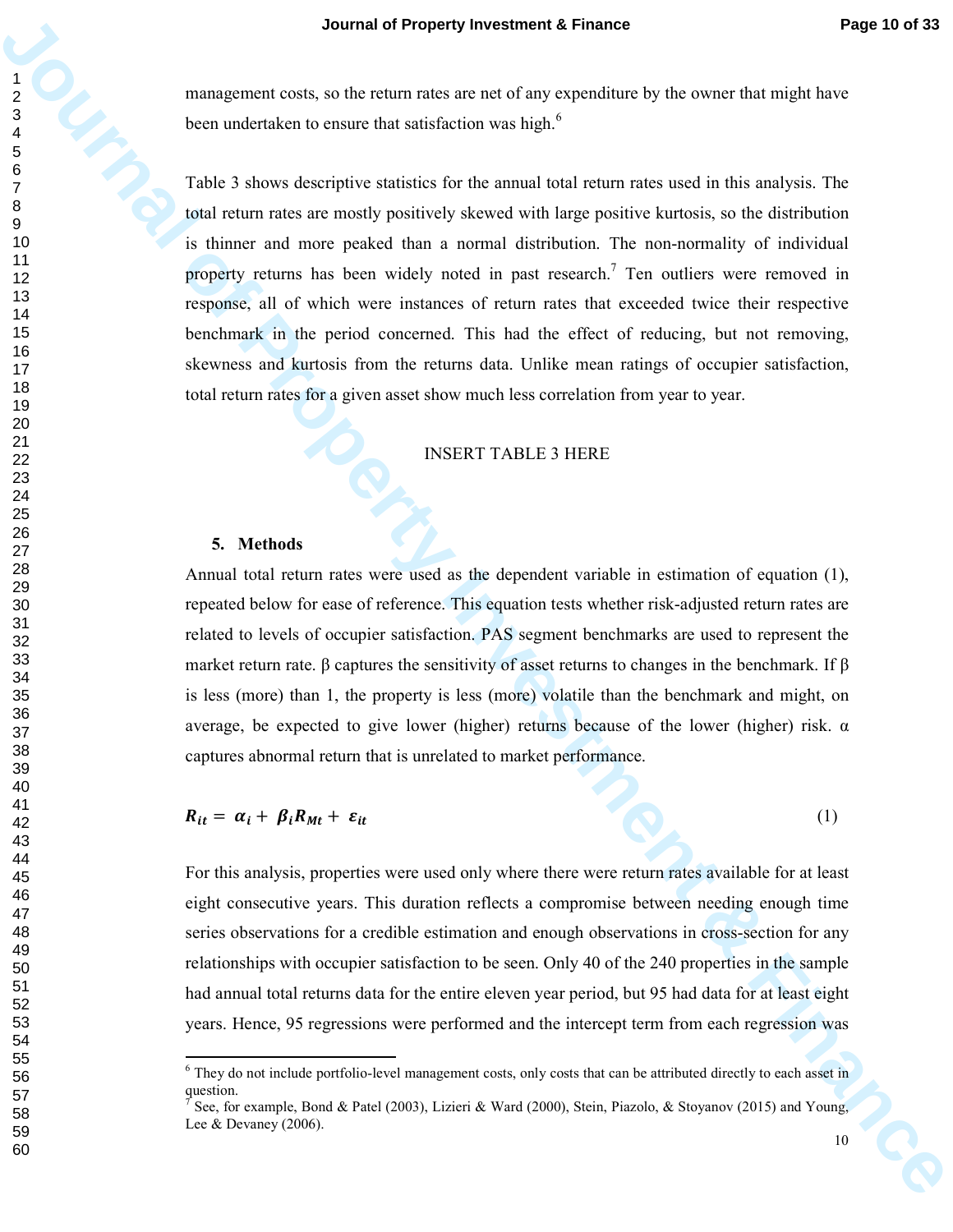#### **Page 11 of 33 Journal of Property Investment & Finance**

correlated with occupier satisfaction levels for those properties. Two measures of satisfaction were used: the mean of the occupier satisfaction ratings for each year and the maximum of these ratings over the period concerned.

**From the ST**<br> **Journal of Property treatations in the State State State State State State State State State State State State State State State State State State State State State State State State State State State Stat** This method of analysing the relationship between occupier satisfaction and performance has the advantage of allowing risk to be accounted for, since investors would expect to obtain higher returns for riskier assets. However, because there are only a few observations for each property (between 8 and 11) and these are of low frequency (annual), the estimates of alpha and beta may be unreliable. Furthermore, given the data constraints, this method of analysis does not enable any temporal link between occupier satisfaction and alpha to be explored. Therefore a second method of analysis was performed using simple excess return rates, and this enabled all 240 properties to be included.

Excess return rates were calculated by subtracting the appropriate PAS segment return from the total return rate for a property, taking into account the year and whether that landlord used a December or a March year-end.<sup>8</sup> As a robustness check, additional analysis was performed to establish how properties performed relative to their benchmarks over longer periods because the impact on financial performance of improved occupier satisfaction is unlikely to be realised immediately (Scarrett, 1995:56). For example, a five-year compounded excess return was computed using the following formula:

$$
CXR_{t} = \left[ \left( 1 + \frac{XR_{t-4}}{100} \right) \times \left( 1 + \frac{XR_{t-3}}{100} \right) \times \left( 1 + \frac{XR_{t-2}}{100} \right) \times \left( 1 + \frac{XR_{t-1}}{100} \right) \times \left( 1 + \frac{XR_{t}}{100} \right) - 1 \right] \times 100 \quad (3)
$$

where  $XR$  is the excess return rate for the period indicated by the subscript and  $CXR_t$  refers to the compounded excess return rate for periods up to and including period t.

The motivation for examining longer periods than one year was that the financial benefits of occupier satisfaction may not be realised immediately, but only at key points during a lease such as when a tenant has an option to exit or when a lease expires, at which point a renewal may be sought. Although there is now greater variety in UK lease terms, historically, it was common for rent to be reviewed at five year intervals and for lease lengths to be set at some multiple of five years. Even so, in a multi-let property, the dates on different leases may not

<sup>&</sup>lt;sup>8</sup> These had very similar distributional properties to the annual total return rates reported in Table 3.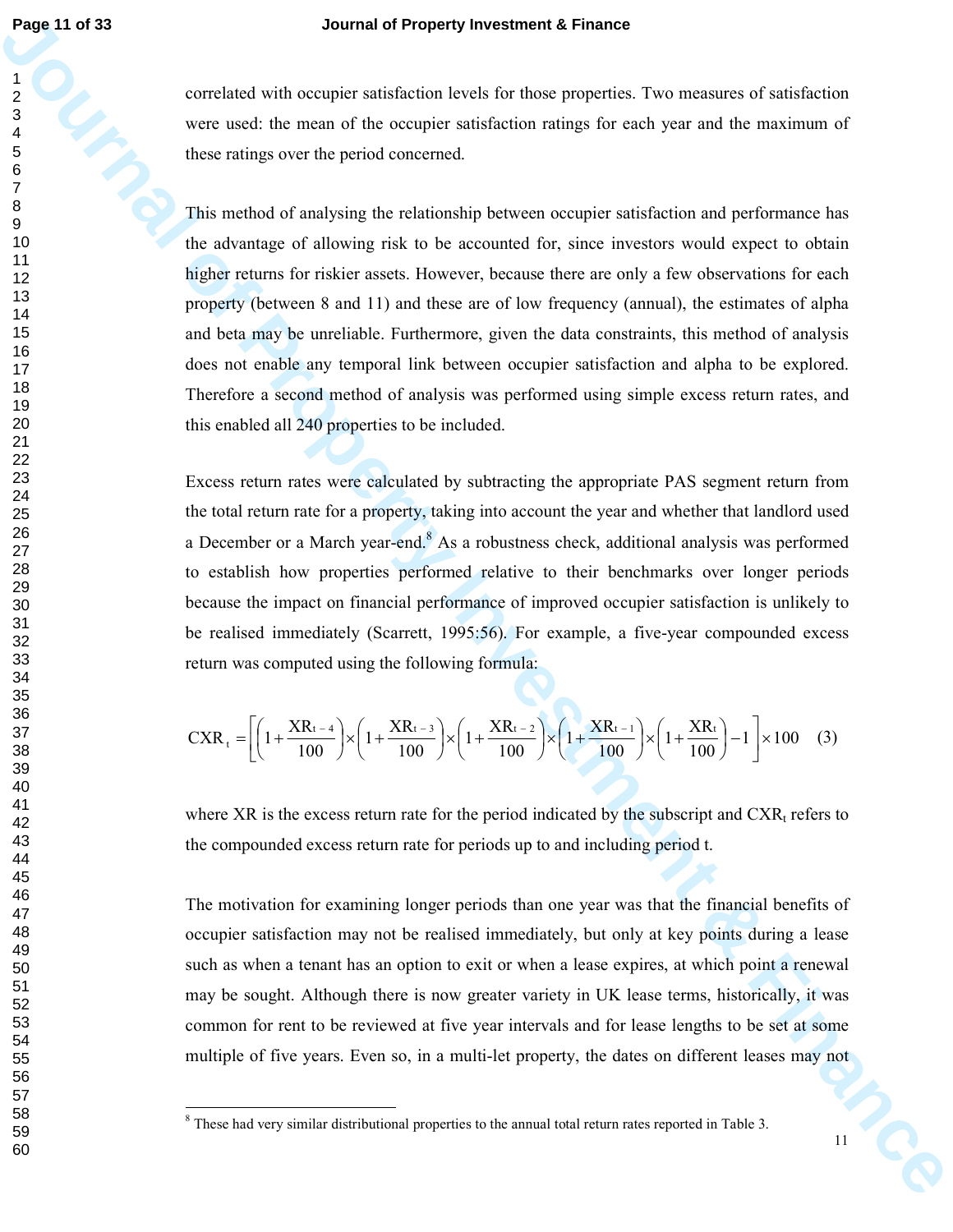be synchronised and so a landlord might be dealing with lease events more often. This implies that any financial benefits from good management might be spread more evenly through time.

To test the hypotheses described earlier, a number of regressions were carried out using the excess returns data. Analysis was conducted using either the annual or five year compounded excess return rates as the dependent variable. The results using annual excess return rates are reported in the next section while the appendix contains the analysis of the compounded excess returns. The most basic model specification was as follows:

$$
XR_{it} = \aleph + \Delta \text{OccSat}_{it} + \varepsilon_{it}
$$
 (4)

 $XR_{it}$  is the excess return rate for property *i* at time *t* and OccSat is the measure of occupier satisfaction.

Although broad market performance is subtracted out from the return rates, further control variables are likely to be necessary when testing whether satisfaction affects excess returns. Therefore, the model shown in Equation 4 was enhanced in a number of ways. Equations 5 to 7 incorporate a size variable and either property type dummies, landlord dummies or both type and landlord dummies for each property, alongside the occupier satisfaction measure:

$$
XR_{it} = \aleph + \Delta \text{OccSat}_{it} + \gamma \text{Ln}(SIZE)_i + \delta_1 \text{ SC} + \delta_2 \text{ RP} + \delta_3 \text{ Off} + \delta_4 \text{ Ind} + \varepsilon_{it}
$$
(5)

$$
XR_{it} = \aleph + \Delta \text{OccSat}_{it} + \gamma \text{Ln}(SIZE)_{i} + \zeta_{1} LL2 + \zeta_{2} LL3 + \varepsilon_{it}
$$
\n
$$
(6)
$$

$$
XR_{it} = \aleph + \Delta \text{ OccSat}_{it} + \gamma \text{Ln}(SIZE)_{i} + \delta_{1} SC + \delta_{2} RP + \delta_{3} Off + \delta_{4} Ind + \zeta_{1} LL2 + \zeta_{2} LL3 + \varepsilon_{it}
$$
\n(7)

**Journal of Property Investment & Finance Property and the state of the simples<br>
Journal of the state of the state of the state of the state of the state of the state of the state of the state of the state of the state of** Ln (SIZE) is the natural log of the size in square metres of the property concerned. SC, RP, Off and Ind are dummy variables that take the value 1 when a property is in either the shopping centre, retail park, office or industrial sector, respectively, and zero otherwise, while LL2 and LL3 are dummy variables that are set to 1 when a property is owned by either landlord 2 or 3, and zero otherwise. Here, the omitted property type is any property in PAS Segment 1, 2 or 11 and the omitted owner is the arbitrarily numbered landlord 1. The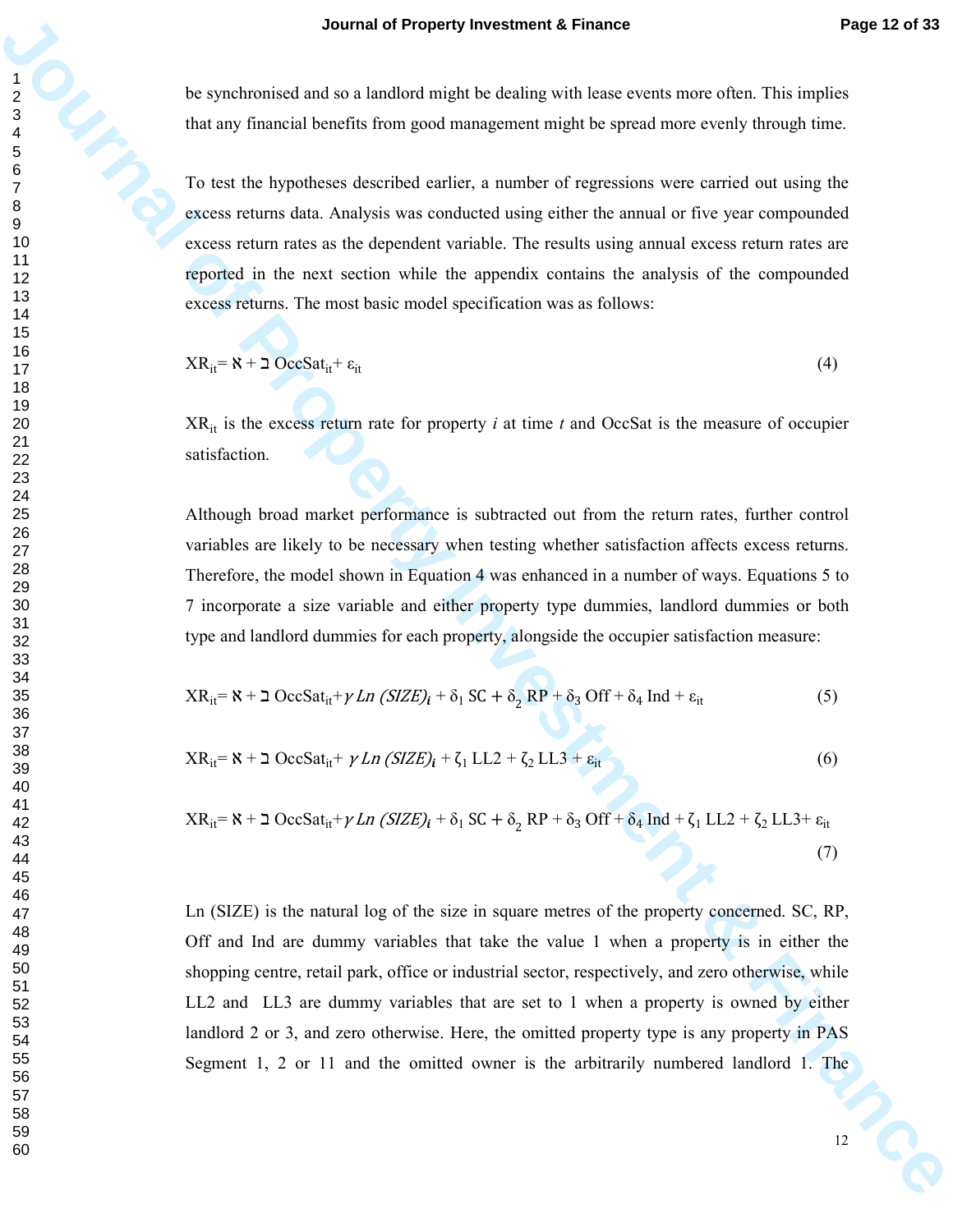coefficients on the remaining dummy variables in each set show differences in the intercept relative to the omitted groups.

Size, sector and owner are the main control variables available to the study. When dummies for owner are included, this normalises the data for mean differences in satisfaction between the landlords represented in the sample and focuses the analysis on differences between individual assets. Other control variables would be desirable, but complete data on additional regressors such as age were not available. Therefore, in recognition of this, we estimate an alternative specification to use with properties where more than one satisfaction study was conducted over the period of analysis. This involved regressing excess returns on to occupier satisfaction scores and individual asset dummies, as shown in Equation 8:

$$
XR_{it} = \aleph + \Delta \text{OccSat}_{it} + \eta_1 \text{Property}_1 + ... + \eta_{240} \text{Property}_{240} + \varepsilon_{it}
$$
 (8)

#### **6. Results**

# **6.1. Relationship between occupier satisfaction and alpha**

**Page 13 of 33**<br> **Journal of Property tweatings in the set above of Property<br>
2.5**<br> **Societies as the continent groups.**<br> **Societies as the contrade groups.**<br> **Societies as the contrade groups.**<br> **Societies and increase a** Table 4 contains summary statistics for the alpha and beta coefficients from 95 regressions, as well as for the occupier satisfaction scores used in this part of the analysis. From this, it can be seen that the mean alpha is 0.43, implying an outperformance of the benchmarks for this sample of nearly 0.5% per annum. The mean beta is 0.90, so this sample is slightly less risky than the respective PAS benchmarks against which each property is tested. However the volatility of the data and the small number of data points for each property (between 8 and 11) means that most of the intercept terms are not statistically significant. In fact, only 13 of the properties have a statistically significant alpha ( $p < 0.05$ ), although this is approximately twice as many as would occur by chance alone if the returns followed a normal distribution. The distribution of the  $R^2$  values for the 95 regressions is given in Panel B.

## INSERT TABLE 4 HERE

From Panel A of Table 5 it can be seen that the correlation between the intercept terms and the average occupier satisfaction scores is 0.078, a weak, but positive effect. There is a positive and statistically significant correlation of 0.207 with the maximum occupier satisfaction scores recorded for each property. Panel B shows the correlation between occupier satisfaction and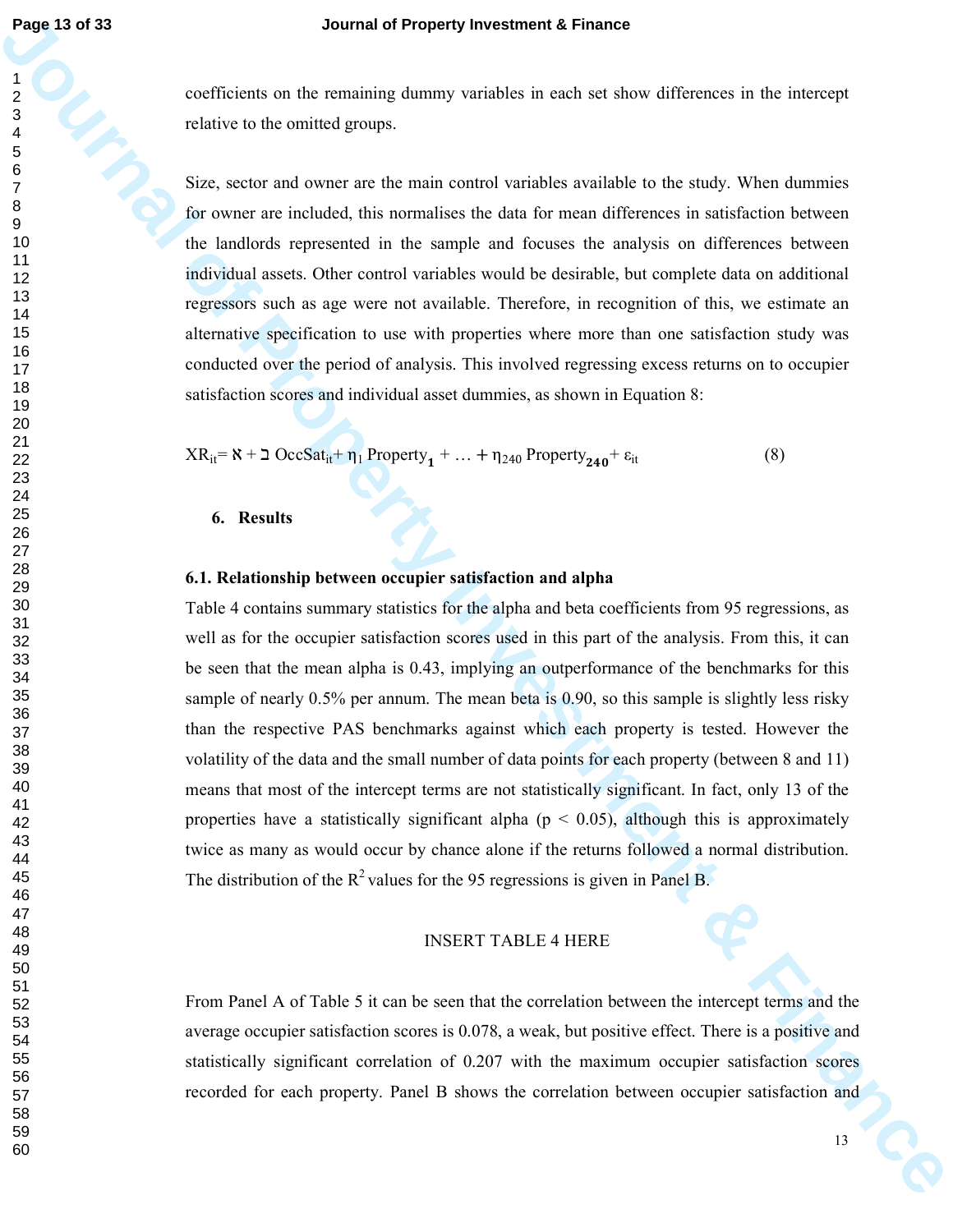benchmark outperformance for properties in different market segments. The correlation coefficients are generally positive, but not statistically significant except in the case of industrial estates where the correlation between alpha and the maximum annual satisfaction scores for each property is positive and statistically significant at the 10% level. Panel C shows results by landlord. Correlation coefficients are positive for landlords 1 and 3, and statistically significant for landlord 3 when using the maximum satisfaction variable. Hence, there is some, but limited, evidence from this approach that positive relationships between occupier satisfaction and property investment performance are present.

# INSERT TABLE 5 HERE

The drawbacks of this analysis are the restricted sample size (in both cross-sectional and time series terms) and the fact that it cannot detect any temporal link between occupier satisfaction and performance. For these reasons, further analysis was carried out using occupier satisfaction data and excess total return rates as per the discussion above.

### **6.2. Relationship between occupier satisfaction and excess returns**

**Journal of Property Investment & Finance Frogenic Society (1978)**<br>
Journal of Operatomere for processing in different material operation controlled by the controlled property in the case of metallicity in the controlled The relationship between occupier satisfaction and the extent to which return rates exceeded their benchmark is now examined using all 240 properties in the sample. Many correlation and regression based tests were undertaken with different lags for the occupier satisfaction variable and with different forms of both the satisfaction and excess return rate variables (e.g. rolling and compounded versions). Correlation tests indicated a weak positive correspondence between excess return rates and occupier satisfaction, strongest when contemporaneous satisfaction and return variables were used. These correlation coefficients were not consistently statistically significant, though. Hence, the following discussion focuses on regression based tests, which convey more information than the correlation coefficients and which allow for control variables to be introduced, helping to remove confounding factors.

Tables 6 and 7 show the results of regressions of excess return rates on occupier satisfaction scores and control variables. Table 6 uses total returns to March of the year in which an occupier satisfaction study was conducted (i.e. contemporaneous return rates) while Table 7 uses total returns to March of the year after the occupier satisfaction data was collected.<sup>9</sup> In

 Analysis was also performed for longer durations between the satisfaction study and the year in which total return was measured and these found that the relationship between satisfaction and returns diminished with the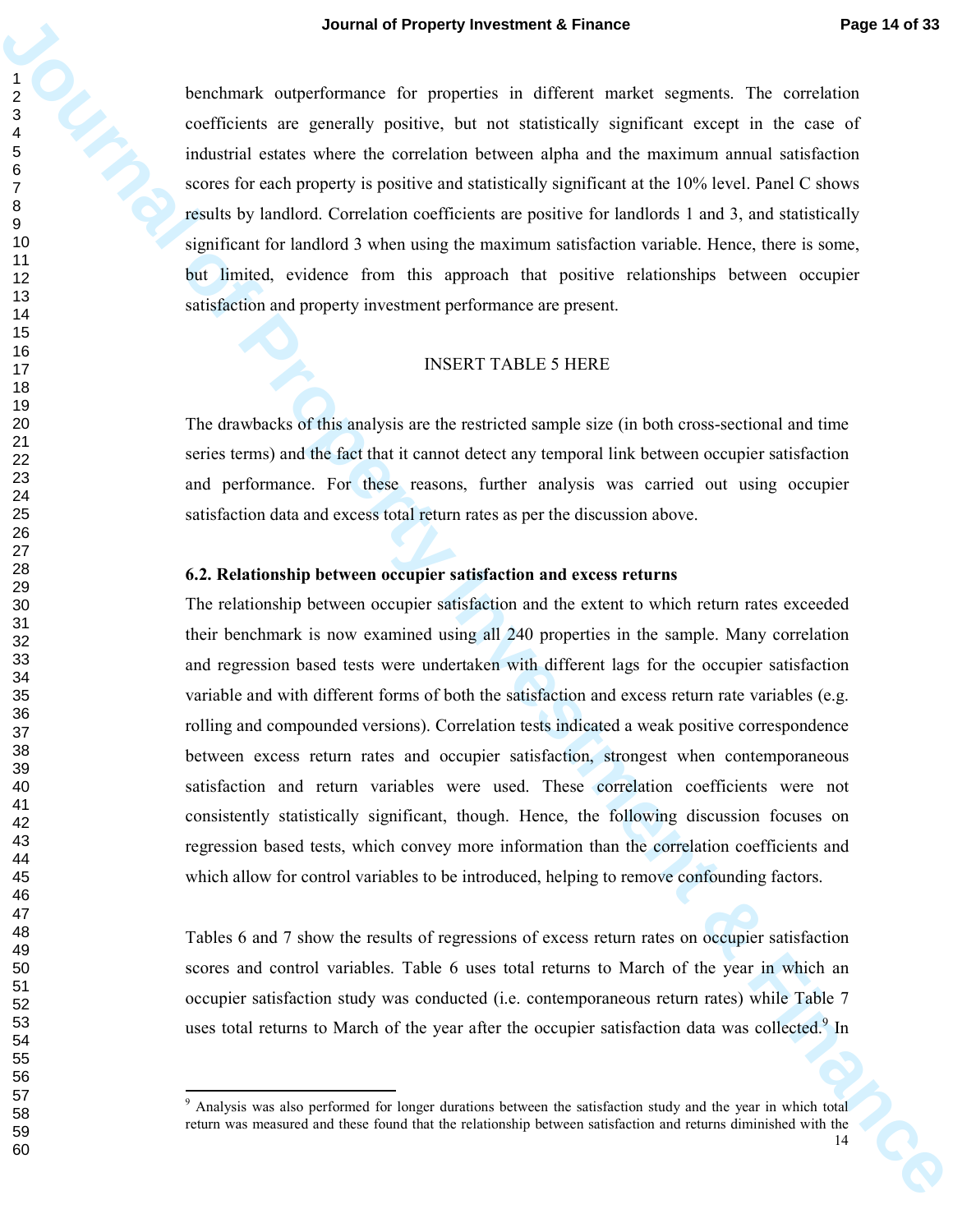# **Page 15 of 33 Journal of Property Investment & Finance**

the latter case, the reasoning is that occupier satisfaction might not immediately translate into better financial performance. However, the statistical significance of the coefficient on occupier satisfaction, the adjusted  $R^2$  values for the regressions and results the overall statistical significance of the models as captured by the F-statistics are broadly similar.

# INSERT TABLES 6 AND 7 HERE

**Page 15 of 33**<br>**Journal of Property treestonics**, it is the complete substitute of the contract test of the contract test of the contract of the contract of the contract of the contract of the contract of the contract of Focusing on Table 6, in Model 1, the only independent variable is occupier satisfaction, and its coefficient is positive (2.85) and statistically significant at the 10% level. This implies that an increase of 1 unit in the mean overall satisfaction of occupiers should increase total return by nearly 3%. An increase of 1 unit is a large increase as the typical range of satisfaction scores in the sample is from 2.5 to 4.5. Model 2 introduces a size variable and its inclusion reduces the coefficient on the satisfaction variable. Adding landlord dummies (Model 3) reduces the coefficient further to a non-significant 2.41. However, the use of sector dummy variables (Model 4) increases the coefficient to a statistically significant 3.86 ( $p=0.013$ ) and it is increased further when both sector and landlord dummy variables are used (coefficient = 4.01; p=0.021). In all cases, though, the adjusted  $R^2$  is very small. Only when individual asset dummy variables are used (Model 6) does the adjusted  $R^2$  become substantial at 22.4%. For this model, the coefficient on occupier satisfaction is 4.93 and it is statistically significant at the  $10\%$  level ( $p=0.079$ ). Thus, the best fitting model indicates that an increase in the mean satisfaction rating of 1 unit results in an increased total return of nearly 5%.

These results indicate that there is a positive relationship between occupier satisfaction and property performance over the short term. Thus, hypothesis 1, that the investment performance of a property is unrelated to the satisfaction of occupiers at that property, can be rejected.

To test Hypothesis 2, whether or not the relationship is the same for all sectors of the commercial property market, similar analysis was performed on the properties split by sector. The preceding analysis showed that the greatest explanatory power is achieved using a model with individual property dummy variables, so this approach is used for the analysis of returns by sector.

<sup>&</sup>lt;u> La componenta de la componenta de la componenta de la componenta de la componenta de la componenta de la compo</u> passage of time, perhaps because higher satisfaction had resulted already in higher cash flows that were then capitalised into subsequent property valuations.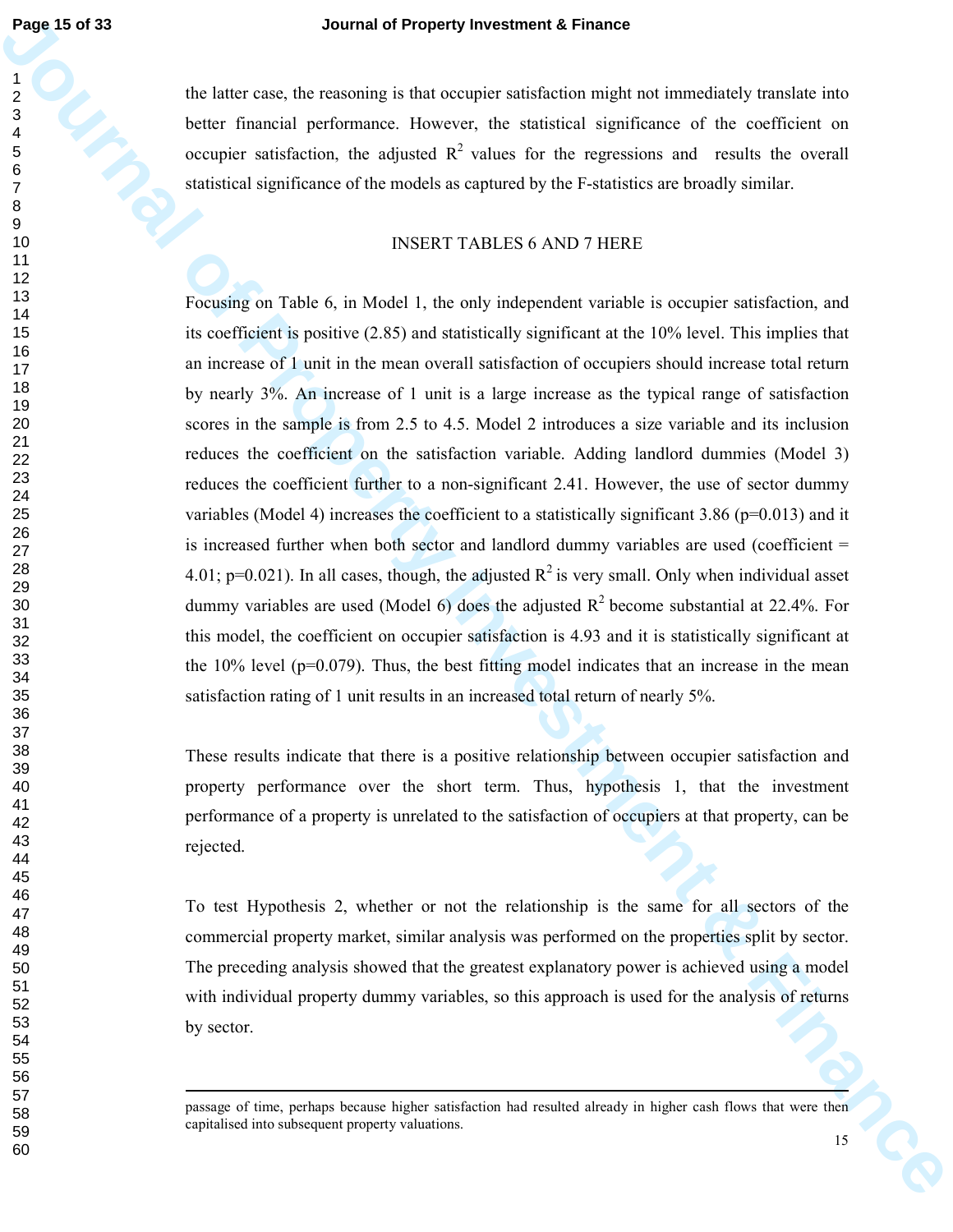**Journal of Property Investment & Finance<br>
<b>Journal of Property Livest and Systems**<br> **Journal of Conservation Conservation** and Particular Society and Conservation and Conservation and Conservation and Conservation and Con Table 8 shows results for segment level analysis. In Panel A, results based on contemporaneous excess return rates are reported. In Panel B, results relate to excess return rates for the year after the occupier satisfaction scores were recorded. The results indicate that there are differences between property types in the response of total return to changes in occupier satisfaction, although the relationship is mostly positive. For shopping centres, the coefficient on occupier satisfaction is positive but not statistically significant for both contemporaneous returns and those one year later. For Retail Warehouses, a strong and statistically significant relationship with contemporaneous returns becomes a non-significant negative relationship the following year. For offices, a positive and statistically significant coefficient is found when buildings in the West End of London are omitted (16.180; p=0.096). West End Offices had the highest returns of any segment in the three years preceding and the three years following the Global Financial Crisis, making it more difficult to outperform the benchmark by delivering superior property management. For the Industrial Sector, the small sample of industrial estates outside the South East of England shows a very strong relationship between occupier satisfaction and property performance a year later (Panel B), but the regression has zero explanatory power (adjusted  $R^2 = 0$ ). Only when this segment is omitted for the analysis is a reasonable  $R^2$  achieved, albeit at the expense of a statistically significant coefficient on occupier satisfaction.

These findings might also hint at a regional dynamic to where occupier satisfaction matters most, but the sample sizes do not permit a thorough investigation of this possibility. Even for the segments as currently defined, the sample sizes are fairly small, hampering the detection of consistent and statistically significant results. In general, results are stronger in Panel A and an explanation for this might relate to the property valuation process. If a property with satisfied occupiers achieves a better cash flow than anticipated by its appraiser at the start of the year, then its appraised value will be adjusted upwards in the following year, all else equal, provided that the better cash flow is maintained. Returns in the subsequent year will be then based on this new, higher value, so return *rates* are then likely to drop.

An analysis of covariance was carried out to test whether differences in slope coefficient exist. The interaction term between sector and the occupier satisfaction variable was found to have a non-significant p-value of 0.138, indicating that the regression slopes are not heterogeneous. This implies that with these samples it is not possible formally to reject the second hypothesis, but the findings overall indicate the likelihood that there are differences between sectors in the response of total returns to changes in occupier satisfaction.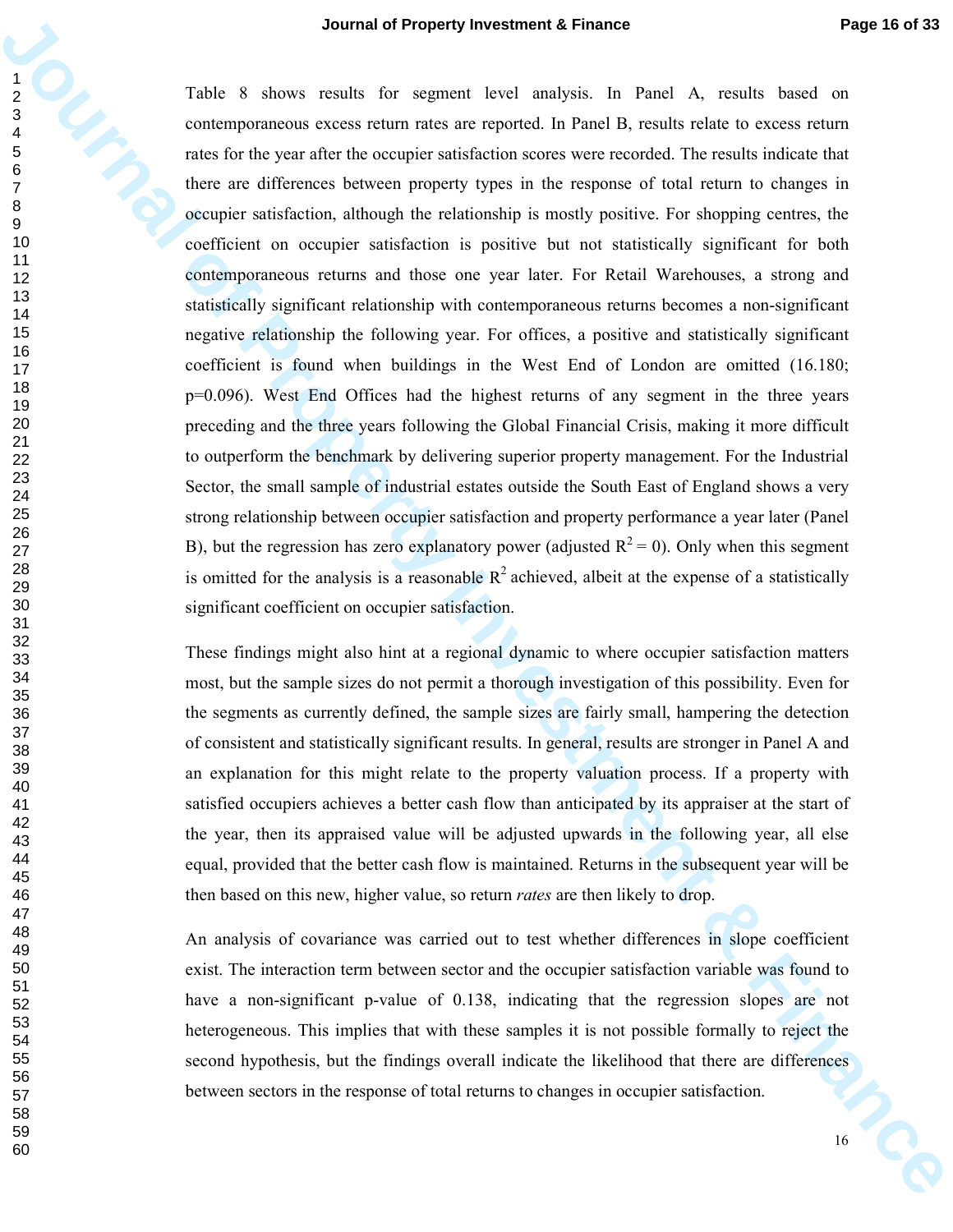# INSERT TABLE 8 HERE

**Page 17 of 33**<br> **Journal of Property twentinent & Pinance**<br> **Journal of Property is the state of the content of the state of the state of the state of the state of the state of the state of the state of the state of the s** The third hypothesis relates to the temporal stability of the relationship between occupier satisfaction and property performance. One might expect occupier satisfaction to have more of an impact on the returns from commercial property when there is a surfeit of property. At such times of supply exceeding demand, occupiers have more choice and may be able to negotiate favourable lease terms elsewhere. Thus, the relationship between occupier satisfaction and total returns might be expected to be more clear-cut at such times. The financial crisis and ensuing recession in the UK occurred during 2007, 2008 and 2009, during which time the average return rates for all types of commercial property were negative. To explore whether the relationship between satisfaction and investment performance changed in this period, regressions conducted earlier for different property types were repeated using occupier satisfaction data for the years 2007, 2008 and 2009 and financial returns for the years ending Mar 2008, Mar 2009 and Mar 2010. Occupier satisfaction is the only explanatory variable in these regressions because, in many cases, only a single satisfaction study was conducted in this period and any contribution of the occupier satisfaction variable to total return would be absorbed into the coefficient on the dummy variable for that property. Retail Warehouses are not included in this analysis, because most of the occupier satisfaction studies of Retail Parks were conducted prior to 2007.

# INSERT TABLE 9 HERE

From Table 9, it is apparent that the magnitude of the coefficient of occupier satisfaction is larger for the years of the global financial crisis, and is statistically significant in spite of the smaller sample size compared with the full period sample.

As noted in the Data and Methods sections, robustness checks were performed using excess return rates observed over a longer period and these are discussed in Appendix A.

#### **7. Discussion and conclusions**

The main question examined in this study is whether properties that have highly satisfied occupiers produce higher investment returns than those where poor customer satisfaction has been recorded. The tests were conducted on a sample of 240 UK property investments where occupier satisfaction had been measured by RealService and where investment returns had been calculated by MSCI IPD. Different statistical methods were employed and the results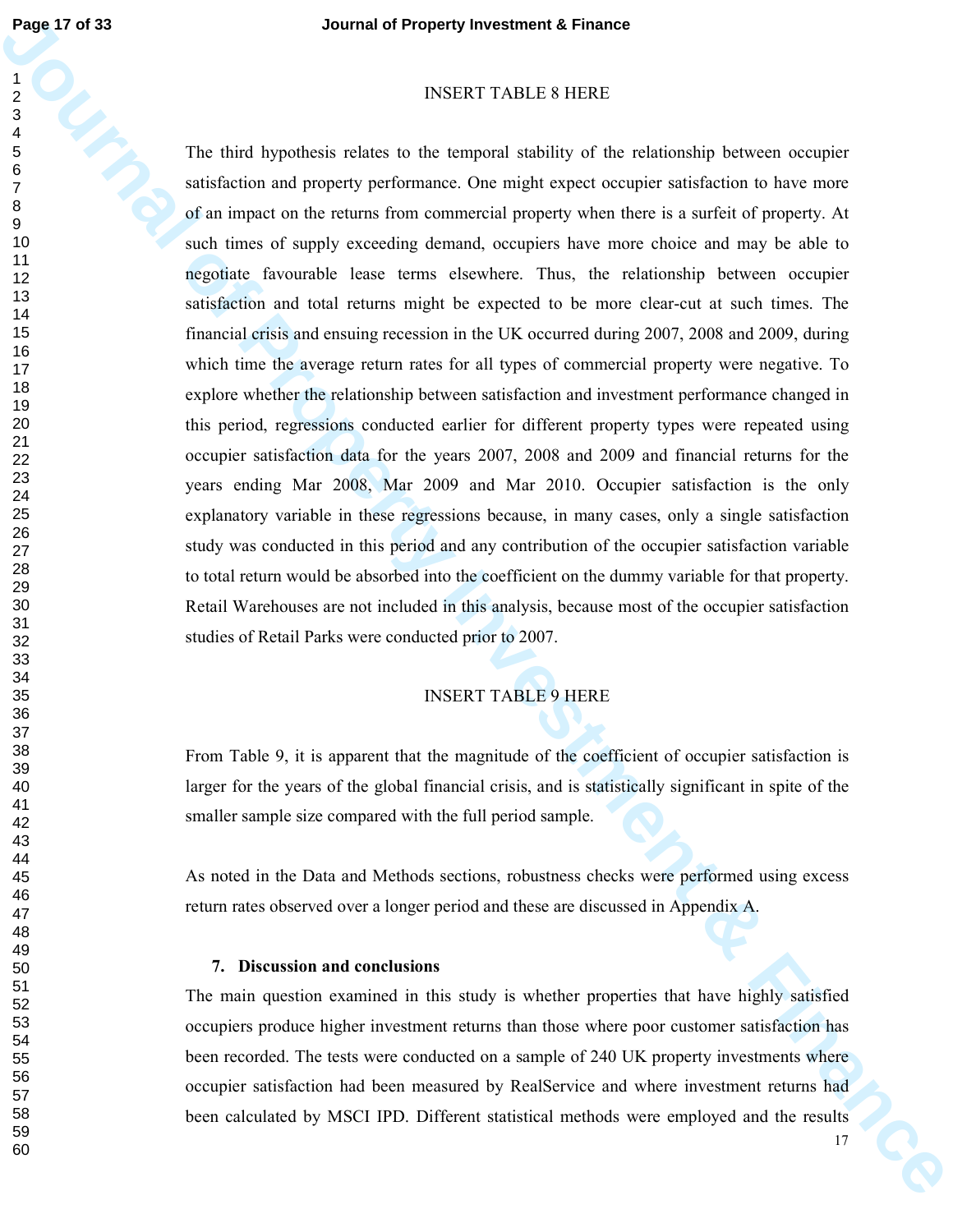indicate that there is a positive relationship between occupier satisfaction and investment performance, giving some support for the premise that treating tenants as valued customers results in superior returns for their owners. The findings also suggest that valuers might not have taken occupier satisfaction fully into account. Properties with more satisfied occupiers should be valued more highly if satisfaction translates into a greater likelihood of lease renewal or recommendation of the landlord, reducing void periods and improving cash flows. A higher valuation would then reduce the chances of positive excess returns, but would reflect the likelihood of better financial performance more accurately.

**Journal of Property tweesmeare a Phone of Property American Constrained Expansion of Property and the Symbol Symbol Symbol Symbol Symbol Symbol Symbol Symbol Symbol Symbol Symbol Symbol Symbol Symbol Symbol Symbol Symbol** The analysis was unable to reject the hypothesis that the relationship between occupier satisfaction and investment performance is the same across all property types, although with larger samples this might be possible. The retail warehouse sector showed one of the strongest relationships between satisfaction and contemporaneous performance, and the relationship for shopping centres was consistently positive. However, the caveat about correlation not necessarily implying causation should be borne in mind. It is possible that the relationship between store-managers' satisfaction and shopping centre or retail park performance might be attributable to high customer footfall. A shopping centre in which shops experience strong trading performance is likely to have strong total returns because stores will be able to afford higher rents and there will be fewer empty shops. In this case, the success of such a centre might be attributable to excellent centre management or it might be due to aspects such as location, accessibility and a lack of competition. Furthermore, in large retail organisations, the store manager might not be the decision-maker in matters relating to leases. Yet, the findings from this research indicate that the impact of occupier satisfaction is sufficiently strong that it is transmitted through an intermediary, the store manager, to the decision-maker.

The findings for offices were less clear-cut, with several models showing a negative coefficient for this sample of 31 London (West End) properties. During much of this period, demand and returns for London offices were very high, offering little scope for the effects of superior property management service to be observed. Nevertheless, in aggregate, and particularly during the recession, the relationship between occupier satisfaction and returns was positive.

Although the relationship between satisfaction and performance was positive for industrial estates, the coefficients were very different for South East estates and those in the rest of the UK. The sample size for the latter segment was too small for reliable analysis.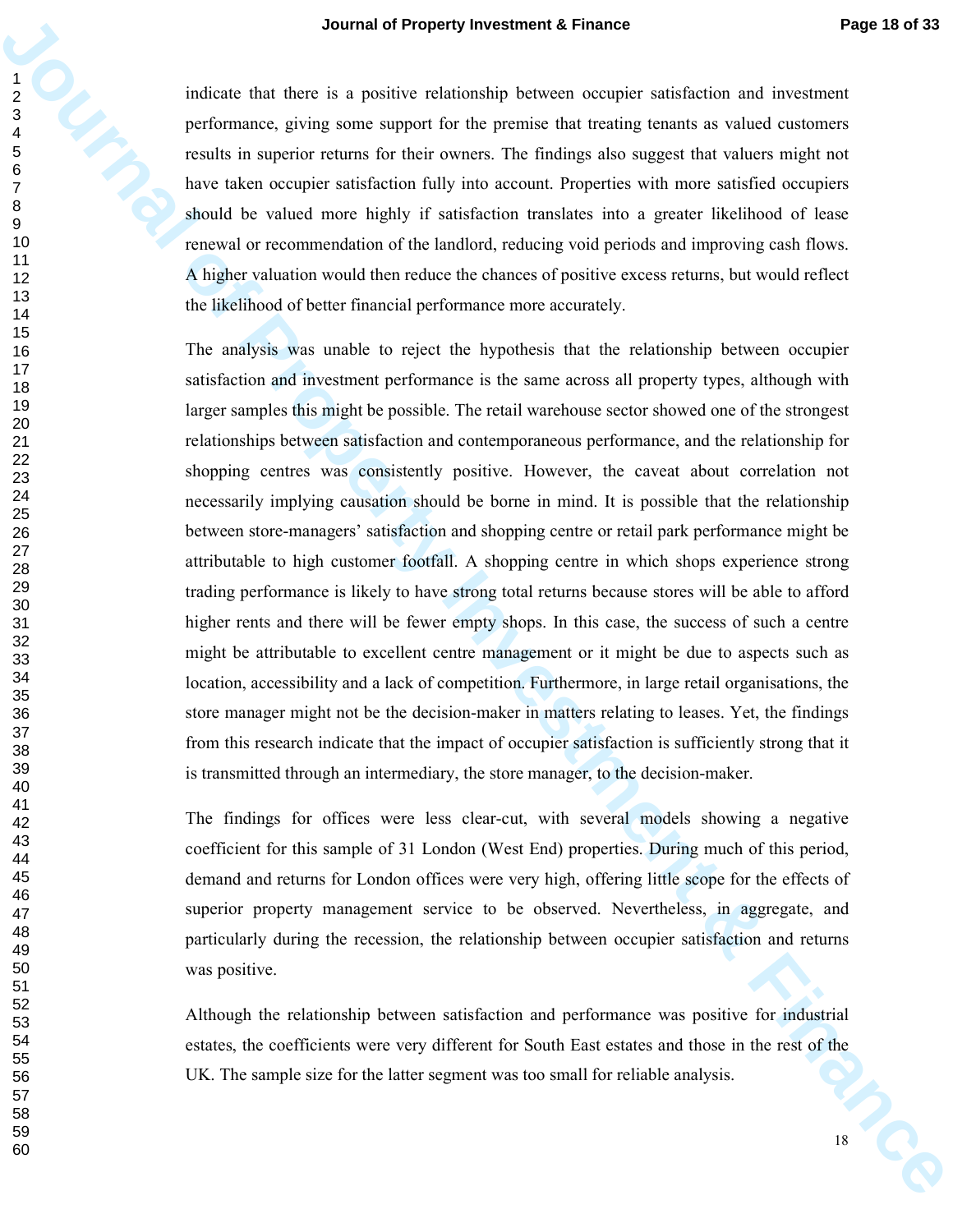#### **Page 19 of 33 Journal of Property Investment & Finance**

The magnitude and, for some sectors, even the sign of the coefficient changed according to whether contemporaneous return rates or rates for the year following were used. Such oscillations from year to year highlight once again that a large increase in total return one year might be followed by a return which is below the MSCI/IPD segment benchmark because of the way that return rates are calculated with reference to the previous appraised capital value, itself a function of expected cash flows. If income was higher than initially anticipated by the valuer, (perhaps because of high occupier satisfaction, lease renewal, low vacancy rates, etc., as predicted by the service – profit chain), the next year's valuation of the property will be higher, and return *rates* will be lower for the same income.

The impact of the property cycle and whether supply and demand affect the relationship between occupier satisfaction and returns was considered. In particular, the analysis isolated the years associated with the global financial crisis and compared results for those years against results generated from the entire sample. The null hypothesis that the relationship between satisfaction and performance is unaffected by the property cycle was rejected both for the sample as a whole and for several individual segments. Hence, the impact of good customer service and satisfied occupiers appears to be more important when there is an excess of space (supply exceeds demand), competition among landlords is higher and rates of return generally are low. Superior property management may act as a hedge against falling demand.

**Page 19 of 33**<br> **Journal of Property tweestries** is the subficient of Property in the substitution in the substitution in the substitution in the substitution of the substitution in the substitution of the substitution in There are some limitations to the study. The analysis draws on an unbalanced panel of observations relating to only 240 UK property investments and a larger sample of both assets and landlords would be desirable for any future research. The data on investment returns is appraisal-based and each property in the sample is benchmarked against a broad segmentlevel series in the absence of more detailed data about each asset. Secondary data on occupier satisfaction is utilised and there was scope for variability in the quality of the surveys that underlie each satisfaction score. Yet, despite all these limitations, the importance and uniqueness of this analysis should not be understated given the paucity of quantitative analysis on whether or not occupier satisfaction has any meaningful impact on property investment performance over time.

It would be beneficial to investigate whether the same relationships apply to countries other than the UK. Differing lease structures and institutional arrangements might make the impact of satisfaction with property management more or less important in lease renewal and landlord advocacy by tenants, and mean that the effect on investment returns is stronger than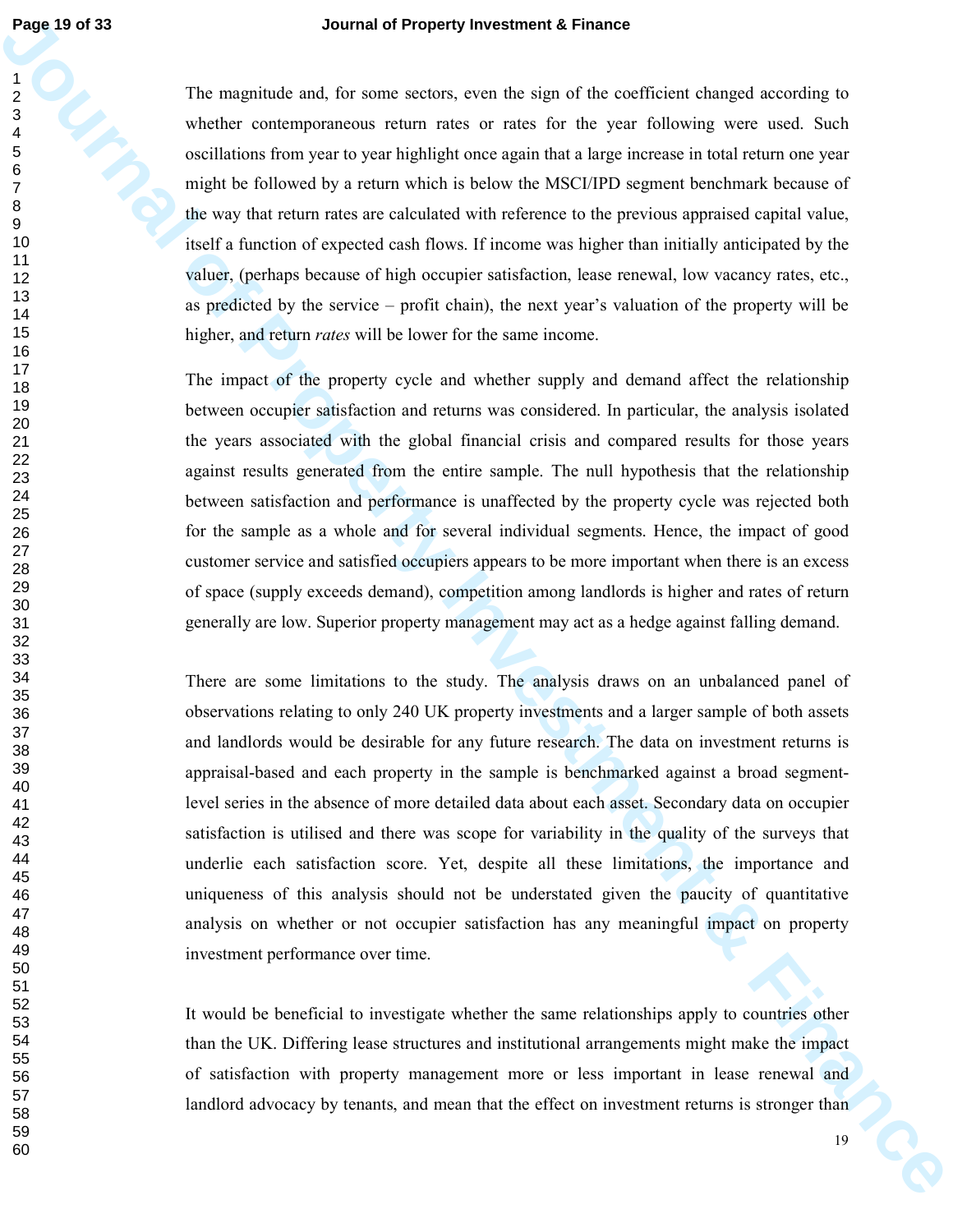that indicated here. It would also be valuable to examine the impact of tenant satisfaction on returns in other sectors of the property investment market. For example, in other countries, residential property is a sizable proportion of institutional investment portfolios and the nature of any relationship with financial performance could be very different. Even in a UK context, assured short-hold tenancies and student accommodation offer scope for monitoring the effect of occupier (dis)satisfaction because lease lengths in these sectors are short compared with commercial property.

**Journal of Property Investment & Pinance**<br> **Journal of Property Provides to control the interaction of the matrix of the matrix of the control of the control of the control of the control of the control of the control of** Another promising piece of research would be to assess whether the aggregated satisfaction of a property company's tenants overall, and their willingness to recommend the company, affect the property company's overall financial performance. This could apply both to landlords and to managing agencies. Such research would overcome the issue of the volatility of individual property returns, and the many confounding factors which affect them. Although occupier satisfaction data would have to be collected and agreement obtained from the companies concerned, the financial performance data that is needed is in the public domain because it consists of information published in annual reports such as asset values, profits and various financial ratios, as well as stock market information including share prices.

#### **References**

- Baum, A. and Farrelly, K. (2009), Sources of alpha and beta in property funds: a case study, Journal of European Real Estate Research, 2 (3): 218-234.
- Bolton, R. ., & Drew, J. (1991). A Longitudinal Analysis of the Impact of Service Changes on Customer Attitudes. Journal of Marketing, 55(1), 1–9.
- BOMA, & Kingsley Associates. (2013). BOMA 2013 Global Tenant Survey Country Report - Canada. Retrieved from http://www.bomaregina.ca/web\_documents/boma\_2013\_global\_tenant\_-\_canada\_report.pdf
- British Council for Offices, & RealService Ltd. (2015). Building Performance: Rethinking the relationship between owners, managers and occupiers. London. doi:10.1037/0011686
- Buzzell, R. D. (2004). The PIMS program of strategy research. Journal of Business Research, 57(5), 478–483. doi:10.1016/S0148-2963(02)00314-4
- Crosby, N., Gibson, V., & Murdoch, S. (2003). UK Commercial Property Lease Structures: Landlord and Tenant Mismatch. Urban Studies, 40(8), 1487–1516.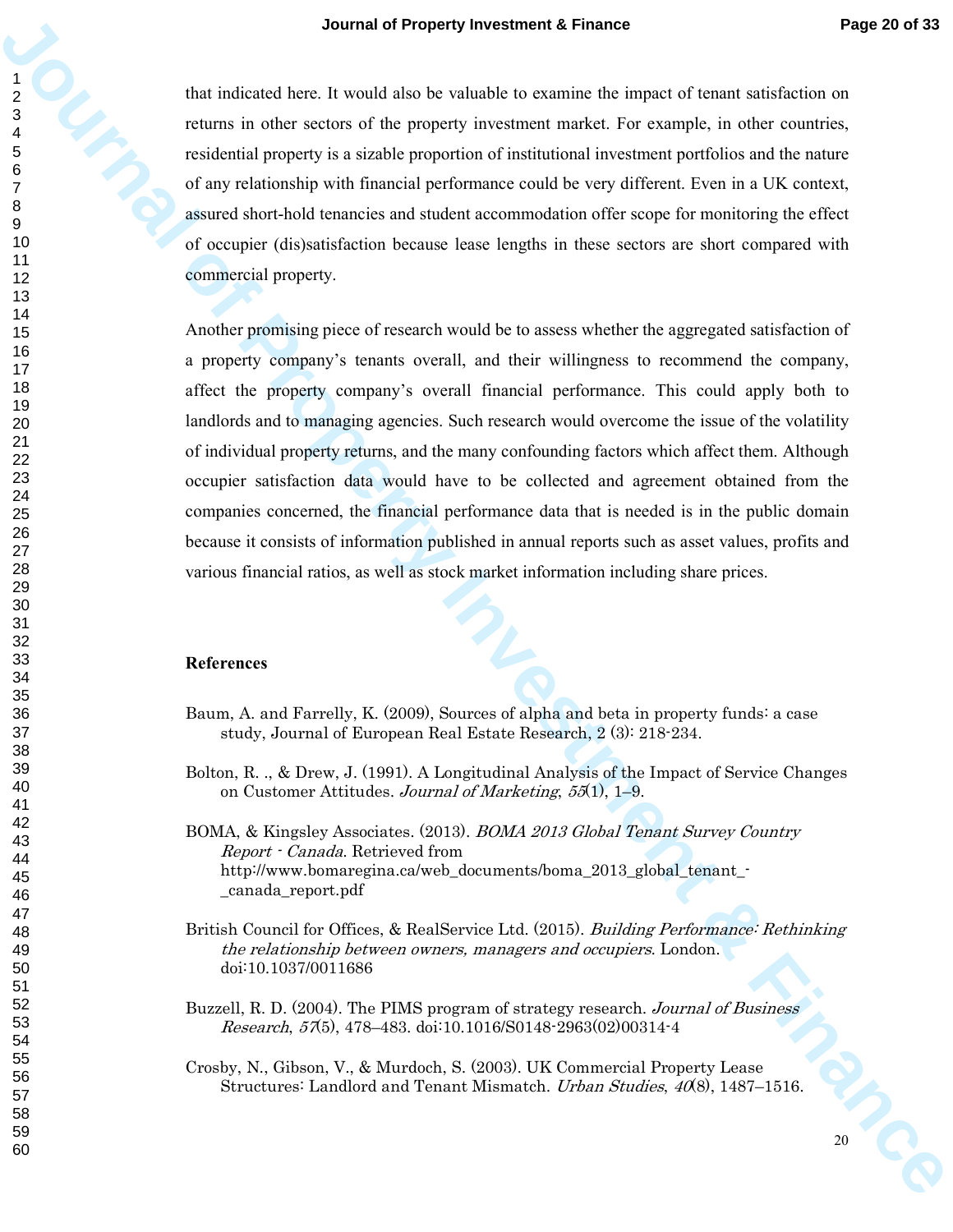- Edington, G. (1997). Property Management: A Customer Focused Approach. Basingstoke: Macmillan.
- EPRA, & Deloitte. (2014). Speeding ahead: EPRA Annual Report Survey 2013/14. Retrieved from http://www.epra.com/media/Deloitte\_EPRA\_BPR\_survey\_report\_sept\_2014\_141207 3775916.pdf
- Fama, E. F., & French, K. R. (2004). The Capital Asset Pricing Model: Theory and Evidence. Journal of Economic Perspectives, 18(3), 25–46.
- Fornell, C. (2001). The Science of Satisfaction. Harvard Business Review, (March), 120– 121.
- Gale, B. (1992). Monitoring Customer Satisfaction and Market-Perceived Quality. American Marketing Association Worth Repeating Series, 922CSO I.
- Gee, R., Coates, G., & Nicholson, M. (2008). Understanding and profitably managing customer loyalty. Marketing Intelligence & Planning, 26(4), 359–374. doi:10.1108/02634500810879278
- Gummesson, E. (2002). Total Relationship Marketing. Oxford: Butterworth Heinemann / Chartered Institute of Marketing.
- Gummesson, E. (2004). Return on relationships (ROR): the value of relationship marketing and CRM in business-to-business contexts. Journal of Business  $\&$ Industrial Marketing, 19(2), 136–148. doi:10.1108/08858620410524016
- **Page 21 of 33**<br> **Journal of Property Investment** & Finance *Magnetonia Action Content Magnetonia* Action (1972). New York 10. (1973). New York 10. (1973). The Magnetonia Action (1974). In the second of the second of the s Halvitigala, D., Murphy, L., & Levy, D. S. (2011). The impacts of commercial lease structures on landlord and tenant leasing behaviours and experiences. Pacific Rim Property Research Journal, 17(April 2015), 560–583. doi:10.1080/14445921.2011.11104342
	- Heskett, J. ., Sasser, W. ., & Schlesinger, L. A. (1997). The Service Profit Chain: How Leading Companies Link Profit and Growth to Loyalty, Satisfaction, and Value. Free Press, New York.
	- Hoesli, M., Jani, E., & Bender, A. (2006). Monte Carlo simulations for real estate valuation. Journal of Property Investment & Finance, 24(2), 102–122. doi:10.1108/14635780610655076
	- Ittner, C. D., & Larcker, D. F. (1998). Are Nonfinancial Measures Leading Indicators of Financial Performance<sup>[]</sup>? An Analysis of Customer Satisfaction. Journal of Accounting Research - Supplement, 36(3), 1–35.
	- Jensen, M. C. (1968). The Performance of Mutual Funds in the Period 1945-1964. Journal of Finance, 23(2), 389–416. doi:10.2139/ssrn.244153
	- Keiningham, T. L., Goddard, M. K. M., Vavra, T. G., & Iaci, A. J. (1999). Customer Delight and the Bottom Line. *Marketing Management*, 8(3), 57–63.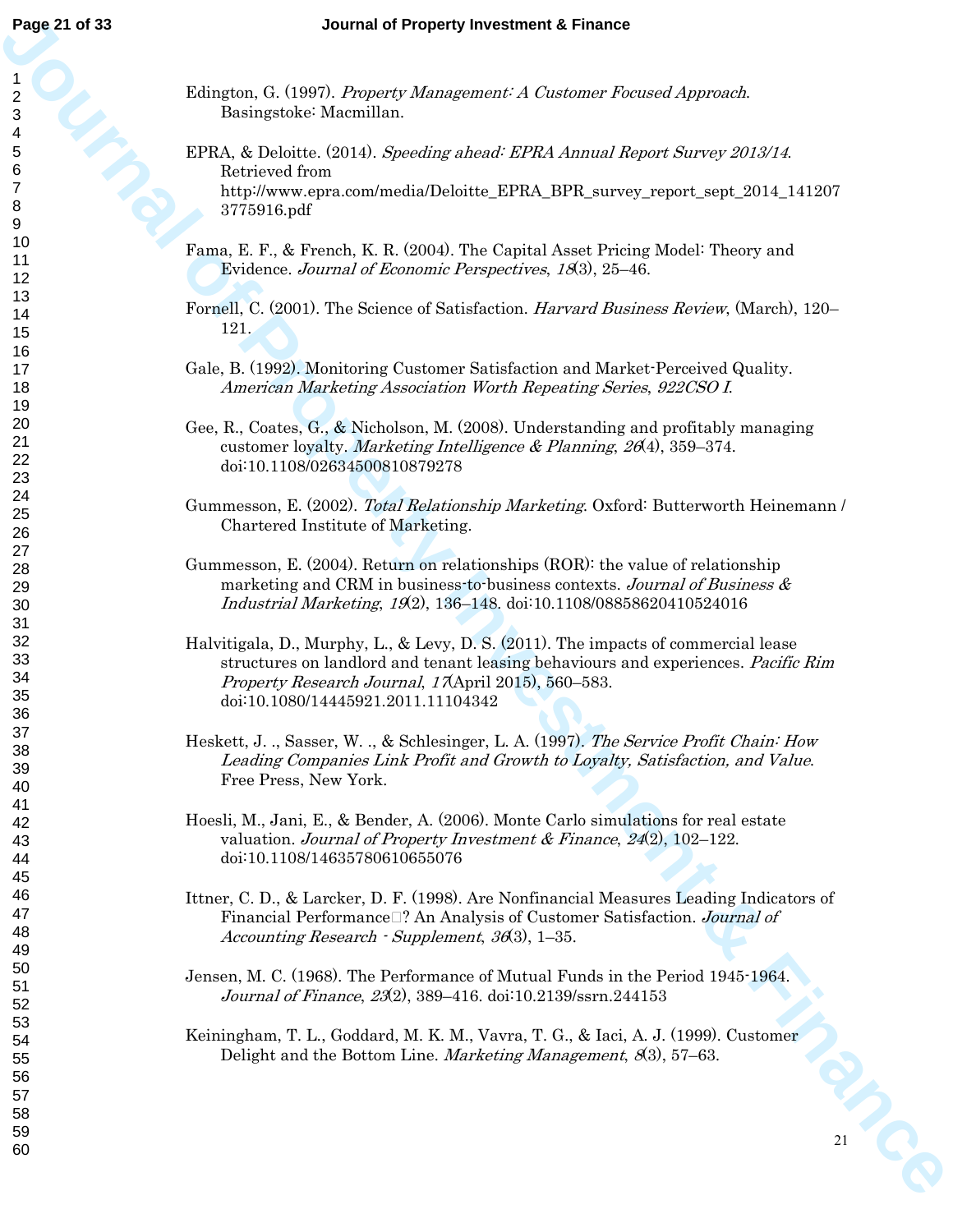- **Journal of Property Investment & Finance** Keiningham, T. L., Perkins-Munn, T., & Evans, H. (2003). The Impact of Customer Satisfaction on Share of Wallet in a Business-to-Business Environment. Journal of Service Research,  $6(1)$ , 37–49.
	- Levitt, T. (1983). After the Sale is Over. *Harvard Business Review*, 61(5), 87–93. Retrieved from about:blank
	- Levy, D. S., & Lee, C. K. C. (2009). Switching behaviour in property related professional services. Journal of Property Research, 26(1), 87–103.
	- Lintner, J. (1965). Security Prices, Risk, and Maximal Gains from Diversification. Journal of Finance,  $20(4)$ , 587–615.
	- Markowitz, H. (1952). Portfolio Selection. *The Journal of Finance*,  $\pi$  March), 77–91.
	- Mitchell, P., & Bond, S. (2010). Alpha and Persistence in UK Property Fund Management. Journal of Real Estate Finance and Economics, 41, 53–79.
	- Morgan, H. (n.d.). RealService Best Practice Group. Retrieved September 1, 2013, from http://www.real-service.co.uk/services/best-practice/realservice-best-practice-group/
	- Newell, G. (2009). Developing a socially responsible property investment index for UK property companies. Journal of Property Investment & Finance,  $27(5)$ ,  $511-521$ . doi:10.1108/14635780910982368
	- Palm, P. (2011). Customer orientation in real-estate companies: The espoused values of customer relations. *Property Management*, 29(2), 130–145. doi:10.1108/02637471111122435
	- Parasuraman, A., Zeithaml, V. A., & Berry, L. L. (1985). A Conceptual Model of Service Quality and Its Implications for Future Research. Journal of Marketing, 49(4), 41– 50. doi:10.2307/1251430
	- Parasuraman, A., Zeithaml, V. A., & Berry, L. L. (1988). SERVQUAL: A Multiple-Item Scale for Measuring Consumer Perceptions of Service Quality. Journal of Retailing,  $64(1), 12-40.$
	- Parasuraman, A., Zeithaml, V. A., & Berry, L. L. (1991). Refinement and Reassessment of the SERVQUAL scale. Journal of Retailing, 67(4), 420–450.
	- Payne, A., Martin, C., Clark, M., & Peck, H. (1995). Relationship Marketing for Competitive Advantage - winning and keeping customers. Butterworth Heinemann.
	- Phillips, D. R., & Roper, K. O. (2009). A framework for talent management in real estate. Journal of Corporate Real Estate, 11(1), 7–16. doi:10.1108/14630010910940525
	- Rasila, H. (2010). Customer relationship quality in landlord-tenant relationship. Property Management, 28(2), 80–92. doi:10.1108/02637471011037107
	- Real Service, & EPRA. (2012). European Listed Property Companies: Progress towards Customer Focus. Retrieved from www.real-service.co.uk

RealService Ltd. (2010). Best Practice Index Framework.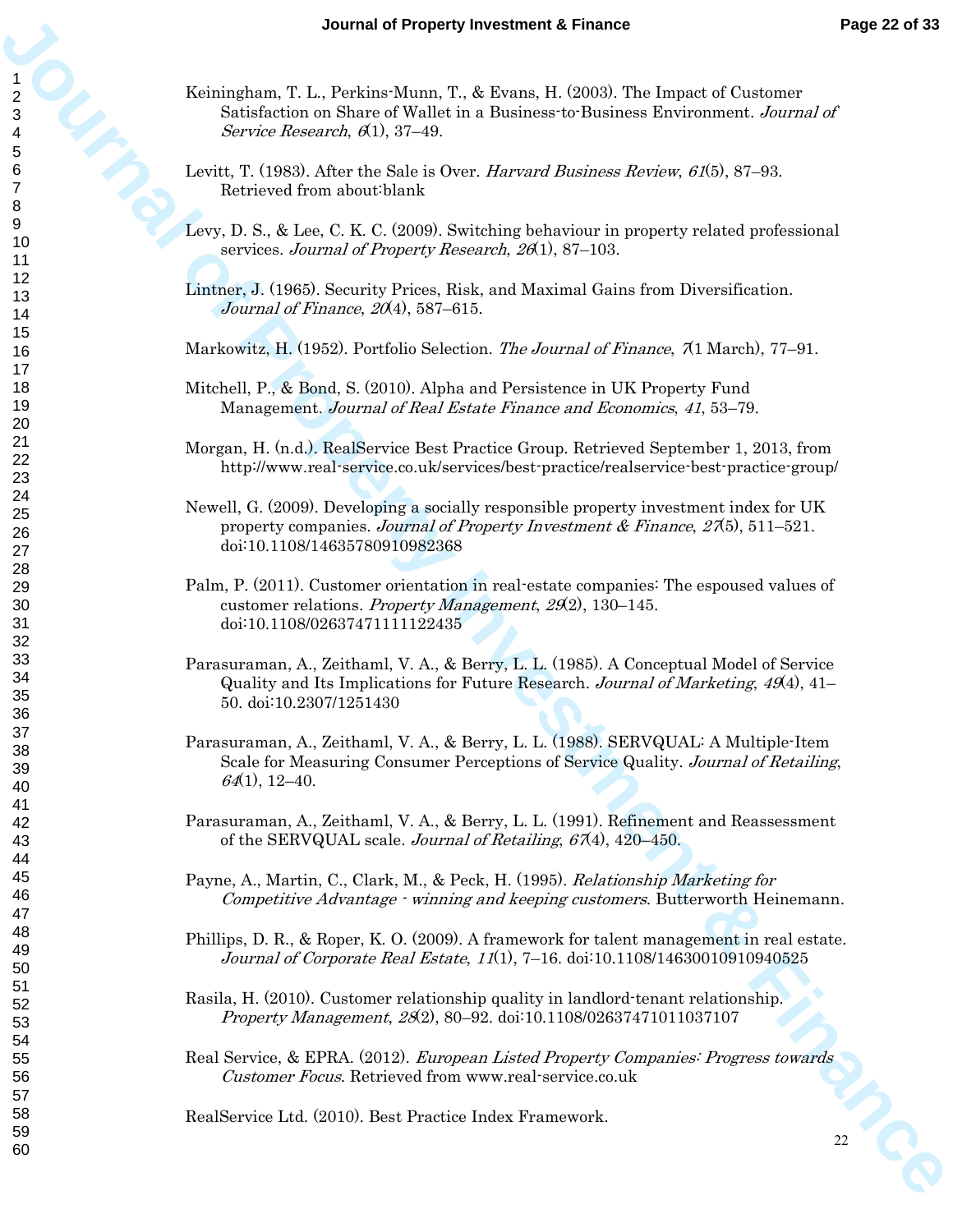- Reichheld, F. F., Markey, R., & Hopton, C. (2000). The loyalty effect the relationship between loyalty and profits. European Business Journal, 12(3), 134–139.
- Reinartz, W., & Kumar, V. (2002). The mismanagement of customer loyalty. Harvard *Business Review, 80*(7), 86–94, 125. Retrieved from http://www.ncbi.nlm.nih.gov/pubmed/12140857
- Rust, R. T., Zahorik, A. J., & Keiningham, T. L. (1994). Return on Quality (ROQ): Measuring the Financial Impact of Your Company's Quest for Quality. Irwin Professional Publishing.
- **Page 23 of 33**<br> **Journal of Property Investment & Finance**<br> **Journal of Property in the state of Property Constraints (Section 24 of 24 of 24 of 24 of 24 of 24 of 24 of 24 of 24 of 24 of 24 of 24 of 24 of 24 of 24 of 24 o** Sanderson, D. C. (2012). What can the Private Rented Sector learn from the Olympic Games? PRS Update. Retrieved from http://prsupdate.co.uk/2012/09/what-can-theprivate-rented-sector-learn-from-the-olympic-games/
	- Sanderson, D. C. (2015). Book of Proceedings. In K. Y. Arslanli (Ed.), European Real Estate Society 22nd Annual Conference (pp. 149–170). Istanbul: Cenkler.
	- Sanderson, D. C. (2016). The Tenant as Customer: Does Good Service Enhance the Financial Performance of Commercial Real Estate? Henley Business School, University of Reading.
	- Sanderson, D. C., & Edwards, V. M. (2014). What Tenants Want: UK Occupiers' requirements when renting commercial property and strategic implications for landlords. In American Real Estate Society Conference. San Diego.
	- Sanderson, D. C., & Edwards, V. M. (2016). Determinants of Satisfaction amongst Tenants of UK Offices. Journal of Corporate Real Estate, 18(2), 102–131.
	- Scarrett, D. (1995). Property Asset Management (2nd Editio.). London: E & F N Spon.
	- Sharpe, W. F. (1964). Capital asset prices: A theory of market equilibrium under conditions of risk. Journal of Finance,  $19(3)$ ,  $425-442$ .
	- Silver, M. (2000). REITs must serve true client base: tenants. National Real Estate Investor, 42(4), 96. Retrieved from http://nreionline.com/mag/reits-must-serve-trueclient-base-tenants
	- Söderlund, M., & Vilgon, M. (1999). Customer Satisfaction and Links to Customer Profitability: An Empirical Examination of the Association Between Attitudes and Behavior: SSE/EFI Working Paper Series in Business Administration.
	- Valley, M. (2001). Take care of your best assets-your tenants. National Real Estate *Investor*,  $43(13)$ ,  $23 - 25$ .
	- Worthington, R. (2015, February). Financial Comment. *Estates Gazette No. 816*, 05. Retrieved from http://www.estatesgazette.com
	- Zeithaml, V. A., Berry, L., & Parasuraman, A. (1996). Behavioral Consequences of Service Quality. Journal of Marketing, 60(2), 31–46.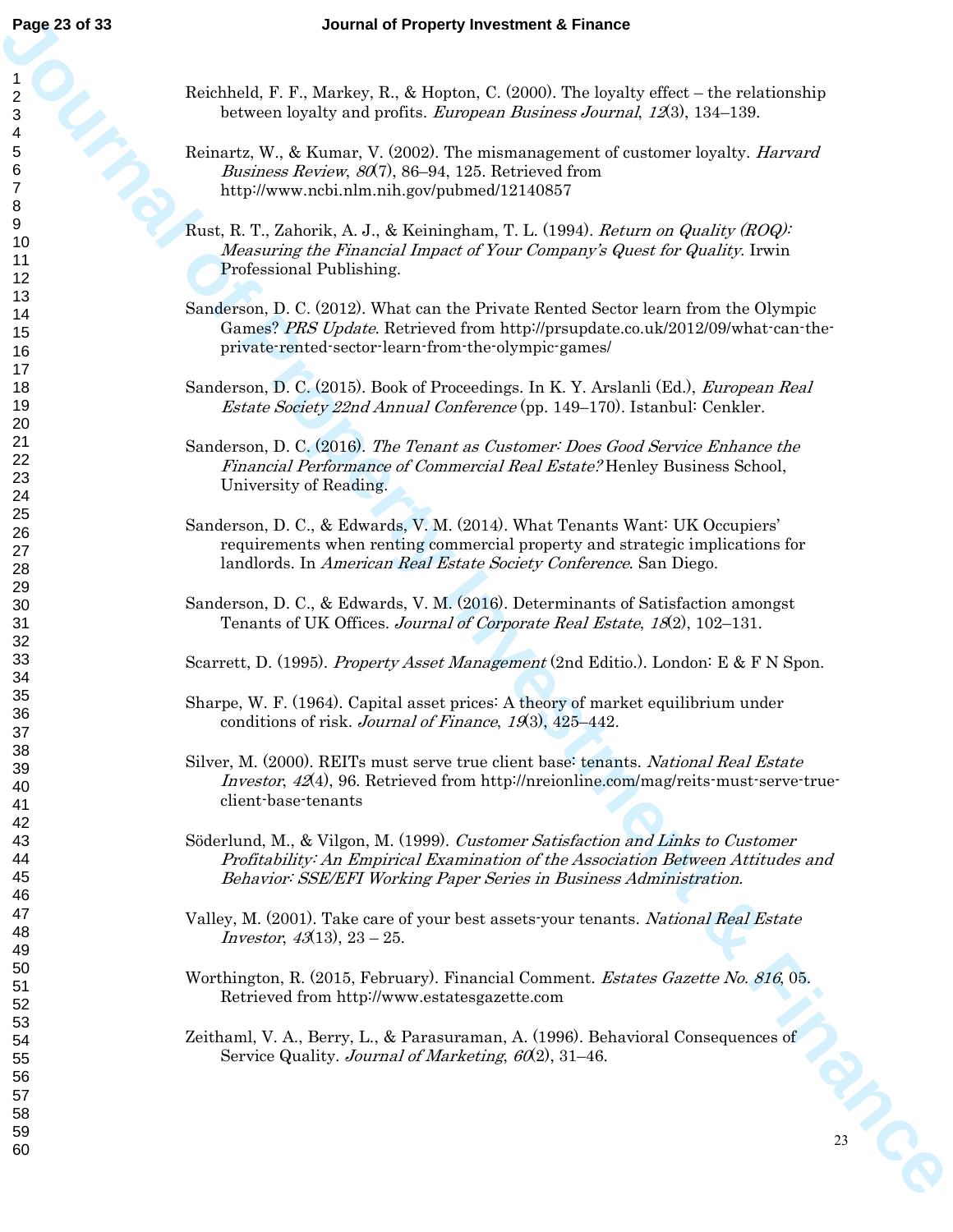Zeithaml, V. A., Rust, R. T., & Lemon, K. N. (2001). The Customer Pyramid: Creating and Serving Profitable Customer. California Management Review, 43(Summer), 118.

## **Appendix**

Table A1 reports the results of OLS regressions using five-year compounded excess return rates as the dependent variable and occupier satisfaction as the key independent variable. Four separate specifications are presented in columns (1) to (4), beginning with a simple bivariate regression and then testing the relationship with the addition of dummies first for sectors (column 2), then for owners (column 3) and then for both sectors and owners (column 4).

The results consistently indicate a positive and significant relationship between performance and occupier satisfaction levels. For example, the coefficient for occupier satisfaction in column (1) suggests that a unit increase in mean satisfaction increases the compounded excess return rate by 10.8%, which equates to an annualised benchmark out-performance of 2%. Typically, a unit increase in satisfaction corresponded with a higher excess return in the order of 10% to 15% over a five-year period depending on the model used.

# INSERT TABLE A1 HERE

**Journal of Property Investment & Finance**<br> **Journal of Property Constitution Journal of Constitution Journal of Constitution**<br> **Journal of Constitution Journal of Constitution Journal of Constitution**<br> **Journal of PARTNER** Each model in Table A1 was estimated with a common slope parameter for the occupier satisfaction variable. However, mean occupier satisfaction ratings vary between sectors and this could distort the relationship with investment performance. Table A2 reports the results of regressions by Sector, using the same segments as in Table 8. The coefficients on occupier satisfaction are all positive and reinforce the findings of the earlier regressions of Table 8. As with those earlier regressions, an analysis of covariance to test for homogeneity of regression slopes found the interaction term between sector and the occupier satisfaction variable was non-significant (p-value  $= 0.694$ ). Thus the hypothesis that the relationship between occupier satisfaction and property performance is the same for all sectors is not rejected. Investors should see a similar return on investment in improving occupier satisfaction for all sectors of commercial property.

INSERT TABLE A2 HERE

#### Acknowledgements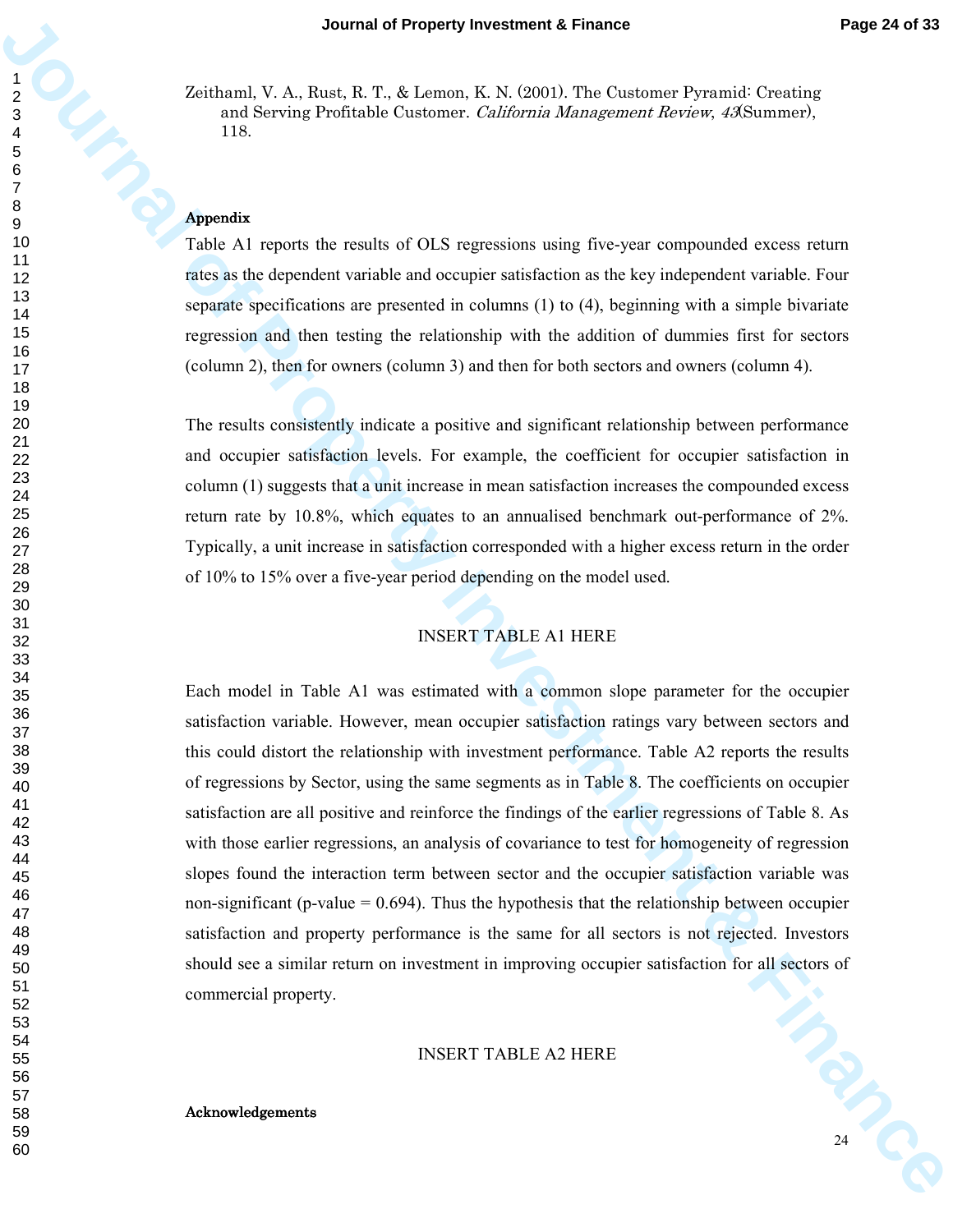> 

**Journal of Property Investment & Finance**<br> **Journal of Property Investment of The Communications of Property Account Communications and Law Branch Communications and Law Branch Communications and Law Branch Communications** This research is an extension of research carried out as part of the corresponding author's PhD, which was supported by a stipend from the Lord Samuel of Wych Cross Memorial Fund (administered by the British Property Federation) and by RealService and the RealService Best Practice Group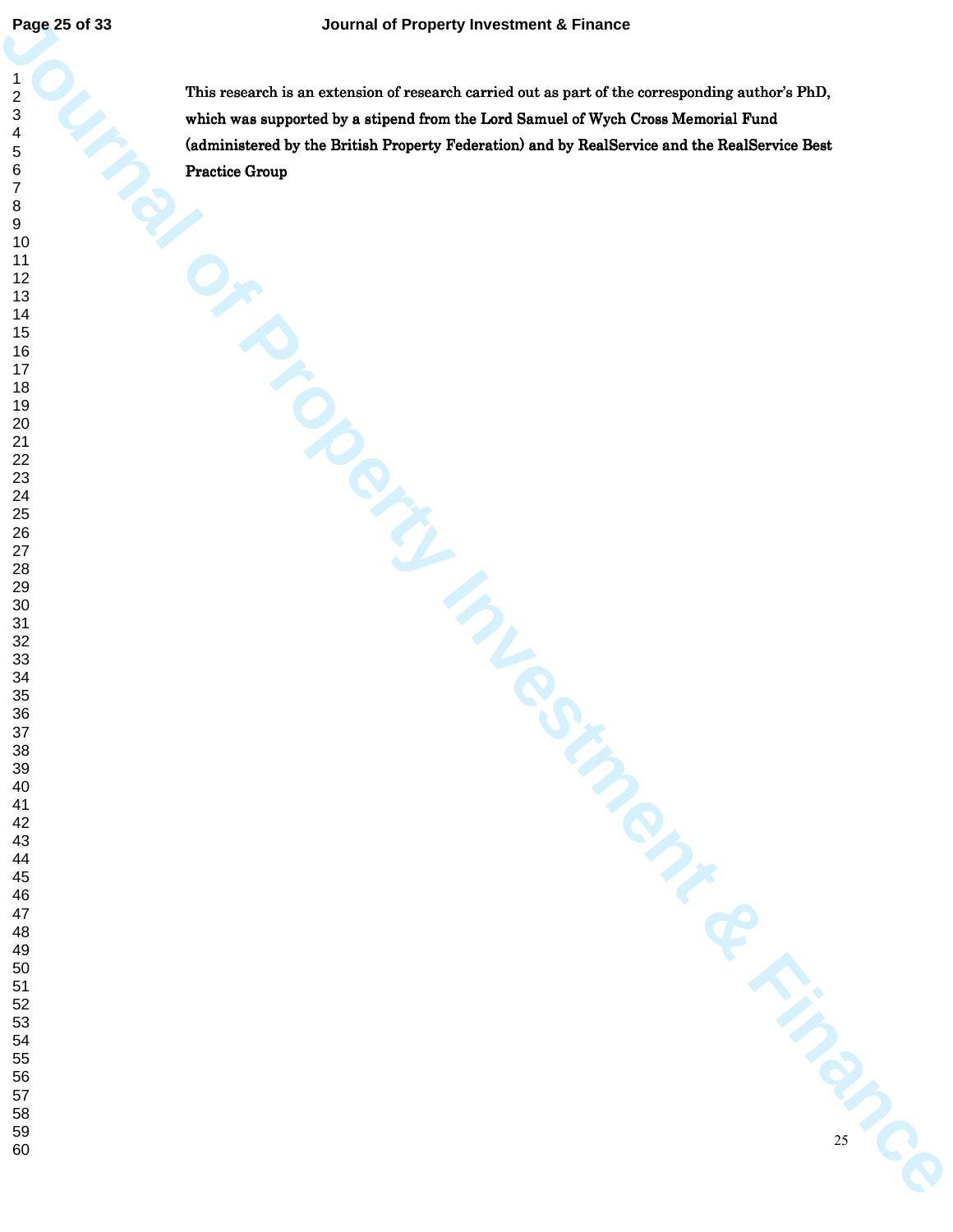| Table 1. Descriptive statistics for annual overall occupier satisfaction |       |      |                                   |  |     |
|--------------------------------------------------------------------------|-------|------|-----------------------------------|--|-----|
|                                                                          | Count | Mean | Std Dev Skewness Kurtosis Minimum |  | - M |

|                  |                       |                                                  |                                                                | Std. Dev                                                  |                                                                                |                     | Minimum | Maximum                                                                                               |
|------------------|-----------------------|--------------------------------------------------|----------------------------------------------------------------|-----------------------------------------------------------|--------------------------------------------------------------------------------|---------------------|---------|-------------------------------------------------------------------------------------------------------|
| Overall Sat 2002 |                       | Count<br>25                                      | Mean                                                           | 0.24                                                      | Skewness<br>$-0.12$                                                            | Kurtosis<br>$-0.16$ | 3.17    | 4.17                                                                                                  |
| Overall Sat 2003 |                       | 37                                               | 3.66<br>3.85                                                   | 0.31                                                      | $-0.73$                                                                        | 0.97                | 2.90    | 4.33                                                                                                  |
| Overall Sat 2004 |                       | 58                                               | 3.75                                                           | 0.33                                                      | $-0.21$                                                                        | $-0.39$             | 3.00    | 4.44                                                                                                  |
| Overall Sat 2005 |                       | 75                                               | 3.82                                                           | 0.33                                                      | $-0.86$                                                                        | 0.85                | 2.75    | 4.46                                                                                                  |
| Overall Sat 2006 |                       | 79                                               | 3.63                                                           | 0.33                                                      | $-0.12$                                                                        | $-0.62$             | 2.78    | 4.29                                                                                                  |
| Overall Sat 2007 |                       | 80                                               | 3.82                                                           | 0.33                                                      | $-0.80$                                                                        | 0.19                | 2.75    | 4.37                                                                                                  |
| Overall Sat 2008 |                       | 68                                               | 3.83                                                           | 0.41                                                      | $-1.28$                                                                        | 2.12                | 2.50    | 4.50                                                                                                  |
| Overall Sat 2009 |                       | 30                                               | 4.04                                                           | 0.23                                                      | $-1.04$                                                                        | 0.97                | 3.40    | 4.45                                                                                                  |
| Overall Sat 2010 |                       | 52                                               | 3.99                                                           | 0.27                                                      | $-0.66$                                                                        | 0.65                | 3.25    | 4.50                                                                                                  |
| Overall Sat 2011 |                       | 59                                               | 4.02                                                           | 0.24                                                      | $-0.25$                                                                        | $-0.15$             | 3.42    | 4.50                                                                                                  |
| Overall Sat 2012 |                       | 47                                               | 4.01                                                           | 0.30                                                      | $-0.78$                                                                        | 0.30                | 3.20    | 4.47                                                                                                  |
| Overall Sat 2013 |                       | 39                                               | 4.09                                                           | 0.26                                                      | 0.96                                                                           | 2.51                | 3.56    | 5.00                                                                                                  |
| PAS no.          |                       | Segment name                                     |                                                                | than one study might be conducted for a particular asset. | Table 2: Distribution of sample across IPD Portfolio Analysis Service segments | Assets in segment   |         |                                                                                                       |
| $\mathbf 1$<br>2 |                       |                                                  | Standard Retails - South East<br>Standard Retails - Rest of UK |                                                           |                                                                                | 1<br>4              |         | Note: The total number of studies, at 649, is higher than the total number of properties because more |
| 3                |                       | <b>Shopping Centres</b>                          |                                                                |                                                           |                                                                                | 61                  |         |                                                                                                       |
| 4                |                       | Retail Warehouses                                |                                                                |                                                           |                                                                                | 37                  |         |                                                                                                       |
| 5                | Offices - City        |                                                  |                                                                |                                                           |                                                                                | 32                  |         |                                                                                                       |
| 6                |                       | Offices - West End                               |                                                                |                                                           |                                                                                | 31                  |         |                                                                                                       |
| 7                |                       |                                                  | Offices - Rest of South East                                   |                                                           |                                                                                | 14                  |         |                                                                                                       |
| 8<br>9           |                       | Offices - Rest of UK<br>Industrials - South East |                                                                |                                                           |                                                                                | $\bf{0}$<br>47      |         |                                                                                                       |
| 10               |                       | Industrials - Rest of UK                         |                                                                |                                                           |                                                                                | 11                  |         |                                                                                                       |
| 11               | <b>Other Property</b> |                                                  |                                                                |                                                           |                                                                                | $\overline{2}$      |         |                                                                                                       |

# **Table 2: Distribution of sample across IPD Portfolio Analysis Service segments**

| PAS no. | Segment name                  | Assets in segment |
|---------|-------------------------------|-------------------|
|         | Standard Retails - South East |                   |
| 2       | Standard Retails - Rest of UK | 4                 |
| 3       | <b>Shopping Centres</b>       | 61                |
| 4       | Retail Warehouses             | 37                |
| 5       | Offices – City                | 32                |
| 6       | Offices – West End            | 31                |
|         | Offices – Rest of South East  | 14                |
| 8       | Offices – Rest of UK          | $\bf{0}$          |
| 9       | Industrials - South East      | 47                |
| 10      | Industrials - Rest of UK      | 11                |
| 11      | <b>Other Property</b>         | 2                 |
|         | Total                         | 240               |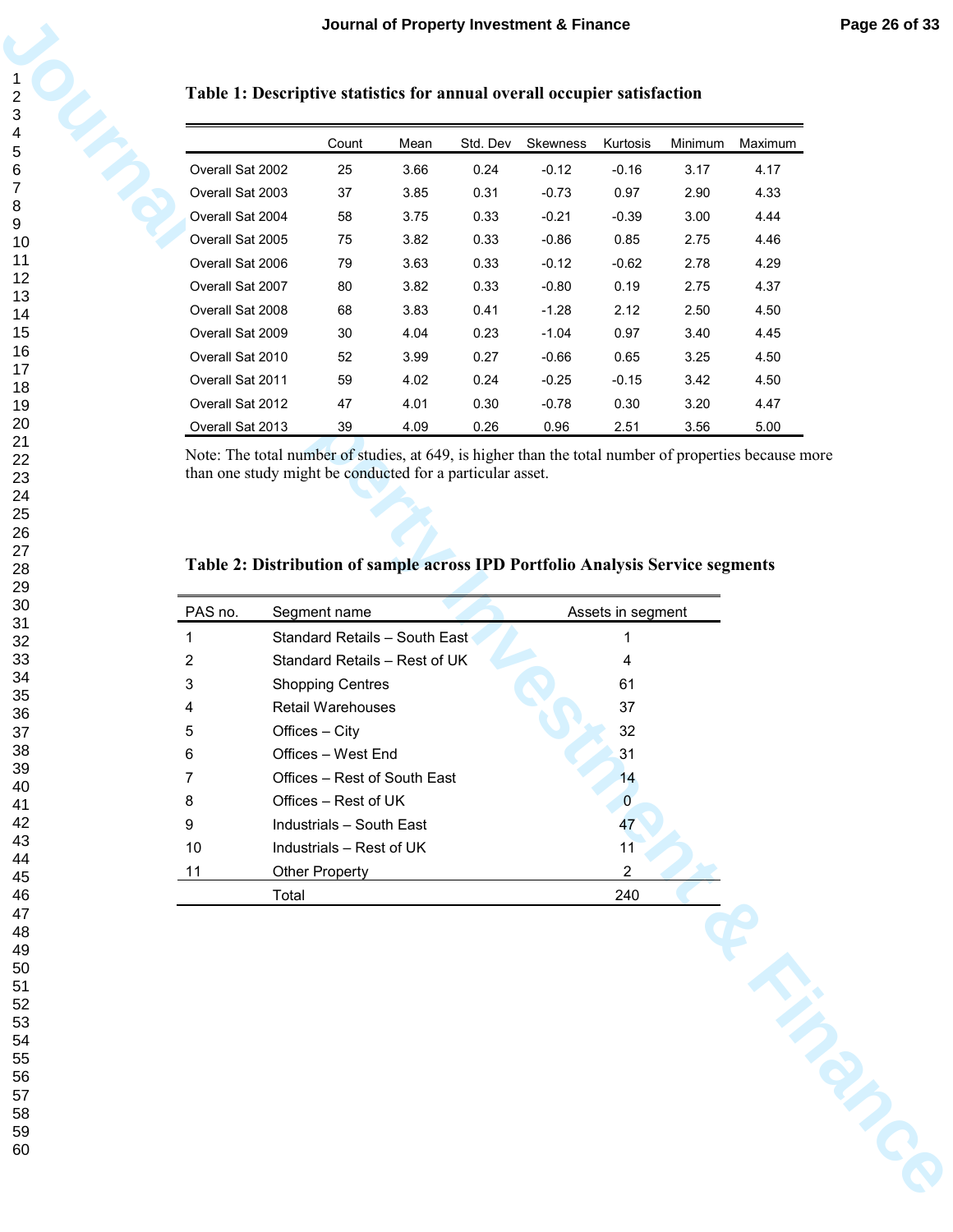|                                  | Count | Mean    | Std. Dev | <b>Skewness</b> | Kurtosis | Minimum | Maximum |
|----------------------------------|-------|---------|----------|-----------------|----------|---------|---------|
| Tot Ret to Mar 2004 <sup>1</sup> | 96    | 11.6    | 17.8     | $-.77$          | 15.5     | $-90.3$ | 97.9    |
| Tot Ret to Mar 2005              | 124   | 19.0    | 29.6     | 5.41            | 40.4     | $-43.1$ | 263.0   |
| Tot Ret to Mar 2006              | 156   | 20.0    | 16.9     | 1.85            | 7.93     | $-22.0$ | 114.9   |
| Tot Ret to Mar 2007              | 163   | 14.6    | 14.3     | 1.22            | 4.67     | $-32.9$ | 77.6    |
| Tot Ret to Mar 2008              | 156   | $-4.8$  | 12.2     | .43             | 4.19     | $-55.1$ | 45.2    |
| Tot Ret to Mar 2009              | 144   | $-27.8$ | 12.2     | .75             | 1.18     | $-57.9$ | 16.3    |
| Tot Ret to Mar 2010              | 157   | 11.4    | 17.6     | .60             | 1.69     | $-40.3$ | 84.6    |
| Tot Ret to Mar 2011              | 158   | 12.7    | 10.4     | 1.02            | 2.92     | $-14.8$ | 57.1    |
| Tot Ret to Mar 2012              | 152   | 5.8     | 11.7     | $-1.25$         | 5.25     | $-51.9$ | 32.7    |
| Tot Ret to Mar 2013              | 141   | 2.6     | 9.9      | .60             | 5.96     | $-29.1$ | 55.8    |
| Tot Ret to Mar 2014              | 127   | 10.5    | 9.6      | $-.96$          | 9.00     | $-44.1$ | 48.0    |

# **Table 3: Descriptive statistics for annual total return rates**

# **Table 4: Descriptive statistics for alpha, beta and sationally**

| Panel A | Count | Mean | Std. Dev | Skewness | Kurtosis | Minimum  | Maximum |
|---------|-------|------|----------|----------|----------|----------|---------|
| Alpha   | 95    | 0.43 | 4.88     | 1.15     | 7.53     | $-16.68$ | 25.37   |
| Beta    | 95    | 0.90 | 0.34     | $-0.53$  | 0.78     | $-0.06$  | 1.79    |
| Av Sat  | 95    | 3.81 | 0.33     | $-0.30$  | $-0.32$  | 3.00     | 4.50    |
| Max Sat | 95    | 3.90 | 0.34     | $-0.45$  | $-0.03$  | 3.00     | 4.50    |

| <b>Panel B</b> | $\overline{R}^2$ Distribution |
|----------------|-------------------------------|
|                | for Regressions               |
|                | in Panel A                    |
| Mean           | 0.666118                      |
| <b>SD</b>      | 0.258942                      |
| Min            | 0.002                         |
| Max            | 0.965                         |
| <b>Skew</b>    | $-1.06196$                    |
| <b>Kurt</b>    | 0.131117                      |

| Table 3: Descriptive statistics for annual total return rates<br>Mean<br>Std. Dev<br>Skewness<br>Minimum<br>Count<br>Kurtosis<br>Maximum<br>Tot Ret to Mar 2004 <sup>1</sup><br>11.6<br>$-90.3$<br>96<br>17.8<br>$-77$<br>15.5<br>97.9<br>5.41<br>Tot Ret to Mar 2005<br>19.0<br>29.6<br>40.4<br>$-43.1$<br>263.0<br>124<br>114.9<br>Tot Ret to Mar 2006<br>156<br>20.0<br>16.9<br>1.85<br>7.93<br>$-22.0$<br>14.6<br>1.22<br>$-32.9$<br>Tot Ret to Mar 2007<br>163<br>14.3<br>4.67<br>77.6<br>156<br>$-4.8$<br>12.2<br>.43<br>4.19<br>$-55.1$<br>45.2<br>Tot Ret to Mar 2008<br>$-27.8$<br>12.2<br>.75<br>1.18<br>$-57.9$<br>16.3<br>144<br>Tot Ret to Mar 2009<br>11.4<br>$-40.3$<br>17.6<br>.60<br>1.69<br>84.6<br>157<br>Tot Ret to Mar 2010<br>$-14.8$<br>158<br>12.7<br>10.4<br>1.02<br>2.92<br>57.1<br>Tot Ret to Mar 2011<br>152<br>5.8<br>11.7<br>$-1.25$<br>5.25<br>$-51.9$<br>32.7<br>Tot Ret to Mar 2012<br>141<br>2.6<br>9.9<br>.60<br>5.96<br>$-29.1$<br>55.8<br>Tot Ret to Mar 2013<br>127<br>10.5<br>9.6<br>$-.96$<br>9.00<br>$-44.1$<br>48.0<br>Tot Ret to Mar 2014<br>Note: Returns for a March year-end include properties whose year-end is the preceding December.<br>Table 4: Descriptive statistics for alpha, beta and satisfaction<br>Panel A<br>Count<br>Std. Dev<br>Mean<br>Skewness<br>Kurtosis<br>Minimum<br>Maximum<br>Alpha<br>95<br>0.43<br>4.88<br>1.15<br>7.53<br>$-16.68$<br>25.37<br>Beta<br>0.90<br>$-0.53$<br>0.78<br>$-0.06$<br>1.79<br>95<br>0.34<br>Av Sat<br>3.81<br>0.33<br>$-0.30$<br>$-0.32$<br>3.00<br>4.50<br>95<br>Max Sat<br>3.90<br>3.00<br>4.50<br>95<br>0.34<br>$-0.45$<br>$-0.03$<br>$R^2$ Distribution<br>Panel B<br>for Regressions<br>in Panel A<br>0.666118<br>Mean<br>SD<br>0.258942<br>Min<br>0.002<br>0.965<br><b>Max</b><br>$-1.06196$<br><b>Skew</b><br>0.131117<br><b>Kurt</b> | Stiment & Mindo |  |  | Journal of Property Investment & Finance |  |  |
|-----------------------------------------------------------------------------------------------------------------------------------------------------------------------------------------------------------------------------------------------------------------------------------------------------------------------------------------------------------------------------------------------------------------------------------------------------------------------------------------------------------------------------------------------------------------------------------------------------------------------------------------------------------------------------------------------------------------------------------------------------------------------------------------------------------------------------------------------------------------------------------------------------------------------------------------------------------------------------------------------------------------------------------------------------------------------------------------------------------------------------------------------------------------------------------------------------------------------------------------------------------------------------------------------------------------------------------------------------------------------------------------------------------------------------------------------------------------------------------------------------------------------------------------------------------------------------------------------------------------------------------------------------------------------------------------------------------------------------------------------------------------------------------------------------------------------------------------------|-----------------|--|--|------------------------------------------|--|--|
|                                                                                                                                                                                                                                                                                                                                                                                                                                                                                                                                                                                                                                                                                                                                                                                                                                                                                                                                                                                                                                                                                                                                                                                                                                                                                                                                                                                                                                                                                                                                                                                                                                                                                                                                                                                                                                               |                 |  |  |                                          |  |  |
|                                                                                                                                                                                                                                                                                                                                                                                                                                                                                                                                                                                                                                                                                                                                                                                                                                                                                                                                                                                                                                                                                                                                                                                                                                                                                                                                                                                                                                                                                                                                                                                                                                                                                                                                                                                                                                               |                 |  |  |                                          |  |  |
|                                                                                                                                                                                                                                                                                                                                                                                                                                                                                                                                                                                                                                                                                                                                                                                                                                                                                                                                                                                                                                                                                                                                                                                                                                                                                                                                                                                                                                                                                                                                                                                                                                                                                                                                                                                                                                               |                 |  |  |                                          |  |  |
|                                                                                                                                                                                                                                                                                                                                                                                                                                                                                                                                                                                                                                                                                                                                                                                                                                                                                                                                                                                                                                                                                                                                                                                                                                                                                                                                                                                                                                                                                                                                                                                                                                                                                                                                                                                                                                               |                 |  |  |                                          |  |  |
|                                                                                                                                                                                                                                                                                                                                                                                                                                                                                                                                                                                                                                                                                                                                                                                                                                                                                                                                                                                                                                                                                                                                                                                                                                                                                                                                                                                                                                                                                                                                                                                                                                                                                                                                                                                                                                               |                 |  |  |                                          |  |  |
|                                                                                                                                                                                                                                                                                                                                                                                                                                                                                                                                                                                                                                                                                                                                                                                                                                                                                                                                                                                                                                                                                                                                                                                                                                                                                                                                                                                                                                                                                                                                                                                                                                                                                                                                                                                                                                               |                 |  |  |                                          |  |  |
|                                                                                                                                                                                                                                                                                                                                                                                                                                                                                                                                                                                                                                                                                                                                                                                                                                                                                                                                                                                                                                                                                                                                                                                                                                                                                                                                                                                                                                                                                                                                                                                                                                                                                                                                                                                                                                               |                 |  |  |                                          |  |  |
|                                                                                                                                                                                                                                                                                                                                                                                                                                                                                                                                                                                                                                                                                                                                                                                                                                                                                                                                                                                                                                                                                                                                                                                                                                                                                                                                                                                                                                                                                                                                                                                                                                                                                                                                                                                                                                               |                 |  |  |                                          |  |  |
|                                                                                                                                                                                                                                                                                                                                                                                                                                                                                                                                                                                                                                                                                                                                                                                                                                                                                                                                                                                                                                                                                                                                                                                                                                                                                                                                                                                                                                                                                                                                                                                                                                                                                                                                                                                                                                               |                 |  |  |                                          |  |  |
|                                                                                                                                                                                                                                                                                                                                                                                                                                                                                                                                                                                                                                                                                                                                                                                                                                                                                                                                                                                                                                                                                                                                                                                                                                                                                                                                                                                                                                                                                                                                                                                                                                                                                                                                                                                                                                               |                 |  |  |                                          |  |  |
|                                                                                                                                                                                                                                                                                                                                                                                                                                                                                                                                                                                                                                                                                                                                                                                                                                                                                                                                                                                                                                                                                                                                                                                                                                                                                                                                                                                                                                                                                                                                                                                                                                                                                                                                                                                                                                               |                 |  |  |                                          |  |  |
|                                                                                                                                                                                                                                                                                                                                                                                                                                                                                                                                                                                                                                                                                                                                                                                                                                                                                                                                                                                                                                                                                                                                                                                                                                                                                                                                                                                                                                                                                                                                                                                                                                                                                                                                                                                                                                               |                 |  |  |                                          |  |  |
|                                                                                                                                                                                                                                                                                                                                                                                                                                                                                                                                                                                                                                                                                                                                                                                                                                                                                                                                                                                                                                                                                                                                                                                                                                                                                                                                                                                                                                                                                                                                                                                                                                                                                                                                                                                                                                               |                 |  |  |                                          |  |  |
|                                                                                                                                                                                                                                                                                                                                                                                                                                                                                                                                                                                                                                                                                                                                                                                                                                                                                                                                                                                                                                                                                                                                                                                                                                                                                                                                                                                                                                                                                                                                                                                                                                                                                                                                                                                                                                               |                 |  |  |                                          |  |  |
|                                                                                                                                                                                                                                                                                                                                                                                                                                                                                                                                                                                                                                                                                                                                                                                                                                                                                                                                                                                                                                                                                                                                                                                                                                                                                                                                                                                                                                                                                                                                                                                                                                                                                                                                                                                                                                               |                 |  |  |                                          |  |  |
|                                                                                                                                                                                                                                                                                                                                                                                                                                                                                                                                                                                                                                                                                                                                                                                                                                                                                                                                                                                                                                                                                                                                                                                                                                                                                                                                                                                                                                                                                                                                                                                                                                                                                                                                                                                                                                               |                 |  |  |                                          |  |  |
|                                                                                                                                                                                                                                                                                                                                                                                                                                                                                                                                                                                                                                                                                                                                                                                                                                                                                                                                                                                                                                                                                                                                                                                                                                                                                                                                                                                                                                                                                                                                                                                                                                                                                                                                                                                                                                               |                 |  |  |                                          |  |  |
|                                                                                                                                                                                                                                                                                                                                                                                                                                                                                                                                                                                                                                                                                                                                                                                                                                                                                                                                                                                                                                                                                                                                                                                                                                                                                                                                                                                                                                                                                                                                                                                                                                                                                                                                                                                                                                               |                 |  |  |                                          |  |  |
|                                                                                                                                                                                                                                                                                                                                                                                                                                                                                                                                                                                                                                                                                                                                                                                                                                                                                                                                                                                                                                                                                                                                                                                                                                                                                                                                                                                                                                                                                                                                                                                                                                                                                                                                                                                                                                               |                 |  |  |                                          |  |  |
|                                                                                                                                                                                                                                                                                                                                                                                                                                                                                                                                                                                                                                                                                                                                                                                                                                                                                                                                                                                                                                                                                                                                                                                                                                                                                                                                                                                                                                                                                                                                                                                                                                                                                                                                                                                                                                               |                 |  |  |                                          |  |  |
|                                                                                                                                                                                                                                                                                                                                                                                                                                                                                                                                                                                                                                                                                                                                                                                                                                                                                                                                                                                                                                                                                                                                                                                                                                                                                                                                                                                                                                                                                                                                                                                                                                                                                                                                                                                                                                               |                 |  |  |                                          |  |  |
|                                                                                                                                                                                                                                                                                                                                                                                                                                                                                                                                                                                                                                                                                                                                                                                                                                                                                                                                                                                                                                                                                                                                                                                                                                                                                                                                                                                                                                                                                                                                                                                                                                                                                                                                                                                                                                               |                 |  |  |                                          |  |  |
|                                                                                                                                                                                                                                                                                                                                                                                                                                                                                                                                                                                                                                                                                                                                                                                                                                                                                                                                                                                                                                                                                                                                                                                                                                                                                                                                                                                                                                                                                                                                                                                                                                                                                                                                                                                                                                               |                 |  |  |                                          |  |  |
|                                                                                                                                                                                                                                                                                                                                                                                                                                                                                                                                                                                                                                                                                                                                                                                                                                                                                                                                                                                                                                                                                                                                                                                                                                                                                                                                                                                                                                                                                                                                                                                                                                                                                                                                                                                                                                               |                 |  |  |                                          |  |  |
|                                                                                                                                                                                                                                                                                                                                                                                                                                                                                                                                                                                                                                                                                                                                                                                                                                                                                                                                                                                                                                                                                                                                                                                                                                                                                                                                                                                                                                                                                                                                                                                                                                                                                                                                                                                                                                               |                 |  |  |                                          |  |  |
|                                                                                                                                                                                                                                                                                                                                                                                                                                                                                                                                                                                                                                                                                                                                                                                                                                                                                                                                                                                                                                                                                                                                                                                                                                                                                                                                                                                                                                                                                                                                                                                                                                                                                                                                                                                                                                               |                 |  |  |                                          |  |  |
|                                                                                                                                                                                                                                                                                                                                                                                                                                                                                                                                                                                                                                                                                                                                                                                                                                                                                                                                                                                                                                                                                                                                                                                                                                                                                                                                                                                                                                                                                                                                                                                                                                                                                                                                                                                                                                               |                 |  |  |                                          |  |  |
|                                                                                                                                                                                                                                                                                                                                                                                                                                                                                                                                                                                                                                                                                                                                                                                                                                                                                                                                                                                                                                                                                                                                                                                                                                                                                                                                                                                                                                                                                                                                                                                                                                                                                                                                                                                                                                               |                 |  |  |                                          |  |  |
|                                                                                                                                                                                                                                                                                                                                                                                                                                                                                                                                                                                                                                                                                                                                                                                                                                                                                                                                                                                                                                                                                                                                                                                                                                                                                                                                                                                                                                                                                                                                                                                                                                                                                                                                                                                                                                               |                 |  |  |                                          |  |  |
|                                                                                                                                                                                                                                                                                                                                                                                                                                                                                                                                                                                                                                                                                                                                                                                                                                                                                                                                                                                                                                                                                                                                                                                                                                                                                                                                                                                                                                                                                                                                                                                                                                                                                                                                                                                                                                               |                 |  |  |                                          |  |  |
|                                                                                                                                                                                                                                                                                                                                                                                                                                                                                                                                                                                                                                                                                                                                                                                                                                                                                                                                                                                                                                                                                                                                                                                                                                                                                                                                                                                                                                                                                                                                                                                                                                                                                                                                                                                                                                               |                 |  |  |                                          |  |  |
|                                                                                                                                                                                                                                                                                                                                                                                                                                                                                                                                                                                                                                                                                                                                                                                                                                                                                                                                                                                                                                                                                                                                                                                                                                                                                                                                                                                                                                                                                                                                                                                                                                                                                                                                                                                                                                               |                 |  |  |                                          |  |  |
|                                                                                                                                                                                                                                                                                                                                                                                                                                                                                                                                                                                                                                                                                                                                                                                                                                                                                                                                                                                                                                                                                                                                                                                                                                                                                                                                                                                                                                                                                                                                                                                                                                                                                                                                                                                                                                               |                 |  |  |                                          |  |  |
|                                                                                                                                                                                                                                                                                                                                                                                                                                                                                                                                                                                                                                                                                                                                                                                                                                                                                                                                                                                                                                                                                                                                                                                                                                                                                                                                                                                                                                                                                                                                                                                                                                                                                                                                                                                                                                               |                 |  |  |                                          |  |  |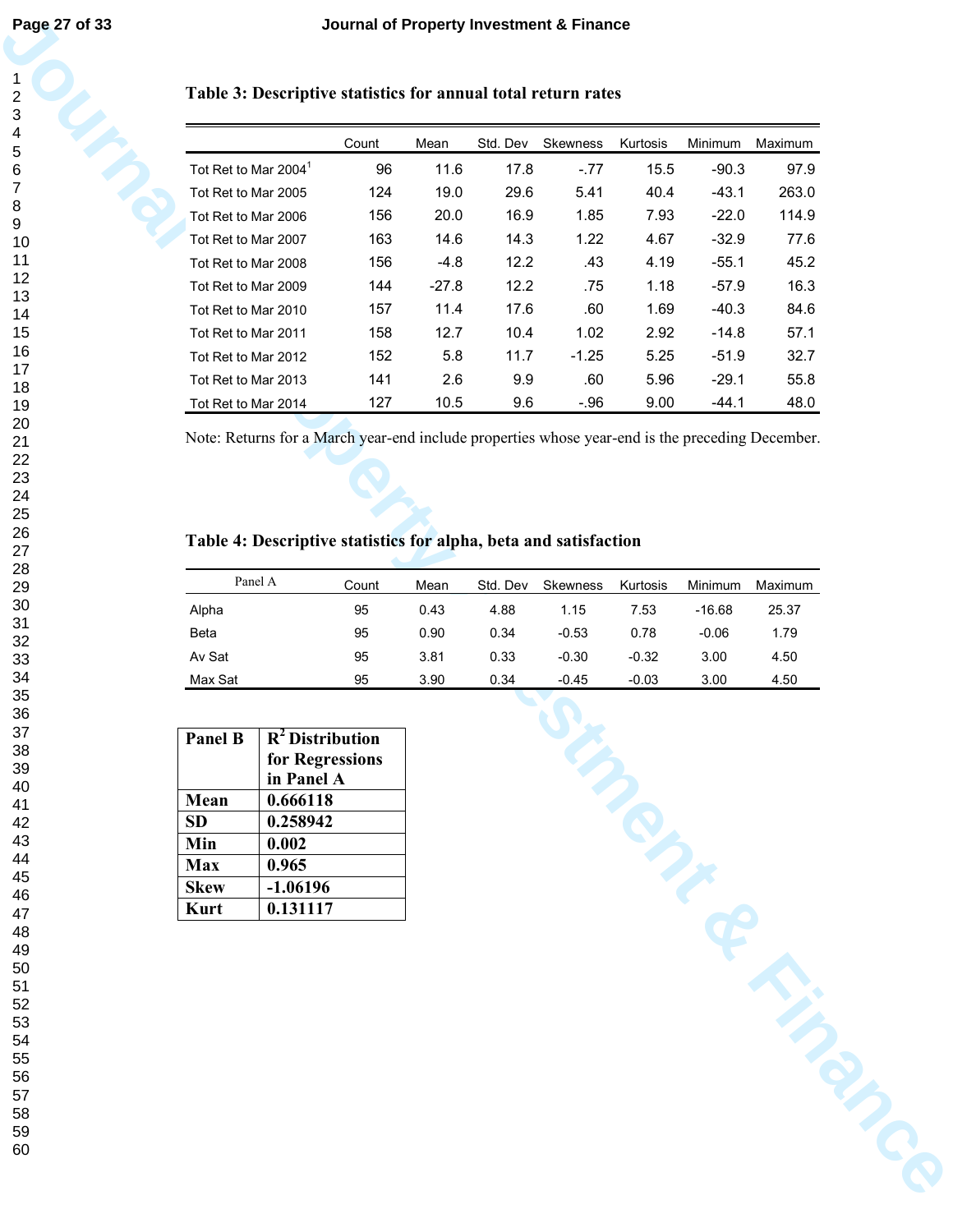| Table 5: Correlations between alpha and occupier satisfaction |  |  |  |  |  |  |  |  |  |  |  |  |
|---------------------------------------------------------------|--|--|--|--|--|--|--|--|--|--|--|--|
|---------------------------------------------------------------|--|--|--|--|--|--|--|--|--|--|--|--|

|                                             | Table 5: Correlations between alpha and occupier satisfaction |             |                     |                 |
|---------------------------------------------|---------------------------------------------------------------|-------------|---------------------|-----------------|
|                                             |                                                               | Correlation | Sig. (2-<br>tailed) | Observations    |
| Panel A: correlations for all 95 properties |                                                               |             |                     |                 |
| Full sub-sample                             | Average satisfaction                                          | .078        | .453                | 95              |
|                                             | Maximum satisfaction                                          | .207        | $.044**$            | 95              |
| Panel B: correlations by PAS segment        |                                                               |             |                     |                 |
| <b>Shopping Centres</b>                     | Average satisfaction                                          | .067        | .750                | 25              |
|                                             | Maximum satisfaction                                          | .256        | .216                | 25              |
| <b>Retail Parks</b>                         | Average satisfaction                                          | .024        | .908                | 25              |
|                                             | Maximum satisfaction                                          | .051        | .808                | $\overline{25}$ |
| Offices                                     | Average satisfaction                                          | $-0.032$    | .862                | 31              |
|                                             | Maximum satisfaction                                          | .081        | .665                | 31              |
| Industrials                                 | Average satisfaction                                          | .464        | .110                | 13              |
|                                             | Maximum satisfaction                                          | .539*       | .057                |                 |
|                                             |                                                               |             |                     | 13              |
| Panel C: correlations by landlord           |                                                               |             |                     |                 |
| Landlord 1                                  | Average satisfaction                                          | .026        | .844                | 61              |
|                                             | Maximum satisfaction                                          | .194        | .133                | 61              |
| Landlord 2                                  | Average satisfaction                                          | $-.119$     | .648                | 17              |
|                                             | Maximum satisfaction                                          | $-.112$     | .668                | 17              |
| Landlord 3                                  | Average satisfaction                                          | $.446*$     | .072                | 17              |
|                                             | Maximum satisfaction                                          | $.506**$    | .038                | 17              |
|                                             |                                                               |             |                     |                 |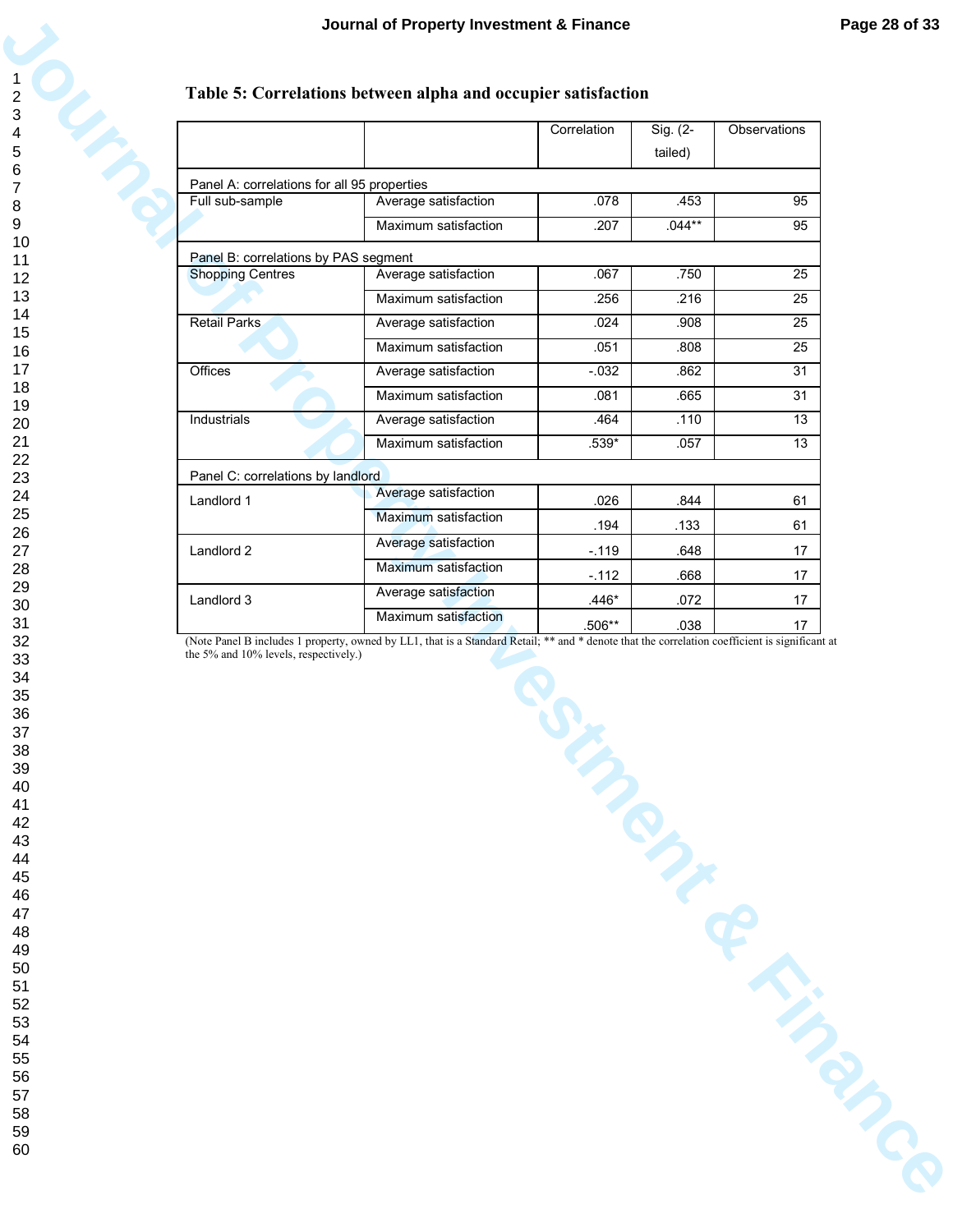# **Table 6: Regressions of Excess Returns on Occupier Satisfaction**

| A<br>Model<br>Constant<br>Occupier<br>satisfaction<br><b>Individual Property</b><br><b>Dummies</b><br>Nat_Log_Size<br>Sector<br><b>Shopping Centres</b><br>Retail parks<br>Offices<br>Industrials<br>Landlord | (1)<br>$-10.95$<br>$2.85$ *<br>$(p=0.077)$<br>No | Table 6: Regressions of Excess Returns on Occupier Satisfaction<br>(Satisfaction study conducted during Year t, Total Return to March of Year t)<br>(2)<br>$-6.03$<br>$2.66$ *<br>$(p=0.099)$<br>No<br>$-0.44$ | (3)<br>$-7.51$<br>2.41<br>$(p=0.136)$<br>No | (4)<br>$-18.0$ **<br>$3.86$ **<br>$(p=0.013)$ | (5)<br>$-21.3$ **<br>$4.01***$<br>$(p=0.021)$ | (6)<br>$-20.37$<br>4.93 $*$ |
|---------------------------------------------------------------------------------------------------------------------------------------------------------------------------------------------------------------|--------------------------------------------------|----------------------------------------------------------------------------------------------------------------------------------------------------------------------------------------------------------------|---------------------------------------------|-----------------------------------------------|-----------------------------------------------|-----------------------------|
|                                                                                                                                                                                                               |                                                  |                                                                                                                                                                                                                |                                             |                                               |                                               |                             |
|                                                                                                                                                                                                               |                                                  |                                                                                                                                                                                                                |                                             |                                               |                                               |                             |
|                                                                                                                                                                                                               |                                                  |                                                                                                                                                                                                                |                                             |                                               |                                               |                             |
|                                                                                                                                                                                                               |                                                  |                                                                                                                                                                                                                |                                             |                                               |                                               |                             |
|                                                                                                                                                                                                               |                                                  |                                                                                                                                                                                                                |                                             |                                               |                                               |                             |
|                                                                                                                                                                                                               |                                                  |                                                                                                                                                                                                                |                                             |                                               |                                               | $(p=0.079)$                 |
|                                                                                                                                                                                                               |                                                  |                                                                                                                                                                                                                |                                             | No                                            | No                                            | Yes                         |
|                                                                                                                                                                                                               |                                                  |                                                                                                                                                                                                                | $-0.15$                                     | $-0.16$                                       | 0.21                                          |                             |
|                                                                                                                                                                                                               |                                                  |                                                                                                                                                                                                                |                                             |                                               |                                               |                             |
|                                                                                                                                                                                                               |                                                  |                                                                                                                                                                                                                |                                             | 3.61                                          | 2.62                                          |                             |
|                                                                                                                                                                                                               |                                                  |                                                                                                                                                                                                                |                                             | 6.59                                          | 5.61                                          |                             |
|                                                                                                                                                                                                               |                                                  |                                                                                                                                                                                                                |                                             | 6.49                                          | 6.64                                          |                             |
|                                                                                                                                                                                                               |                                                  |                                                                                                                                                                                                                |                                             | 3.02                                          | 7.34                                          |                             |
|                                                                                                                                                                                                               |                                                  |                                                                                                                                                                                                                |                                             |                                               |                                               |                             |
| Owner 2                                                                                                                                                                                                       |                                                  |                                                                                                                                                                                                                | 1.83                                        |                                               | 0.67                                          |                             |
| Owner 3                                                                                                                                                                                                       |                                                  |                                                                                                                                                                                                                | $-2.36$                                     |                                               | $-5.74$                                       |                             |
| No of observations                                                                                                                                                                                            | 466                                              | 452                                                                                                                                                                                                            | 452                                         | 452                                           | 452                                           | 466                         |
| No of properties                                                                                                                                                                                              | 240                                              | 218                                                                                                                                                                                                            | 218                                         | 218                                           | 218                                           | $195^{\rm \#}$              |
| Adjusted R-squared                                                                                                                                                                                            | 0.7%                                             | 0.7%                                                                                                                                                                                                           | 0.9%                                        | 1.0%                                          | 1.2%                                          | 22.4%                       |
| F-statistic                                                                                                                                                                                                   | 3.132                                            | 1.582                                                                                                                                                                                                          | 1.586                                       | 1.741                                         | 1.711                                         | 1.686                       |
| Probability > F                                                                                                                                                                                               | 0.077                                            | 0.207                                                                                                                                                                                                          | 0.177                                       | 0.110                                         | 0.094                                         | 0.000                       |
| # Number of properties in the model once those cases are omitted for which only a single occupier satisfaction<br>study was conducted.                                                                        |                                                  |                                                                                                                                                                                                                |                                             |                                               |                                               |                             |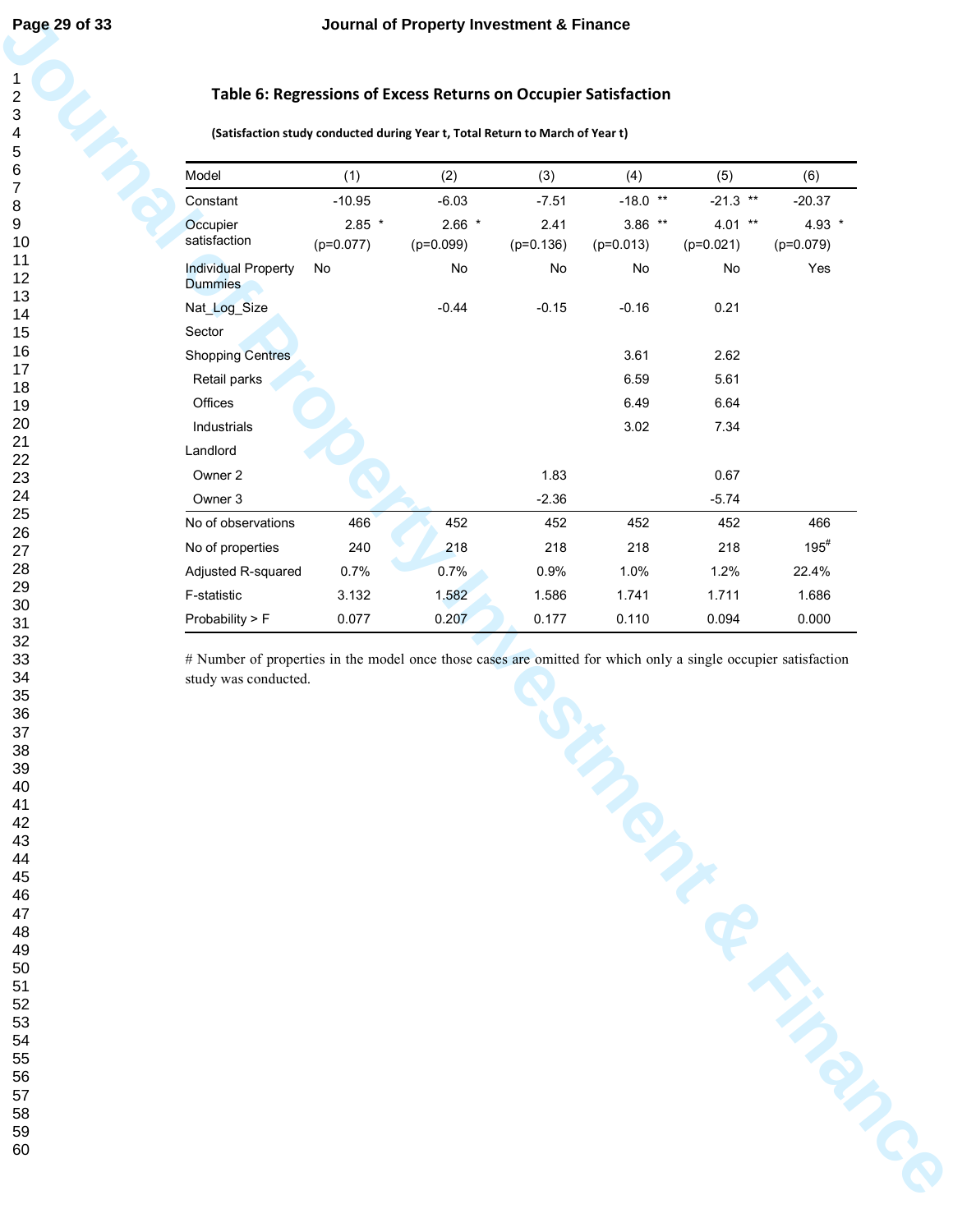#### **Table 7: Regressions of Excess Returns on Occupier Satisfaction**

| Table 7: Regressions of Excess Returns on Occupier Satisfaction<br>(Satisfaction study conducted during Year t, Total Return to March of Year t+1)<br>Model<br>(7)<br>(8)<br>(9)<br>(10)<br>(11)<br>(12)<br>$-20.6$ **<br>$-9.76$<br>$-3.28$<br>$-4.27$<br>$-11.8$<br>Constant<br>$-14.04$<br>2.63<br>3.51<br>$3.33$ *<br>4.60 **<br>$5.02$ ***<br>Occupier<br>$***$<br>3.27<br>satisfaction<br>$(p=0.136)$<br>$(p=0.043)$<br>$(p=0.055)$<br>$(p=0.013)$<br>$(p=0.317)$<br>$(p=0.006)$<br><b>Individual Property</b><br>$\mathsf{No}$<br>Yes<br>No<br>No<br>No<br>No<br>Dummies<br>$-1.11$ **<br>$-0.99$<br>$-0.79$<br>$-0.13$<br>Nat_Log_Size<br>$***$<br>Sector<br>4.24<br><b>Shopping Centres</b><br>1.75<br>5.85<br>3.53<br>Retail parks<br>6.41<br>6.58<br>Offices<br>7.02<br>18.26 ***<br>Industrials<br>Landlord<br>Owner 2<br>1.08<br>0.55<br>Owner 3<br>$-15.08$ ***<br>$-1.67$<br>No of observations<br>478<br>462<br>462<br>462<br>462<br>478<br>$192^{#}$<br>240<br>218<br>218<br>218<br>No of properties<br>218<br>6.2%<br>0.5%<br>1.1%<br>0.9%<br>1.1%<br>4.6%<br>Adjusted R-squared<br>F-statistic<br>2.059<br>1.164<br>2.231<br>3.548<br>1.877<br>3.761<br>0.123<br>Probability > F<br>0.136<br>0.030<br>0.085<br>0.083<br>0.000<br># Number of properties in the model once those cases are omitted for which only a single occupier satisfaction<br>study was conducted.<br>manus |  | Journal of Property Investment & Finance |  | Page 30 of 33 |
|-----------------------------------------------------------------------------------------------------------------------------------------------------------------------------------------------------------------------------------------------------------------------------------------------------------------------------------------------------------------------------------------------------------------------------------------------------------------------------------------------------------------------------------------------------------------------------------------------------------------------------------------------------------------------------------------------------------------------------------------------------------------------------------------------------------------------------------------------------------------------------------------------------------------------------------------------------------------------------------------------------------------------------------------------------------------------------------------------------------------------------------------------------------------------------------------------------------------------------------------------------------------------------------------------------------------------------------------------------------------------------------------------------|--|------------------------------------------|--|---------------|
|                                                                                                                                                                                                                                                                                                                                                                                                                                                                                                                                                                                                                                                                                                                                                                                                                                                                                                                                                                                                                                                                                                                                                                                                                                                                                                                                                                                                     |  |                                          |  |               |
|                                                                                                                                                                                                                                                                                                                                                                                                                                                                                                                                                                                                                                                                                                                                                                                                                                                                                                                                                                                                                                                                                                                                                                                                                                                                                                                                                                                                     |  |                                          |  |               |
|                                                                                                                                                                                                                                                                                                                                                                                                                                                                                                                                                                                                                                                                                                                                                                                                                                                                                                                                                                                                                                                                                                                                                                                                                                                                                                                                                                                                     |  |                                          |  |               |
|                                                                                                                                                                                                                                                                                                                                                                                                                                                                                                                                                                                                                                                                                                                                                                                                                                                                                                                                                                                                                                                                                                                                                                                                                                                                                                                                                                                                     |  |                                          |  |               |
|                                                                                                                                                                                                                                                                                                                                                                                                                                                                                                                                                                                                                                                                                                                                                                                                                                                                                                                                                                                                                                                                                                                                                                                                                                                                                                                                                                                                     |  |                                          |  |               |
|                                                                                                                                                                                                                                                                                                                                                                                                                                                                                                                                                                                                                                                                                                                                                                                                                                                                                                                                                                                                                                                                                                                                                                                                                                                                                                                                                                                                     |  |                                          |  |               |
|                                                                                                                                                                                                                                                                                                                                                                                                                                                                                                                                                                                                                                                                                                                                                                                                                                                                                                                                                                                                                                                                                                                                                                                                                                                                                                                                                                                                     |  |                                          |  |               |
|                                                                                                                                                                                                                                                                                                                                                                                                                                                                                                                                                                                                                                                                                                                                                                                                                                                                                                                                                                                                                                                                                                                                                                                                                                                                                                                                                                                                     |  |                                          |  |               |
|                                                                                                                                                                                                                                                                                                                                                                                                                                                                                                                                                                                                                                                                                                                                                                                                                                                                                                                                                                                                                                                                                                                                                                                                                                                                                                                                                                                                     |  |                                          |  |               |
|                                                                                                                                                                                                                                                                                                                                                                                                                                                                                                                                                                                                                                                                                                                                                                                                                                                                                                                                                                                                                                                                                                                                                                                                                                                                                                                                                                                                     |  |                                          |  |               |
|                                                                                                                                                                                                                                                                                                                                                                                                                                                                                                                                                                                                                                                                                                                                                                                                                                                                                                                                                                                                                                                                                                                                                                                                                                                                                                                                                                                                     |  |                                          |  |               |
|                                                                                                                                                                                                                                                                                                                                                                                                                                                                                                                                                                                                                                                                                                                                                                                                                                                                                                                                                                                                                                                                                                                                                                                                                                                                                                                                                                                                     |  |                                          |  |               |
|                                                                                                                                                                                                                                                                                                                                                                                                                                                                                                                                                                                                                                                                                                                                                                                                                                                                                                                                                                                                                                                                                                                                                                                                                                                                                                                                                                                                     |  |                                          |  |               |
|                                                                                                                                                                                                                                                                                                                                                                                                                                                                                                                                                                                                                                                                                                                                                                                                                                                                                                                                                                                                                                                                                                                                                                                                                                                                                                                                                                                                     |  |                                          |  |               |
|                                                                                                                                                                                                                                                                                                                                                                                                                                                                                                                                                                                                                                                                                                                                                                                                                                                                                                                                                                                                                                                                                                                                                                                                                                                                                                                                                                                                     |  |                                          |  |               |
|                                                                                                                                                                                                                                                                                                                                                                                                                                                                                                                                                                                                                                                                                                                                                                                                                                                                                                                                                                                                                                                                                                                                                                                                                                                                                                                                                                                                     |  |                                          |  |               |
|                                                                                                                                                                                                                                                                                                                                                                                                                                                                                                                                                                                                                                                                                                                                                                                                                                                                                                                                                                                                                                                                                                                                                                                                                                                                                                                                                                                                     |  |                                          |  |               |
|                                                                                                                                                                                                                                                                                                                                                                                                                                                                                                                                                                                                                                                                                                                                                                                                                                                                                                                                                                                                                                                                                                                                                                                                                                                                                                                                                                                                     |  |                                          |  |               |
|                                                                                                                                                                                                                                                                                                                                                                                                                                                                                                                                                                                                                                                                                                                                                                                                                                                                                                                                                                                                                                                                                                                                                                                                                                                                                                                                                                                                     |  |                                          |  |               |
|                                                                                                                                                                                                                                                                                                                                                                                                                                                                                                                                                                                                                                                                                                                                                                                                                                                                                                                                                                                                                                                                                                                                                                                                                                                                                                                                                                                                     |  |                                          |  |               |
|                                                                                                                                                                                                                                                                                                                                                                                                                                                                                                                                                                                                                                                                                                                                                                                                                                                                                                                                                                                                                                                                                                                                                                                                                                                                                                                                                                                                     |  |                                          |  |               |
|                                                                                                                                                                                                                                                                                                                                                                                                                                                                                                                                                                                                                                                                                                                                                                                                                                                                                                                                                                                                                                                                                                                                                                                                                                                                                                                                                                                                     |  |                                          |  |               |
|                                                                                                                                                                                                                                                                                                                                                                                                                                                                                                                                                                                                                                                                                                                                                                                                                                                                                                                                                                                                                                                                                                                                                                                                                                                                                                                                                                                                     |  |                                          |  |               |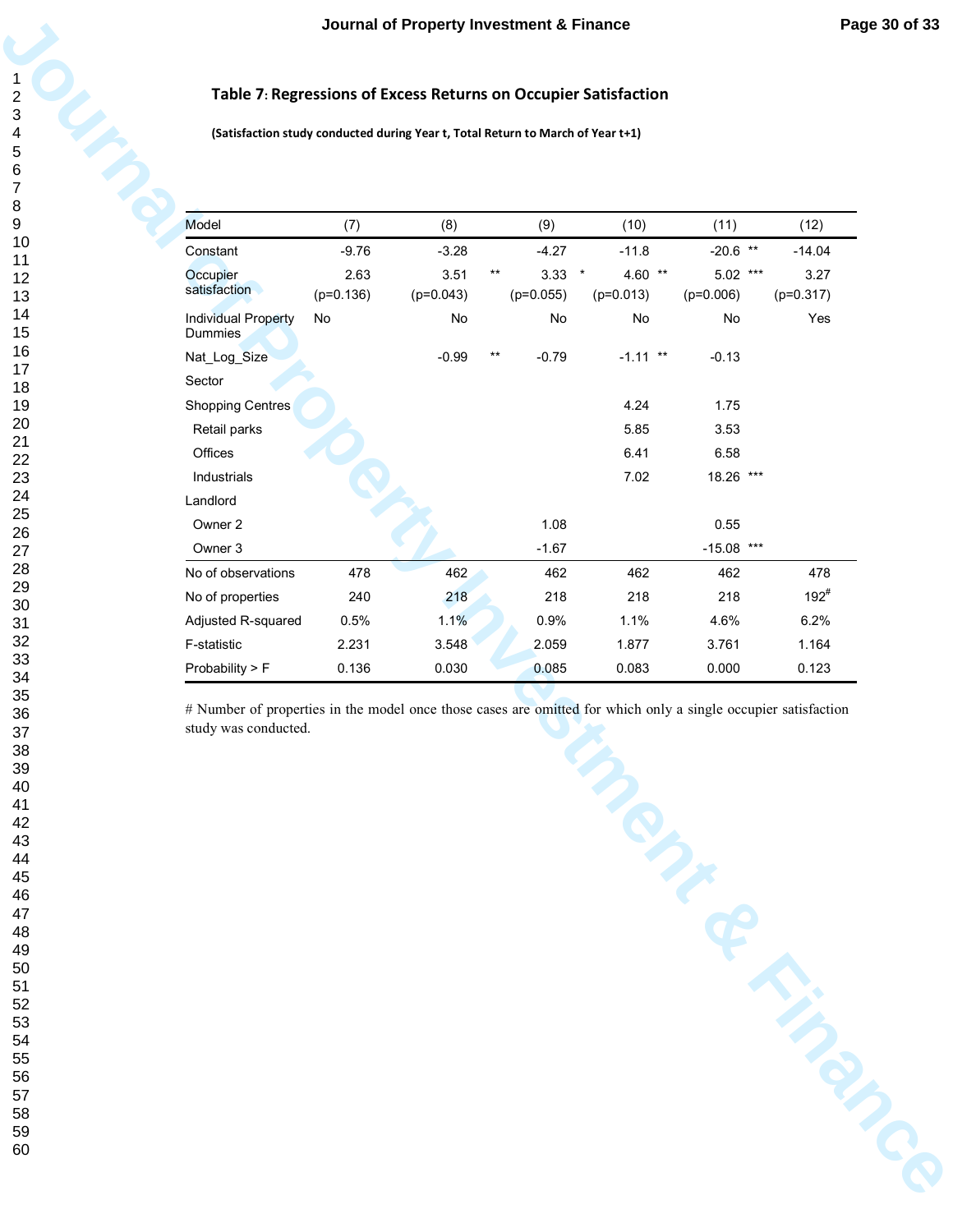# **Table 8 Regression of Annual Excess Returns on Occupier Satisfaction, by Sector**

| Page 31 of 33                                                                   |                      |                         | Journal of Property Investment & Finance |                                            |                        |                           |
|---------------------------------------------------------------------------------|----------------------|-------------------------|------------------------------------------|--------------------------------------------|------------------------|---------------------------|
| Table 8 Regression of Annual Excess Returns on Occupier Satisfaction, by Sector |                      |                         |                                          |                                            |                        |                           |
| Panel A<br>Sat-Year <sub>t</sub> Return<br>Year-End Mar <sub>t</sub>            | Shopping<br>Centres  | Retail<br>Warehouses    | Offices                                  | Offices<br>excluding<br>London West<br>End | Industrials            | South East<br>Industrials |
| Occupier<br>Satisfaction                                                        | 4.310<br>$(p=0.343)$ | 17.435**<br>$(p=0.001)$ | $-0.289$<br>$(p=0.958)$                  | 16.180*<br>$(p=0.096)$                     | 3.616<br>$(p=0.561)$   | 5.965<br>$(p=0.432)$      |
| Individual Property<br><b>Dummies</b>                                           | YES                  | YES                     | YES                                      | <b>YES</b>                                 | YES                    | YES                       |
| No of observations                                                              | 185                  | 78                      | 134                                      | 79                                         | 81                     | 65                        |
| No of properties                                                                | 48                   | $37\,$                  | 50                                       | 28                                         | 54                     | 44                        |
| Adjusted R-squared                                                              | 15.6%                | 72.4%                   | $0\%$                                    | 3.1%                                       | 59.9%                  | 64.7%                     |
| F-statistic                                                                     | 1.693                | 6.456                   | 0.910                                    | 1.065                                      | 3.175                  | 3.665                     |
| Probability > F                                                                 | 0.009                | 0.000                   | 0.635                                    | 0.431                                      | 0.001                  | 0.001                     |
| Panel B<br>Sat-Year <sub>t</sub> Return<br>Year-End Mar <sub>t+1</sub>          | Shopping<br>Centres  | Retail<br>Warehouses    | Offices                                  | Offices<br>excluding<br>London West<br>End | Industrials            | South East<br>Industrials |
| Occupier Satisfaction                                                           | 1.057<br>$(p=0.810)$ | $-6.152$<br>$(p=0.268)$ | 2.452<br>$(p=0.605)$                     | $2.074*$<br>$(p=0.809)$                    | 64.155*<br>$(p=0.056)$ | 1.600*<br>$(p=0.903)$     |
| Individual Property<br>Dummies                                                  | YES                  | <b>YES</b>              | YES                                      | YES                                        | YES                    | <b>YES</b>                |
| No of observations                                                              | 189                  | $77\,$                  | 135                                      | 71                                         | 68                     | 52                        |
| No of properties                                                                | 49                   | $36\,$                  | 55                                       | $32\,$                                     | 45                     | 35                        |
| Adjusted R-squared                                                              | 18.4%                | 8.8%                    | 16.1%                                    | 25.0%                                      | 0%                     | 14.3%                     |
| F-statistic                                                                     | 1.848                | 1.197                   | 1.459                                    | 1.716                                      | 0.440                  | 1.244                     |
| Probability > F                                                                 | 0.003                | 0.290                   | 0.061                                    | 0.055                                      | 0.990                  | 0.328                     |
|                                                                                 |                      |                         |                                          |                                            |                        |                           |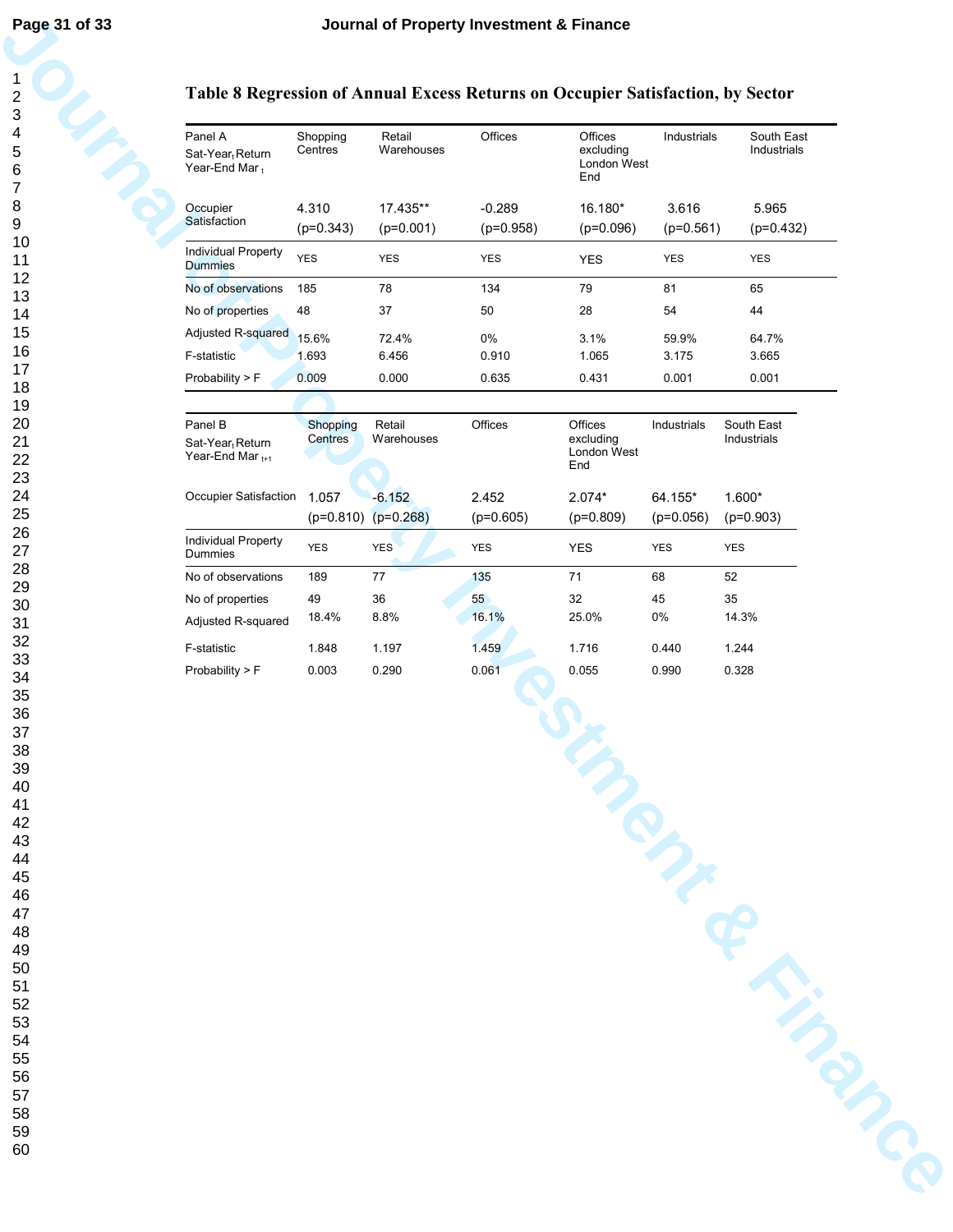# **Table 9: Comparison of results using the full period (2004-2014) and the Global Financial Crisis period 2007 – 2009 (without individual property dummy variables)**

| Table 9: Comparison of results using the full period (2004-2014) and the Global<br>Financial Crisis period 2007 - 2009 (without individual property dummy variables) |                          |                      |                                    |                                                                   |                         |                                                   |                                     |                                         |
|----------------------------------------------------------------------------------------------------------------------------------------------------------------------|--------------------------|----------------------|------------------------------------|-------------------------------------------------------------------|-------------------------|---------------------------------------------------|-------------------------------------|-----------------------------------------|
|                                                                                                                                                                      | GFC                      | Full Period          | Shopping<br>Centres<br>${\sf GFC}$ | $\mathbb{S}/\mathbb{C}$<br>$\ensuremath{\mathsf{Full}}$<br>Period | Offices<br>${\sf GFC}$  | Offices<br>$\ensuremath{\mathsf{Full}}$<br>Period | Industrial<br>Estates<br><b>GFC</b> | Industrial<br>Estates<br>Full<br>Period |
| Occupier<br>Satisfaction                                                                                                                                             | $6.170**$<br>$(p=0.041)$ | 2.630<br>$(p=0.136)$ | 13.65*<br>$(p=.059)$               | 5.419<br>$(p=0.103)$                                              | 10.072**<br>$(p=0.033)$ | 4.085<br>$(p=0.189)$                              | 53.646*<br>$(p=0.060)$              | 6.836<br>$(p=0.473)$                    |
| No of<br>observations                                                                                                                                                | 178                      | 478                  | 71                                 | 185                                                               | 69                      | 134                                               | 19                                  | 67                                      |
| No of properties                                                                                                                                                     | 99                       | 240                  | 31                                 | 61                                                                | 42                      | $77\,$                                            | 16                                  | 58                                      |
| Adjusted R-<br>squared                                                                                                                                               | 2.9%                     | 0.5%                 | 6.6%                               | 1.4%                                                              | 8.0%                    | 1.3%                                              | 21.6%                               | 0.8%                                    |
| F-statistic                                                                                                                                                          | 4.252                    | 2.231                | 3.718                              | 2.677                                                             | 4.764                   | 1.742                                             | 4.132                               | 0.520                                   |
| Probability > F                                                                                                                                                      | 0.041                    | 0.136                | 0.059                              | 0.103                                                             | 0.033                   | 0.189                                             | 0.060                               | 0.473                                   |
|                                                                                                                                                                      |                          | RIA MAR              |                                    |                                                                   |                         |                                                   |                                     |                                         |